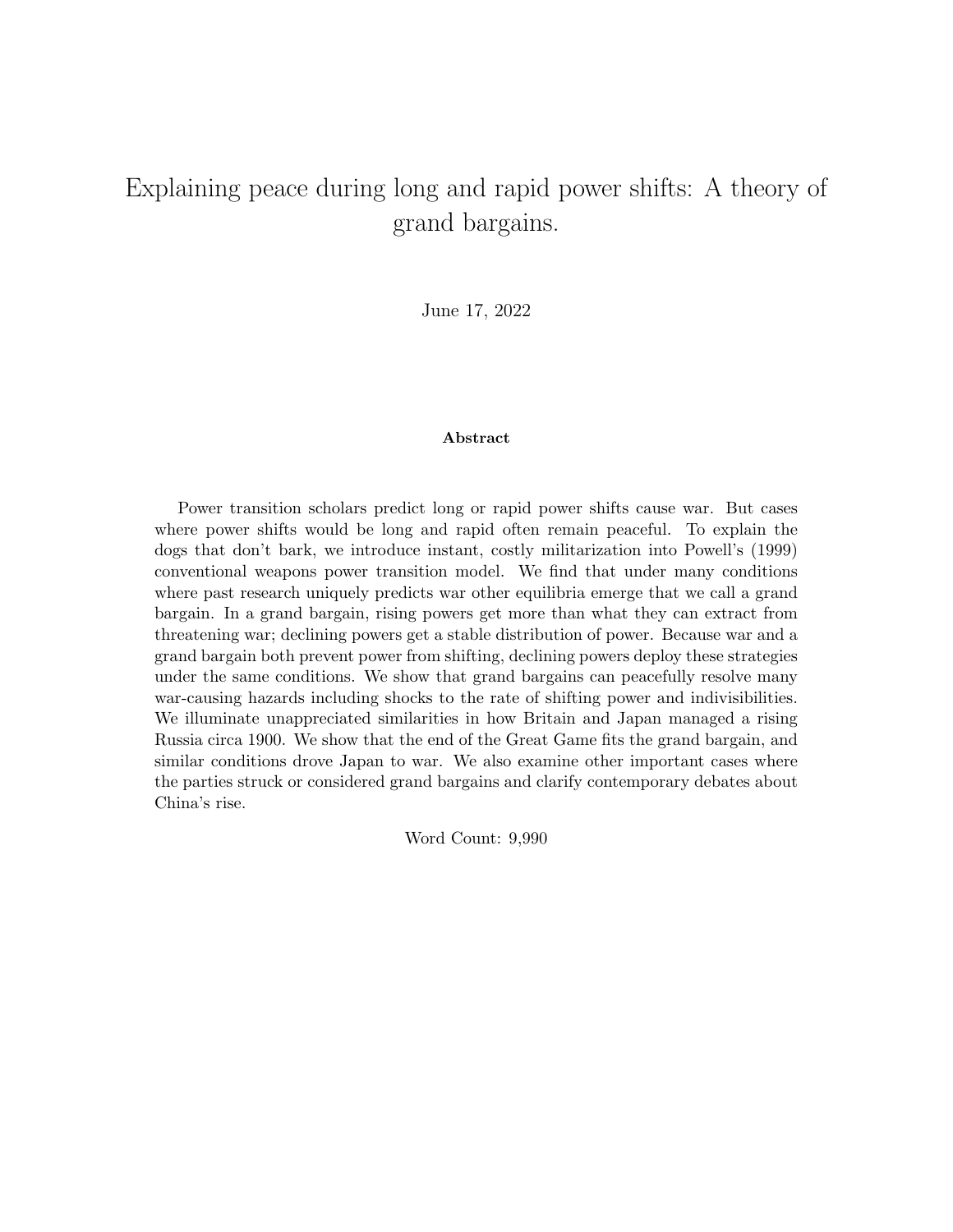## 1 Introduction

China's economic growth and military expansion have heightened concerns about great power conflict [\(Levy,](#page-33-0) [2008;](#page-33-0) [Allison,](#page-32-0) [2017\)](#page-32-0). These concerns are established by theories of power transitions that stem from bargaining theory [\(Powell,](#page-34-0) [2006;](#page-34-0) Leventoğlu and Slantchev, [2007;](#page-33-1) [Yoder,](#page-36-0) [2019\)](#page-36-0): rapidly shifting power [\(Powell,](#page-34-1) [1999\)](#page-34-1), long power transitions [\(Krainin,](#page-33-2) [2017\)](#page-33-2), or sudden increases in the rate of shifting power cause preventive war. These predictions follow from contrasting the declining power's incentives for preventive war and appeasement. When power shifts are short and slow, declining powers prefer appeasement: incremental, minimalist concessions designed to avoid war as power shifts  $(Powell, 1996).$  $(Powell, 1996).$  $(Powell, 1996).$  $(Powell, 1996).$ <sup>[1](#page-1-0)</sup> Declining powers do not like ceding territory. However, slowly increasing offers as power shifts is preferable to war. In contrast, when power shifts rapidly declining powers realize that they will be forced to make large concessions. They prefer a war today that stops power from shifting, to large and frequent concessions in the future.

The evidence, however, is mixed. Scholars identify specific cases where long and rapid power shifts caused preventive conflict [\(Copeland,](#page-32-1) [2015;](#page-32-1) [Streich and Levy,](#page-35-0) [2016\)](#page-35-0). But well-designed large-n or medium-n studies find that high rates of economic growth or military spending explain little variance in whether war breaks out or not [\(Bell,](#page-32-2) [2017;](#page-32-2) [Kim and Morrow,](#page-33-3) [1992;](#page-33-3) [Rasler and](#page-34-3) [Thompson,](#page-34-3) [2000;](#page-34-3) [Lemke,](#page-33-4) [2003\)](#page-33-4). One of the most rigorous tests finds a robust relationship between the expected rate of shifting power and conflict [\(Bell and Johnson,](#page-32-3) [2015\)](#page-32-3). But even their measure of anticipated power shifts explains less than 1% of the variance in conflict. Quantitative studies struggle to fit the dogs that don't bark: cases that ended in a stable peace despite rapidly shifting power. For example, during the late 1800s, the United States set out to expel British influence from the Western Hemisphere through force if necessary. At the point where American military and economic power grew most rapidly, Britain responded by withdrawing from key economic interests and ceding influence to the United States—the opposite of preventive war [\(Schake,](#page-35-1) [2017\)](#page-35-1). In recent years, Japan (1980s), and Germany (1990s) experienced rapid economic success, and the United States tried hard to accommodate them, leading to a stable peace.

Why do power transitions that seem destined for war often end in peace? To answer this question, we return to the classic, infinite horizon bargaining model of war with repeated power

<span id="page-1-0"></span><sup>&</sup>lt;sup>1</sup>[Kennedy](#page-33-5) [\(1976,](#page-33-5) p195) notes that the public consciousness incorrectly associates appeasement with Chamberlain's efforts to compromise with European dictators. He also describes this strategy as appeasement.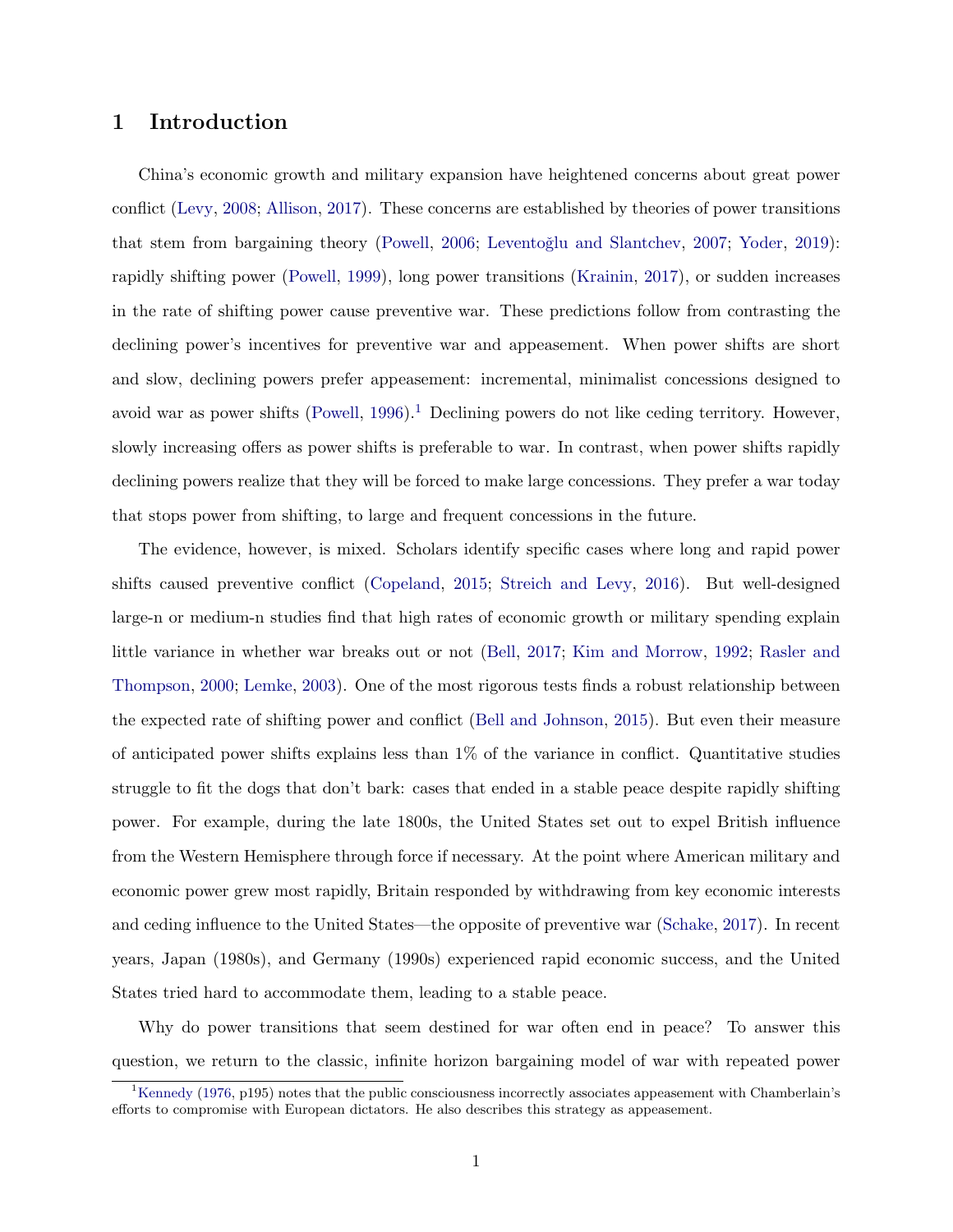shifts [\(Powell,](#page-34-1) [1999\)](#page-34-1). We analyze the simplest version of this model with the added assumption that militarization is endogenous and costly [\(Powell,](#page-34-4) [1993\)](#page-34-4).

By introducing endogenous militarization, our model generates two new results. First, the opportunity to consume generates a novel mechanism for war based on long (not rapid) power shifts and the opportunity cost of arming relative to consumption.<sup>[2](#page-2-0)</sup> The rising power could fight today and consume the resources she would have spent on militarization tomorrow [\(Coe and Vaynman,](#page-32-4) [2019\)](#page-32-4). So long as the rising power militarizes, the declining power must compensate the rising power for arming when it could have fought and consumed instead. When power transitions last many periods and the rising power's opportunity cost is large, the declining power prefers preventive war to repeated concessions as power shifts.

Second, the declining power has a strategy other than war to stop power from shifting: a grand bargain. In it, the declining power makes a single concession larger than appeasement given the present-day levels of relative power. The declining power promises to keep making this generous offer in future periods so long as the balance of power remains stable. This generous offer is backed by a threat of war if power shifts again. The rising power prefers this generous offer and consumption to costly militarization and war. Thus, the generous offer entices the rising power to consume her surplus resources henceforth.

Grand bargains have recently been popularized by China-focused researchers [\(Glaser,](#page-33-6) [2015\)](#page-33-6), and in historical accounts of great power transitions (see [Ripsman and Levy,](#page-35-2) [2008,](#page-35-2) for discussion). But they focus on large offers as screening mechanisms that generate re-assurance under uncertainty. These arguments have lost salience as China has revealed aggressive motives. Unlike these accounts, the grand bargain we identify is not a two-way exchange of territory, or a signaling device. Rather, our mechanism relies on a one-way transfer in exchange for a stable future. The rising power gets a larger present-day offer; the declining power gets a promise of stability in the balance of power.

Our mechanism is closer to theories of nonproliferation where nuclear aspirants accept generous foreign policy concessions in exchange for nuclear disarmament [\(Spaniel,](#page-35-3) [2019;](#page-35-3) [Debs and Monteiro,](#page-32-5) [2014\)](#page-32-5). But nuclear models assume delayed militarization. In these models, the declining power's threat to revert to war is easier because it has time to do so after it observes nuclear research

<span id="page-2-0"></span><sup>2</sup>[Krainin](#page-33-2) [\(2017\)](#page-33-2) finds long shifts lead to war. But his result can be overcome by efficient side payments. Our result does not because it is driven by expected cumulative inefficiencies.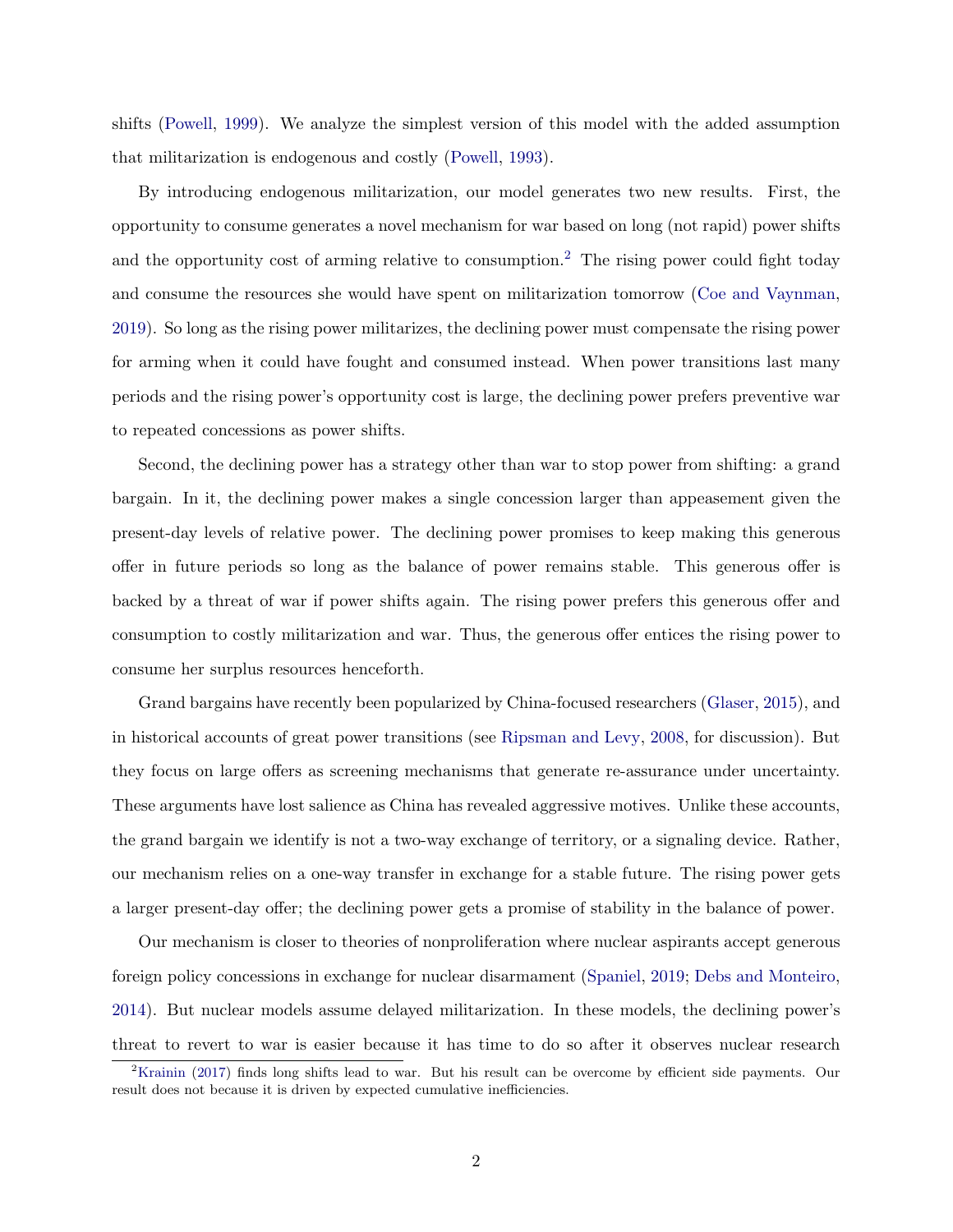and before the rapid shift in power takes place. In contrast, past theories focused on converting economic surplus into conventional military power assume no delay between military spending and a slower shift in power. These theories do not find a grand bargain [\(McCormack and Pascoe,](#page-33-7) [2015;](#page-33-7) [McBride, Milante, and Skaperdas,](#page-33-8) [2011\)](#page-33-8).<sup>[3](#page-3-0)</sup>

We find a grand bargain in a theory of conventional power shifts because we allow for cumulative militarization over many periods. Past models assumed that power could only shift once. Thus, there is no second commitment problem once power has shifted. If the rising power accepts the generous offer and militarizes anyway the declining power cannot justify war in the next period because power is assumed not to shift again. In our model, if the rising power shirks on the grand bargain and militarizes in one period, there is a second opportunity to shirk in the next period and militarize again. When the power transition is long, power shifts sufficiently fast, or there are sudden fluctuations in the rate of shifting power, the declining power wants to stop power from shifting today, and can credibly promise to revert to war tomorrow if the rising power continues to militarize. With a future credible threat of war, the declining power can enforce the grand bargain today.[4](#page-3-1)

Surprisingly, we find a grand bargain equilibrium under conditions where the declining state prefers war to appeasement. Why would the declining power be willing to make a large offer, but not a small offer? From the declining power's perspective the grand bargain serves the same purpose as war: it stops an undesirable future by stopping power from shifting. Since both strategies serve the same purpose, the declining power prefers them both to appeasement under the same conditions. As a result, in much of the parameter ranges where past models uniquely predict war (power transitions are rapid), our model shows that both a grand bargain and war are equilibria. We consider model extensions to refine our theoretical predictions. However, we find no convincing basis to rule out either a grand bargain or war when power shifts are long or rapid. This result highlights that conventional and nuclear power shifts make different grand bargain predictions. We

<span id="page-3-0"></span><sup>3</sup>[Treisman](#page-36-1) [\(2004\)](#page-36-1) finds a grand bargain in a multi-actor model. This result is consistent with ours, but does not capture the bipolar challenges of the Cold War or US China relations. [Monteiro and Debs](#page-34-5) [\(2020\)](#page-34-5) make the rising power's economic growth endogenous to declining power choices and uncover incentives for the rising power to declare war.

<span id="page-3-1"></span><sup>&</sup>lt;sup>4</sup>This drives three differences from nuclear grand bargains (e.g [Debs and Monteiro,](#page-32-5) [2014\)](#page-32-5). First, our grand bargain offer is backed by the rising power's threat of future militarization not war. Second, slow, cumulative power shifts generates our commitment problem that grand bargains overcome. Third, existing results are driven by a liquidity problem. We show that this problem only supports a no-delay grand bargain. Our novel equilibrium supports grand bargains following long periods of delay; consistent with many historical cases.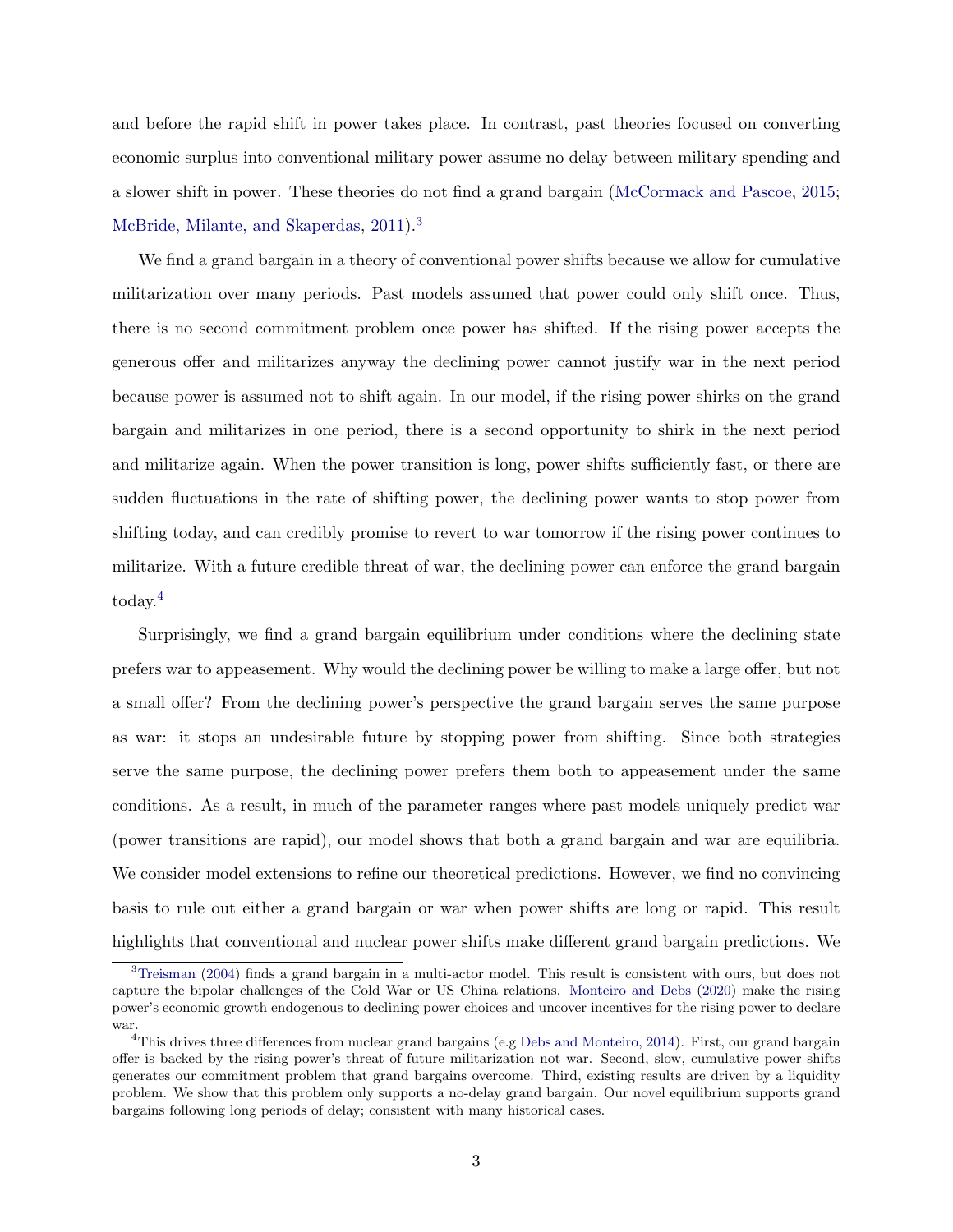find that the parameter ranges that predict war and a grand bargain overlap.

From an empirical stand-point, the multiple equilibria help explain the weakly positive relationship between power variables and war commonly observed in quantitative evidence [\(Bell and](#page-32-3) [Johnson,](#page-32-3) [2015\)](#page-32-3). Current bargaining theories over-predict war because they ignore the grand bargain equilibrium that also emerges when power shifts are long and rapid. When declining powers anticipate long, or rapid power shifts, we cannot say whether they will rationally respond with war or a generous offer. All we can say is that declining powers will stop power from shifting one way or the other.

We use the theory illuminate unappreciated features of Anglo-Russian Competition (1869-1907), which ended in a grand bargain. In the supplementary material, we contrast this case with the Russo-Japanese war to illustrate empirical applications of our multiple equilibria. In section [4.3](#page-29-0) we briefly review internal deliberations of critical power transition cases identified by [Allison](#page-32-0) [\(2017\)](#page-32-0). We illustrate that declining powers frequently consider both grand bargains and war at the points where they realize the power transition will be long or rapid.

In addition to our contributions to the power transition literature, we also advance research on the inefficiencies of militarization [\(McCormack and Pascoe,](#page-33-7) [2015;](#page-33-7) [Schram,](#page-35-4) [2021;](#page-35-4) [Coe and Vaynman,](#page-32-4) [2019\)](#page-32-4), and variation in the formation of rivalries [\(Rasler and Thompson,](#page-34-3) [2000;](#page-34-3) [Thies,](#page-35-5) [2005;](#page-35-5) [Joseph,](#page-33-9) [2020\)](#page-33-9). Finally, our theory moves beyond simple predictions of war and peace to explaining the international origins of large, rapid, territorial transfers, and therefore governance, in the developing world. These transfers have lasting distributional consequences for millions of inhabitants [\(Banerjee](#page-32-6) [and Iyer,](#page-32-6) [2005;](#page-32-6) [Robinson, Acemoglu, and Johnson,](#page-35-6) [2005\)](#page-35-6).

## 2 Two types of peace: grand bargain, appeasement

Following the power transition literature, we contrast war with peace (meaning the absence of war). However, we argue that not all versions of peace are equal. Rather, some peaceful power transitions unfold as appeasement, and others as a grand bargain. Much of the power transition literature ignores this difference. Instead, it asks: is appeasement a rational alternative to war? Since the Munich Agreement, historians and many social scientists have argued that the answer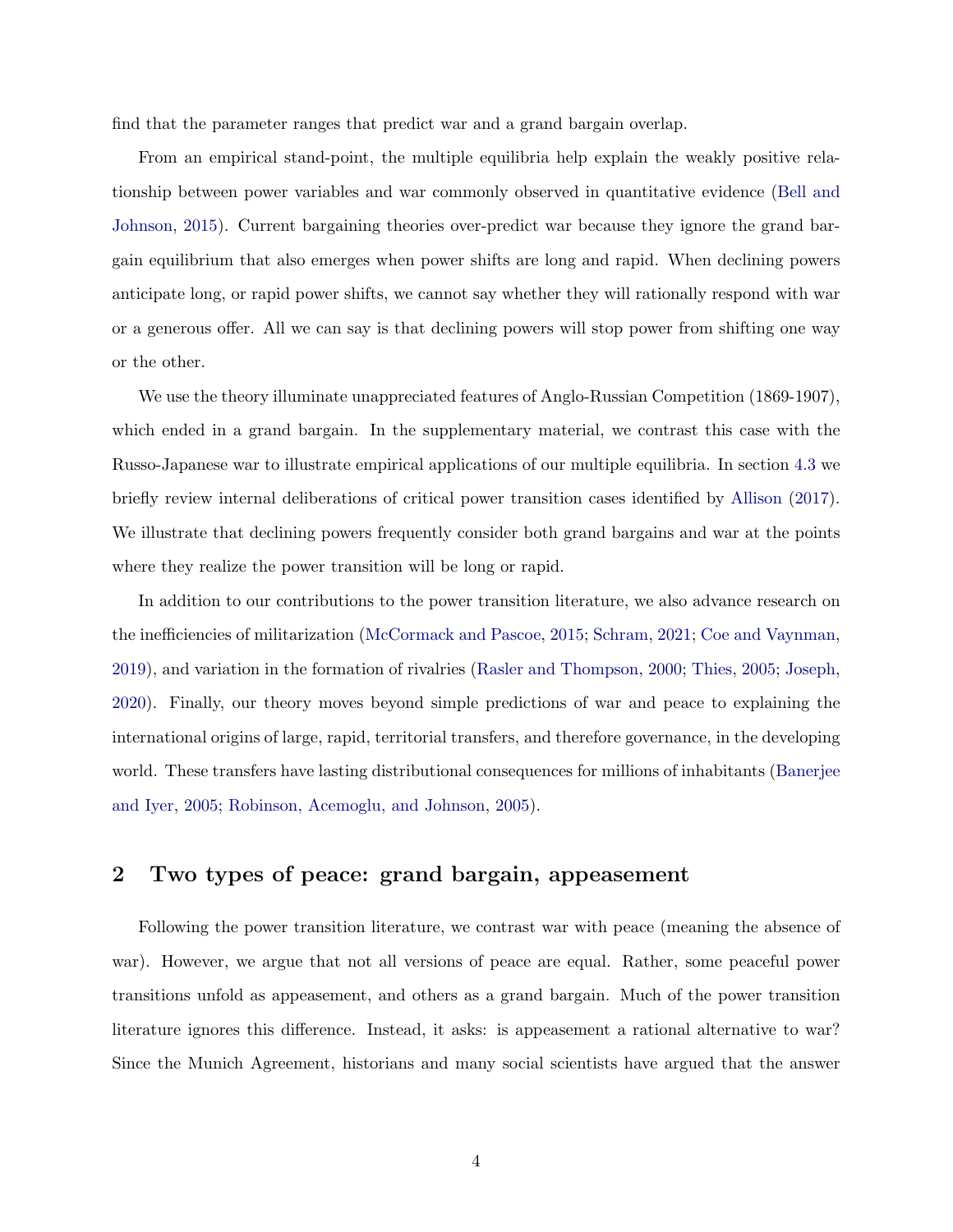was no (e.g [Mearsheimer,](#page-34-6) [2001,](#page-34-6) p163-164).<sup>[5](#page-5-0)</sup> But a core contribution of bargaining theory was to re-cast appeasement in a different light [\(Treisman,](#page-36-1) [2004;](#page-36-1) [Powell,](#page-34-2) [1996\)](#page-34-2). In the bargaining literature, appeasement is described as a sequence of incrementally increasing offers that the declining power makes to avoid war as power shifts. To be clear, appeasement is not buying time until an opportune moment for preventive war [\(Ripsman and Levy,](#page-35-2) [2008\)](#page-35-2). Rather, appeasement includes repeated concessions matching frequent, small power shifts.

An essential ingredient in appeasement is that the rising power repeatedly militarizes. In past studies of conventional power transitions, this assumption is implicit because power shifts exogenously [\(Powell,](#page-34-1) [1999\)](#page-34-1). We assume that military power shifts endogenously. Thus, in our model, appeasement is a pair of strategies that includes a pattern of militarization, and a sequence of offers.

If we accept that appeasement is not simply a sequence of offers, but a pair of strategies, then we face a definitional challenge. We want a definition of appeasement that is broad enough to include any strategy pair that fits our intuitive understanding of appeasement. We then want to identify strategy pairs that both fit our intuitive definition of appeasement, and that are supported as an equilibrium in our model. Once we find equilibrium strategies, we can explain the logic that drives them by analyzing the equilibrium behavior, and form predictions about when we expect to see appeasement strategies in real life.

Appeasement is any strategy pair that has two observable features:

- Consecutive militarization: the rising power militarizes in the first period and every subsequent period until she cannot shift power any further.
- Peace: States successfully negotiate a war-avoiding settlement in every period.

In theory, there are many sequences of diplomatic negotiations, concessions and threats that fit this definition. However, our model will confirm the logic for rationalist appeasement that is common in the existing literature [\(Powell,](#page-34-1) [1999\)](#page-34-1). Each period, the declining power makes the smallest offers that the rising power is willing to accept, given the rising power's expectation that she will militarize in the future.

We argue that declining powers use offers to achieve more than barely avoiding war as the rising power repeatedly militarizes. The declining power can also make larger offers that entice the rising

<span id="page-5-0"></span> $5$ See [Rock](#page-35-7) [\(2000\)](#page-35-7) and [Kennedy](#page-33-5) [\(1976\)](#page-33-5) for exceptions.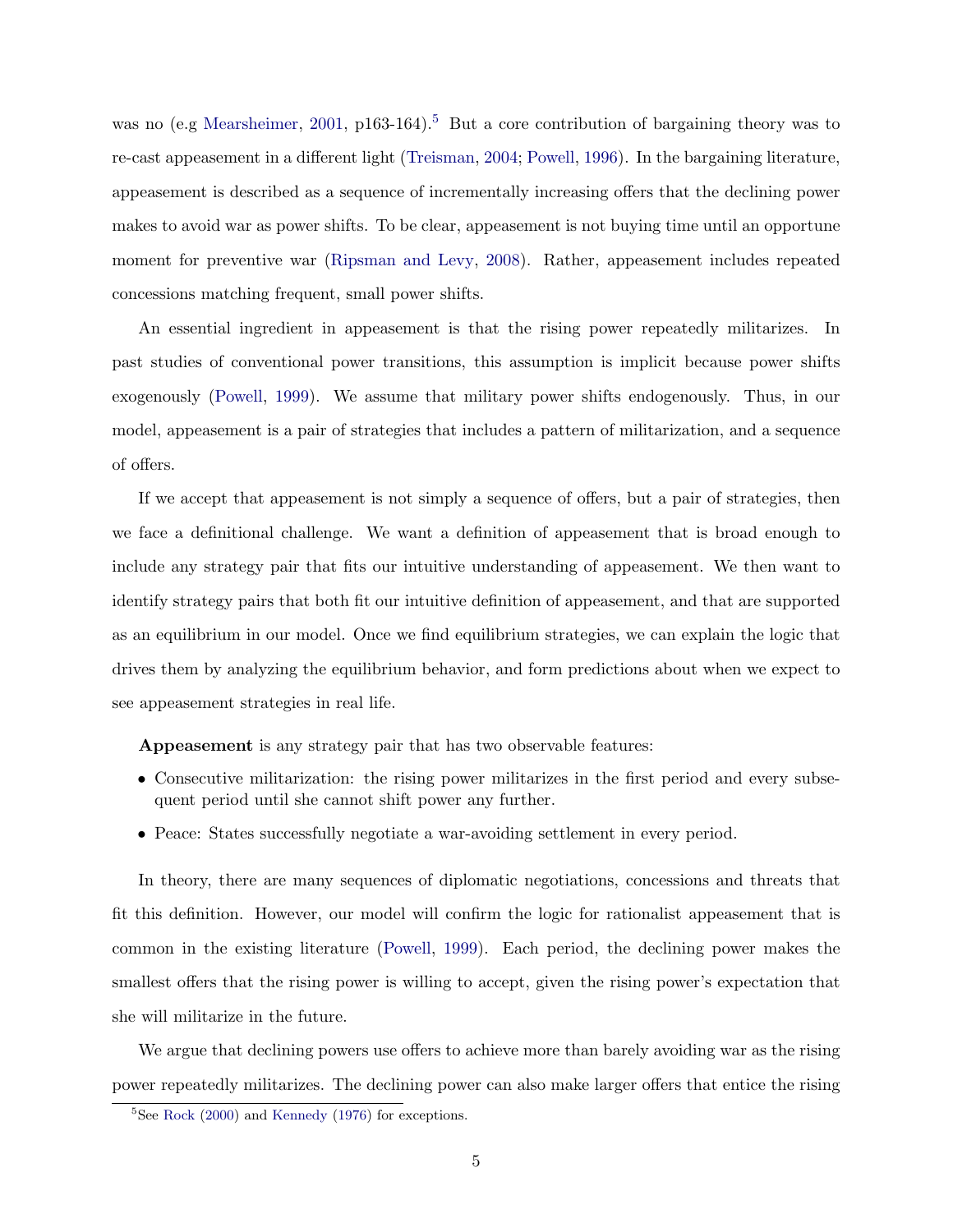power to accept the negotiated settlement and consume her surplus instead. We call this a grand bargain. Intuitively, a grand bargain is an offer large enough that the rising power prefers to accept it forever and consume her surplus rather than invest in her military. Accordingly, grand bargains not only prevent war, but stop power from shifting. Like appeasement, we define a grand bargain as a specific pair of strategies.

A Grand Bargain is any strategy pair that converges to a stable state of peace before the power transition is complete. In every period of that stable state, the declining power makes the same offer, the rising power never militarizes and accepts that offer.

We will show that the model supports many grand bargain equilibria. In each of them, the offer that secures a stable peace is more than the rising power's minimum demand from war if the rising power was to militarize in every subsequent period. Many have argued that grand bargains are not rational because of a two-sided commitment problem that is most severe when the incentives for war are high (see [Easley, Kim, and Glaser,](#page-32-7) [2016,](#page-32-7) for discussion). On one side, nothing prevents the rising power from accepting a large offer today and militarizing to coerce even more concessions tomorrow. As we explain in more detail after we present the equilibrium result of our model, two factors help the rising power overcome the commitment problem: (1) the grand bargain offer is larger than what the rising power would expect to get from militarization and war in that period; (2) the declining power can credibly promise to revert to war if the rising power continues investing in her military. On the other side, once the rising power has spent her surplus that period, nothing prevents the declining power from deviating from the large offer to a smaller one. We'll show that the declining power can overcome the temptation to low ball the rising power because the rising power can credibly promise to deviate to militarization in every future period if she receives a low-ball offer. This leads to a seemingly paradoxical result: grand bargains are rational under the same conditions as war because the two-sided commitment problem is easy to overcome when the incentives for war are strong.

## 3 The Model

A Declining state and a Rising state bargain over a pie standardized to value 1 over an infinite horizon. The pie represents all the territories and normative issues that both R and D have a common interest in controlling. Broadly, we model the power transition as a setting where the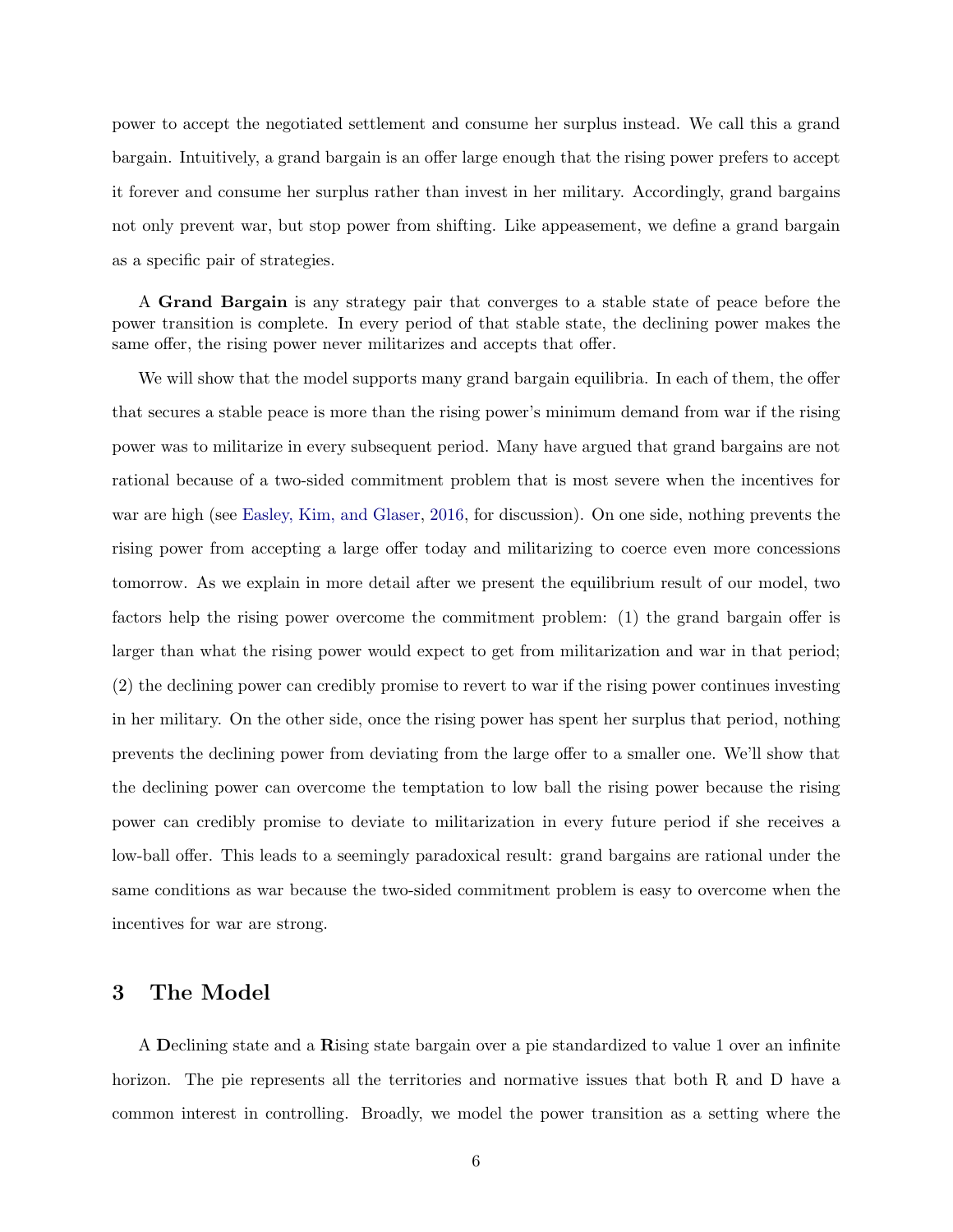rising power's economy is growing at a faster rate than the declining power's. Thus, the rising power has an economic surplus that it can either invest in its conventional military power (leading to an instant power shift) or consume (leading to no power shift) slowly over time. In contrast to existing models of negotiating over power shifts, we model R's militarization over  $T \geq 2$  discrete increments.[6](#page-7-0)

The game begins in a power transition phase. Each period of the power transition phase unfolds as follows. R chooses whether to militarize or not. If R militarizes, its military power immediately increases. If R does not, its power does not change. Regardless of R's militarization choice, D chooses between war or demanding an  $x_t \in [0, 1]$  share of the pie, where  $t \in \{1, 2, ...\}$  denotes the period. Initiating a war ends the game. If D proposes  $x_t$ , R chooses to accept or reject it. If R rejects, the game ends in war. If R accepts, players accrue payoffs and the game moves to the next period.

The duration of the (possibly infinite) power transition phase depends on how many times R has militarized over the history of the game. Let n denote that number. If  $n < T$ , we remain in the power transition phase. If  $n = T$ , R has completed the power transition and thus there are no more decisions to militarize. Each period after  $n = T$  truncates the interaction to the negotiations. D proposes  $x_t \in [0, 1]$ , and R accepts (leading to the next period) or rejects (leading to war).

In the power transition phase, R's militarization choice affects the balance of power. Let  $p \in$  $(0, 1)$  be D's probability of victory in war when  $n = 0$ . Thus, p represents the balance of power at the beginning of the game. Each time R militarizes, we subtract  $\Delta > 0$  from this value. Thus, D's probability of winning equals  $p-\Delta$  after R militarizes once, equals  $p-2\Delta$  after R militarizes twice, and so forth.<sup>[7](#page-7-1)</sup> For convenience, let  $T\Delta = p$ . This assumption means that if R militarizes T times, it guarantees herself victory in war.[8](#page-7-2) Returning to our definitions, this assumption means that appeasement equilibria must transition from  $p$  to 0 in the first  $T$  periods of the game.<sup>[9](#page-7-3)</sup> However,

<span id="page-7-0"></span><sup>&</sup>lt;sup>6</sup>With notational restructuring, the case where  $T = 1$  is a subgame of the main model. See Proposition [A.1](#page-37-0) in the appendix for its solution.

<span id="page-7-1"></span> $^7$ As [Beckley](#page-32-8) [\(2017\)](#page-32-8) notes, China's rate of economic growth and capacity to convert that growth into military power was increasing relative to the United States in the 1990s. Below we describe hazards that account for fluctuations in the rate of shifting power. More flexible investments produces additional off-path strategies to rule out but do not ruin the grand bargain result. For example, we can construct a model that generates a grand bargain if we assume R is given a surplus of size  $M \in \mathcal{R}^+$  and invests  $m_t \in [0, M]$  such that  $p_t = f(p, \sum m_t)$ .

<span id="page-7-2"></span><sup>&</sup>lt;sup>8</sup>In effect, we assume an initial p and  $\Delta$  so that power transitions sum to one. Adjusting this assumption complicates the final transition period but does not alter our conclusions. We assume a constant rate of militarization in the main model but relax this in an extension.

<span id="page-7-3"></span> $9$ Our results still hold if power transitions are partial. In that case, we restrict the power shift to less than total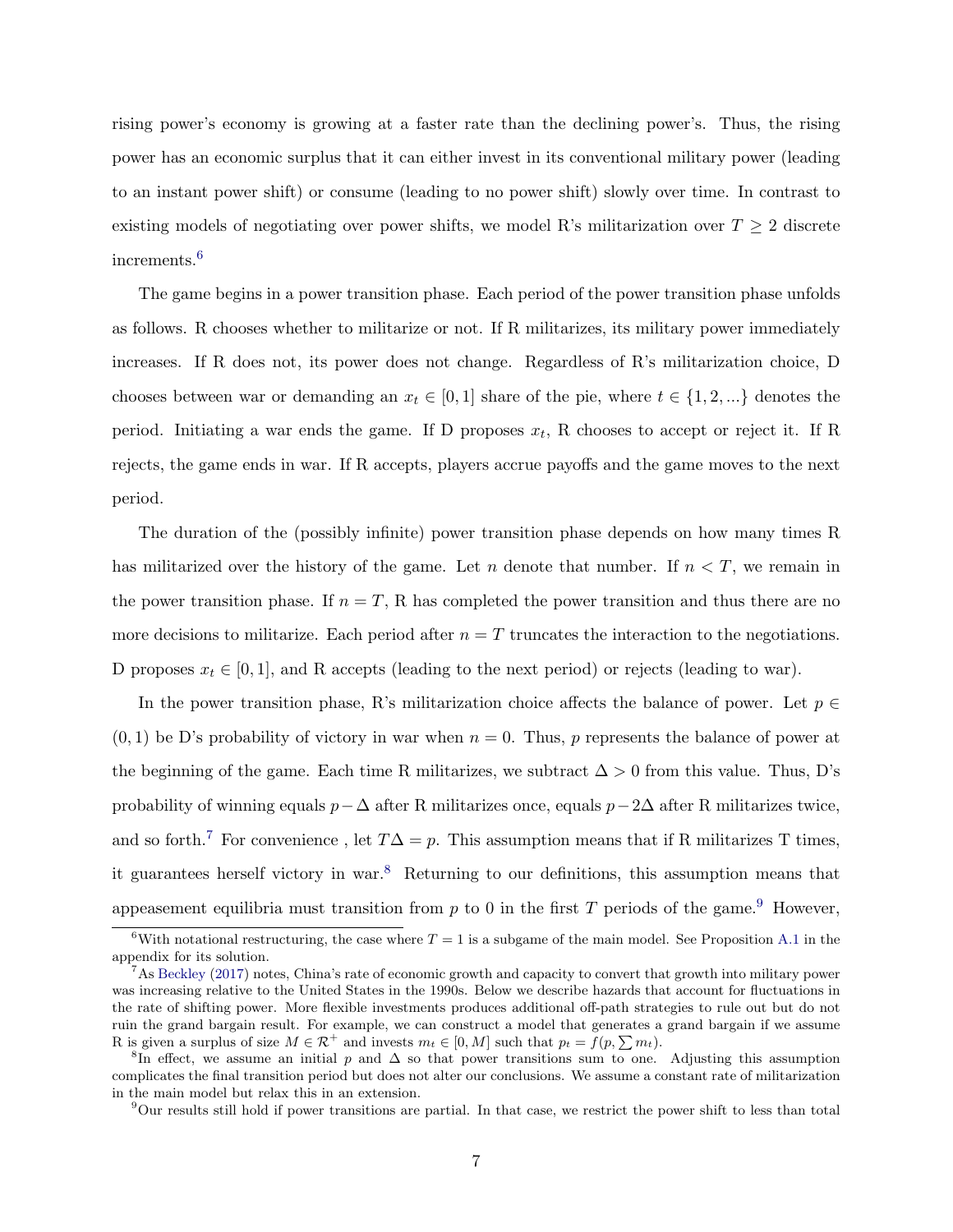grand bargain equilibria must converge to a stable period before the balance of power reaches 0.

Payoffs are as follows. The states are risk-neutral and have a common discount factor  $\delta \in (0,1)$ . For each period that ends in a settlement, D receives  $x_t$  and R receives  $1 - x_t$ . In addition, in each period that R militarized, it pays  $k > 0$ . The value k represents R's opportunity cost of armament. Had R not militarized, it could have consumed that value or dedicated resources to foreign policy contests with third-parties instead.

War payoffs depend on the balance of power and the cost of war. War costs the respective parties  $c_D, c_R > 0.10$  $c_D, c_R > 0.10$  Because fighting a war is game ending, we project the corresponding payoffs throughout the rest of time. Thus, all told, D's payoff for fighting a war from that period forward is  $\frac{p-\Delta n-c_D}{1-\delta}$ . R's payoff for fighting a war from that period forward is  $\frac{1-p+\Delta n-c_R}{1-\delta}$ . A subtle feature of this payoff structure is that it omits R's expectation for future militarization costs  $(k)$ . The reason is that R's advantage from militarization comes when the threat of war is plausible. Once war has happened, R has no reason to militarize.

Putting everything together, imagine that the states successfully negotiate in the first m periods, R militarizes in period  $m + 1$ , and D fights. Then D's payoff equals:

$$
x_1 + \delta x_2 + \dots + \delta^{m-1} x_m + \frac{\delta^m (p - \Delta - c_D)}{1 - \delta}
$$

Meanwhile, R's payoff equals:

$$
1 - x_1 + \delta(1 - x_2) + \dots + \delta^{m-1}(1 - x_m) + \frac{\delta^m(1 - p + \Delta - c_R)}{1 - \delta} - \delta^m k
$$

Payoffs are similar in cases where R militarizes multiple times, adjusting the number of  $\Delta$  values and the instances of discount-adjusted k costs.

R's payoff highlights a fact often overlooked in power-transition models: militarization is inefficient. Each time R invests in its military, R loses  $k$  utility and D gets no benefit. The less R invests in its military, the more aggregate utility the states thus receive. However, inefficient militarization appears necessary if R wants to increase its bargaining leverage over the contested foreign policy

and define appeasement as a transition until the maximal point. Then a grand bargain must converge to a stable settlement before the maximal transition.

<span id="page-8-0"></span> $10$ We amortize the cost of war over future periods to keep the payoffs identical with [Powell](#page-34-1) [\(1999\)](#page-34-1). The results are identical if we treat it as a one-time payment, except we must multiply all instances of the  $c_i$  values within equilibrium parameter spaces and actions by  $1 - \delta$ .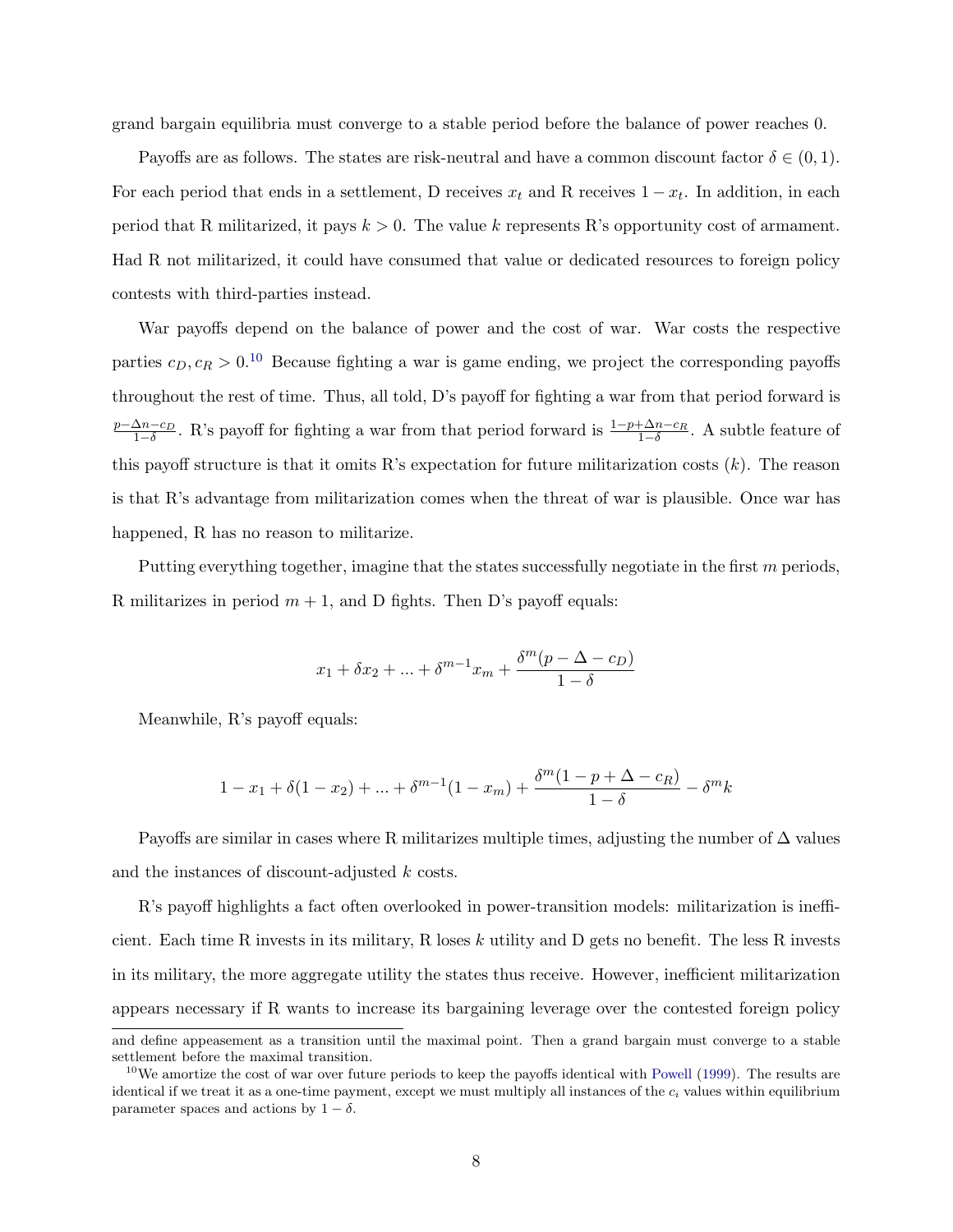issue through shifting the balance of power.

To be clear, we assume that the decision between militarization and consumption does not impact the size of the surplus. Consumption could influence R's economic growth rate, but we omit this complication for three reasons. First, it is consistent with other models that allow for endogenous militarization [\(Spaniel,](#page-35-3) [2019\)](#page-35-3). Second, the simpler set-up appreciates the distinction between private sector factors that contribute to a state's economic productivity (R's surplus is exogenous) and the political choice to invest increased tax revenue in different sectors (how R spends its surplus is endogenous). As economists point out, marginal changes in military spending has a small impact on overall economic growth relative to industry development, corporate innovation, or population growth. Third, political economists are unclear if consumption increases or decreases relative rates of growth. The reason is that military spending has positive externalities. For instance, technologies like computers, the internet, and jet engines have military origins [\(Sandler](#page-35-8) [and Hartley,](#page-35-8) [1995\)](#page-35-8). Moreover, consumption such as patronage and welfare spending, does not always promote economic growth [\(Ruttan,](#page-35-9) [2006\)](#page-35-9). Furthermore, we theorize that consumption includes the rising power's efforts to pursue foreign policy interests that the declining power does not care about. For example, China could dedicate its surplus to regional competition with Russia, and therefore would be spending its surplus on forward deployments, and land-based military technologies. These would be less valuable for contesting American forces in the Pacific, and could not be used in two places at once.

Also to be clear, our intuitive definition of a grand bargain described a setting where R wants to militarize, and D makes an offer large enough to incentivize R not to. Thus, we narrow our focus to the case where R's military investment is sufficiently profitable that R wants to militarize:

<span id="page-9-0"></span>
$$
\Delta > (1 - \delta)k \tag{C1}
$$

The left-hand side is the per-period shift in the balance of power. The right-hand side is the time-discounted inefficiency of militarizing. When [C1](#page-9-0) is violated our model matches existing predictions [\(Debs and Monteiro,](#page-32-5) [2014;](#page-32-5) [Spaniel,](#page-35-3) [2019\)](#page-35-3). R has no motivation to militarize because the cost of doing so is large relative to the shift in power it produces.<sup>[11](#page-9-1)</sup>

<span id="page-9-1"></span><sup>&</sup>lt;sup>11</sup>We also assume that  $c_R < 1$  to avoid corner solutions that do not yield any additional insight.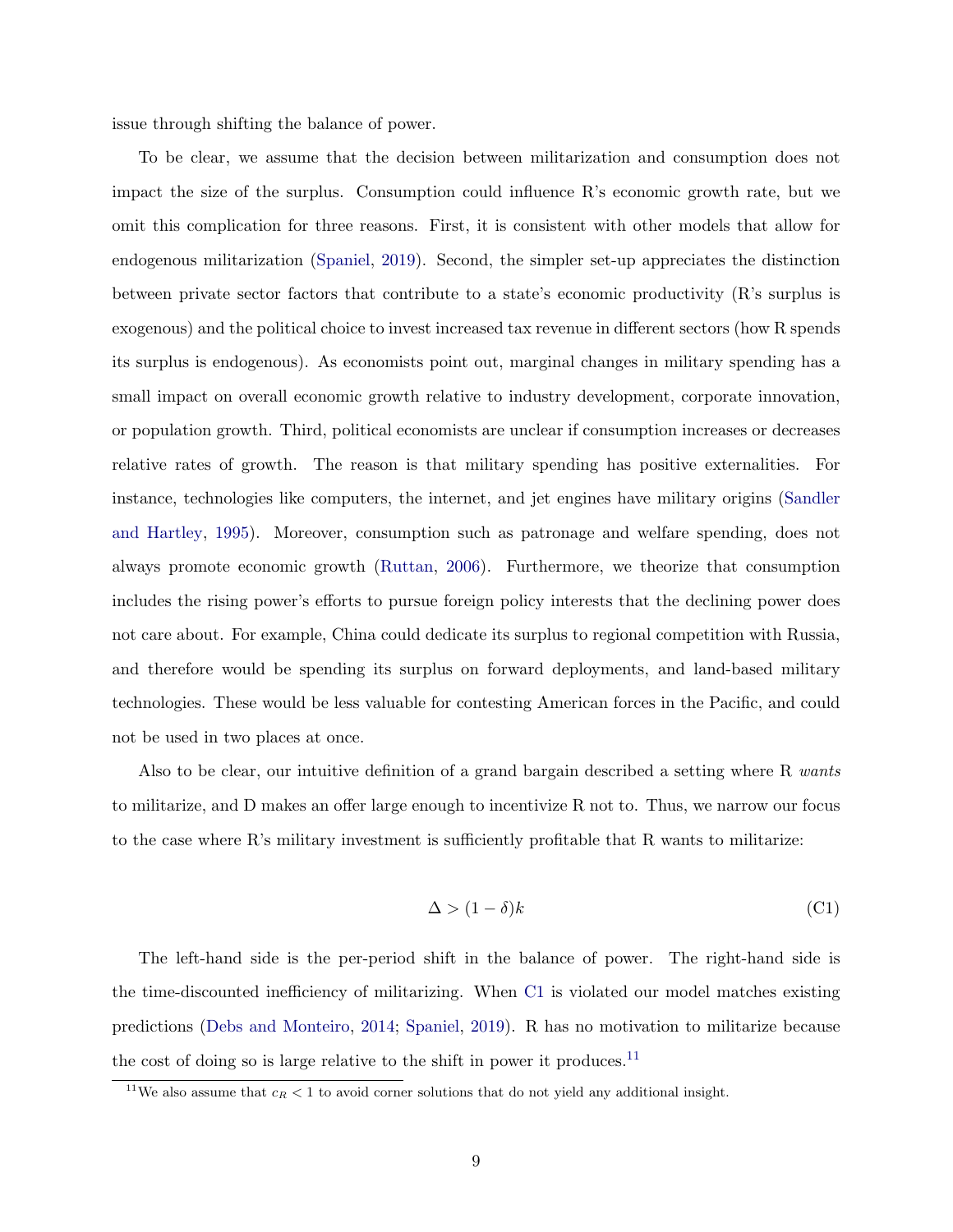## 3.1 Analysis: Long power shifts and inefficient militarization as a cause of war.

Our model generates a novel mechanism for war based on long power shifts and the accumulation of inefficient militarization. This mechanism is intrinsically interesting and empirically plausible so we take time to derive it. It also helps us establish our core claims. We claim (1) that a grand bargain can act as a substitute for war because it also stops power from shifting; and (2) that appeasement is not rational under the same conditions. To satisfy these claims, we need to identify when war is an equilibrium and appeasement is not. Later, we will focus on these conditions to describe a specific kind of grand bargain: a grand bargain that is backed by the threat of war and repeated, instant power shifts.

First we contrast our war equilibrium with the common result:

$$
\Delta < \frac{(1-\delta)(1-p-c_R+k)}{\delta} \tag{C2}
$$

When C<sub>2</sub> is violated, preventive war is an equilibrium based on the well-known logic of rapidly shifting power [\(Powell,](#page-34-1) [1999\)](#page-34-1). Power shifts so fast that R cannot compensate D enough in the present given what R's minimum demand will be tomorrow. Since this logic for war is well-known, we derive the equilibrium in Appendix [A.6.](#page-47-0)<sup>[12](#page-10-0)</sup>

The conventional wisdom is that when [C2](#page-9-0) holds, appeasement is an equilibrium and war is not. However, once we account for an endogenous rise over many periods we identify a second mechanism for war that crowds out appeasement. In our model, this mechanism is especially important because it defines the threshold for which war is an equilibrium but appeasement is not. As we will explain after we present the equilibria, whether we observe war or appeasement hinges on whether the duration of the power transition  $(T)$  is longer than a critical threshold  $T^*$ .<sup>[13](#page-10-1)</sup> We write that threshold as:

$$
T > T^* \equiv \frac{\ln\left(1 - \frac{c_D + c_R}{\delta k}\right)}{\ln(\delta)}\tag{C3}
$$

<span id="page-10-2"></span>**Proposition 3.1 Appeasement equilibrium:** Suppose [C1](#page-9-0) and [C2](#page-9-0) hold but [C3](#page-9-0) does not. Then

<span id="page-10-1"></span><span id="page-10-0"></span> $12$ Appendix [A.6](#page-47-0) also shows that grand bargains backed by the threat of war exist even if [C2](#page-9-0) is violated.

<sup>&</sup>lt;sup>13</sup>To be clear,  $T^* = p/\Delta$ . Thus, we can re-write the following condition as  $\Delta < \frac{p ln(\delta)}{n \Delta R}$  $\frac{pln(\delta)}{ln(1-\frac{c_D+c_R}{\delta k})}$ . We write it as  $T^*$  to emphasize the important role of the duration of the power shift.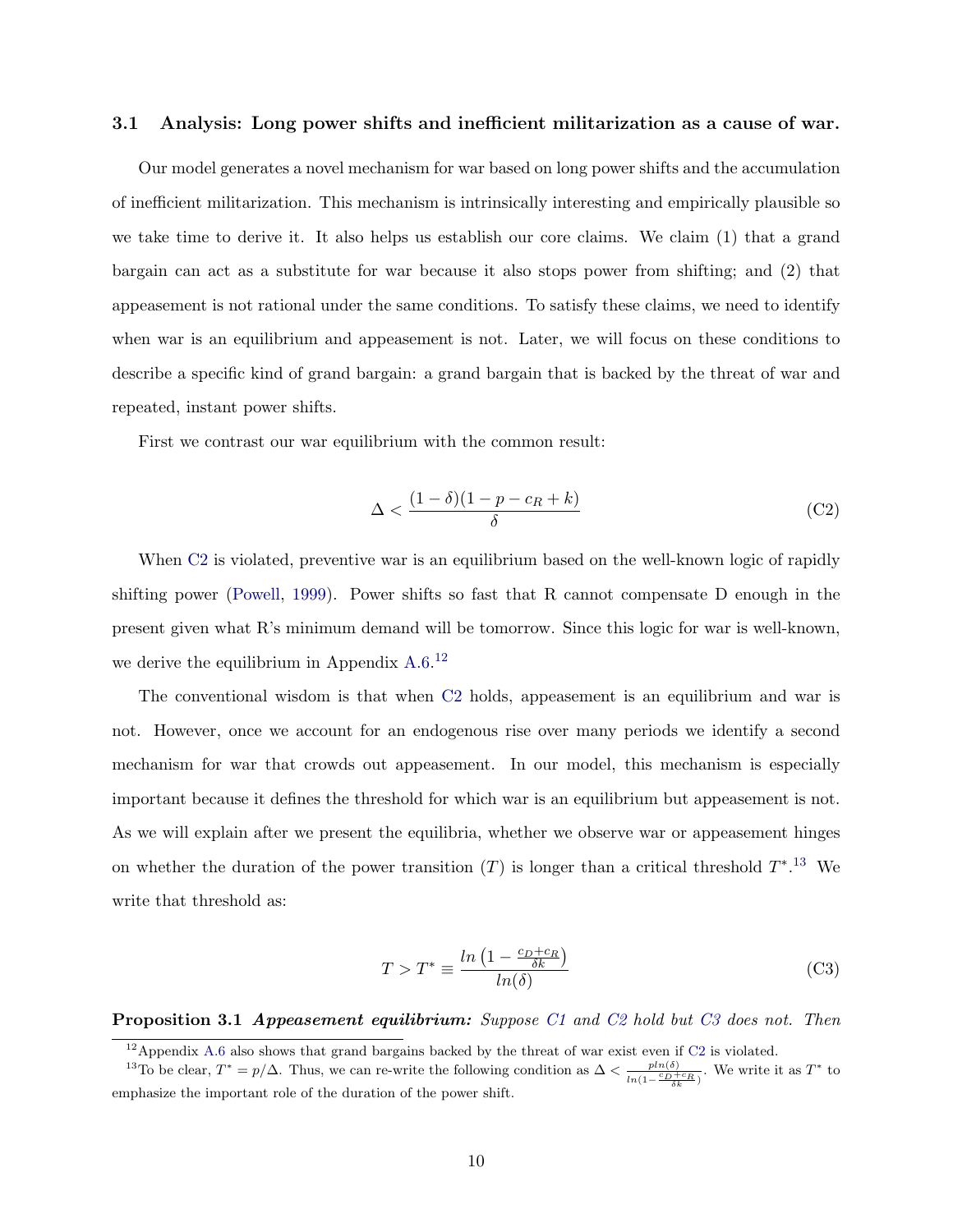there is a sub-game perfect equilibrium of appeasement. In it, R militarizes for T consecutive periods or until war happens. During the power transition phase, R accepts iff  $x_t \leq p - \Delta n + \frac{\Delta}{1-\delta} + c_R - \delta k$ . During the phase after the power transition is complete, R accepts iff  $x_t \leq c_R$ . In the power transition phase, D proposes  $x_t = p - \Delta n + \frac{\Delta}{1-\delta} + c_R - \delta k$ . During the phase after the power transition is complete, D proposes  $x_t = c_R$ .

<span id="page-11-1"></span>**Proposition 3.2 War equilibrium:** Suppose [C1,](#page-9-0) [C2](#page-9-0) and [C3](#page-9-0) hold. Then there is a sub-game perfect equilibrium that ends in first period war. In it, R militarizes for T consecutive periods. In a sub-game in which there are more than  $T^*$  opportunities for militarization remaining, D fights a preventive war if R militarizes. In a sub-game in which there are fewer than  $T^*$  periods remaining, D's offer and R's accept strategies correspond with those defined in Proposition [3.1.](#page-10-2)

We jointly prove these equilibria in Appendix  $A.1<sup>14</sup>$  $A.1<sup>14</sup>$  $A.1<sup>14</sup>$  Here we describe how their logics are connected, and explain why  $T^*$  determines whether we see war or appeasement. The appeasement equilibrium is very similar to that described by [Powell](#page-34-1) [\(1999\)](#page-34-1) and others. D offers R enough to leave R indifferent with war every period, given that R expects that it will continue to militarize until the power transition is complete. In this way,  $x_t = p - \Delta n + \frac{\Delta}{1-\delta} + c_R - \delta k$  represents R's minimum demand from fighting during the power transition phase given  $n$  military investments. Consistent with standard results, R's minimum demand is  $\frac{\Delta}{1-\delta}$  lower than R's present value for war because R anticipates that it will be stronger in the next period. Its present value for avoiding war factors in its time-discounted increased negotiation power in the next period.

Inconsistent with standard results, R's minimum demand is  $\delta k$  larger than its present value for war. R's demand is larger because militarization deprives R the opportunity to consume its surplus (which could be interpreted as avoiding militarization costs). Under appeasement, R expects to spend its surplus every period on militarization. However, once war settles the dispute, future military investments cannot benefit R. Thus, if R chooses to fight at  $t$ , it can consume its surplus in all future periods. To avoid war, D must compensate R an additional  $\delta k$  for this opportunity to consume resources in the next round.

The mechanism for war hinges on R's larger minimum demand under appeasement. Notice that D must compensate R an additional  $\delta k$  in every period of the power transition phase. In

<span id="page-11-0"></span> $14\rm{We}$  can do this because appeasement is a sub-game of the war equilibrium.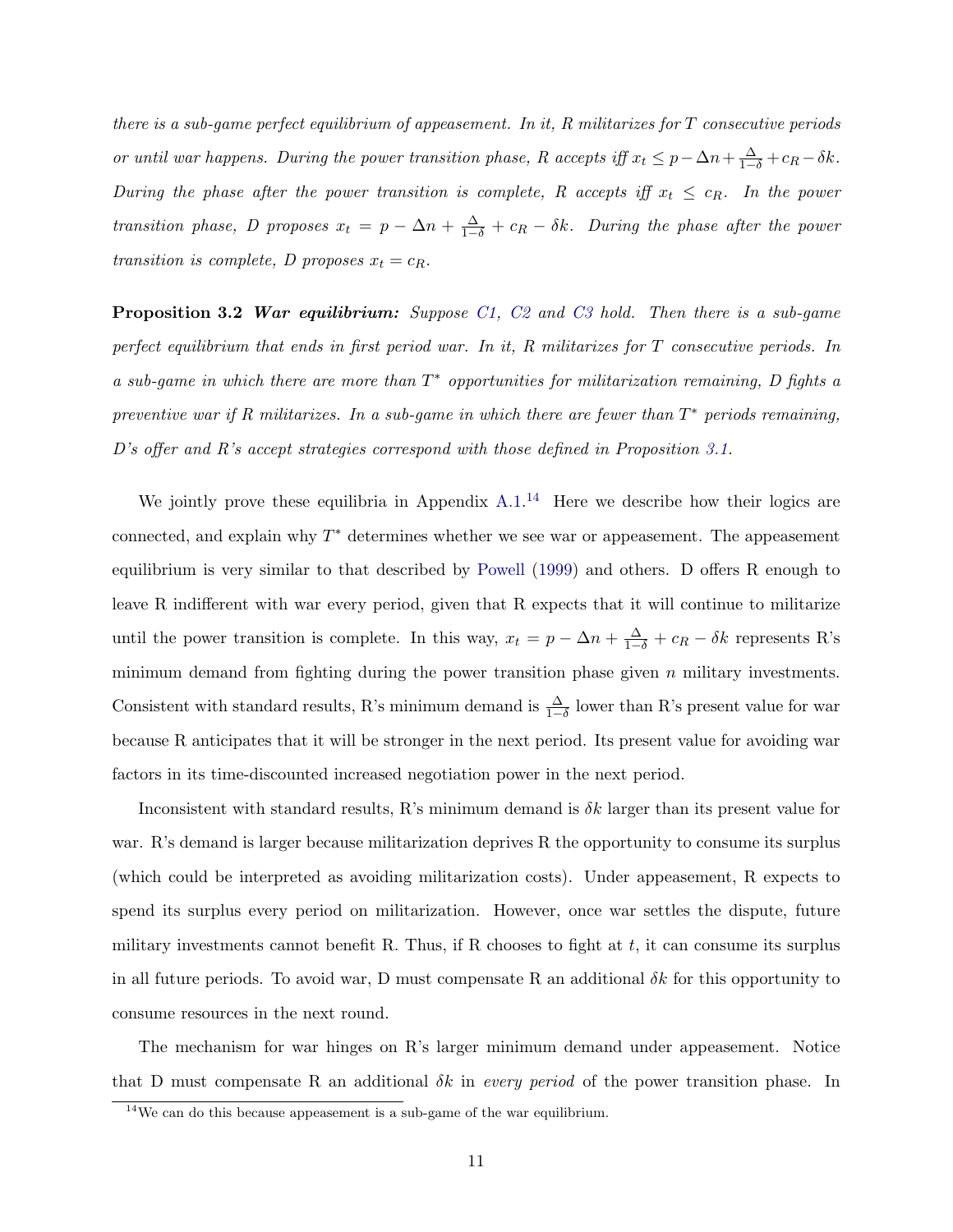<span id="page-12-0"></span>

Black dots plot anticipated inefficiency from militarization given the power transition will last T periods. Solid, horizontal line captures total cost of instant war.

Figure 1: Contrasting cumulative inefficiencies from appeasement and war.

the first period, D anticipates paying R an additional  $\delta k$  for T future periods. When  $T > T^*$ , the accumulation of these time-adjusted compensations exceeds the inefficiency of war. Figure [1](#page-12-0) illustrates this. The x-axis varies the duration of the power transition holding all other parameters constant. The y-axis captures the total inefficiency encountered over the course of the game for one of two different strategies. The solid line represents the total inefficiency from first period war. This line is horizontal because the cost of instant war is insensitive to the duration of the power transition. The dots represent the time-discounted cost to D from playing T periods of appeasement. If the duration of the power transition is longer than  $T^*$ , then R's accumulation of power generates more inefficiency than fighting a war straight away. In this case, D reverts to war because D knows his alternative is to pay  $\delta k$  under appeasement for  $T > T^*$  periods.<sup>[15](#page-12-1)</sup>

Substantively, our mechanism for war matches the concerns of many foreign policy experts in the early 2000s. These policy-makers worried about the long-term consequences from slow increases in Chinese economic growth and military spending for US interests in Asia 50 years from now. Those that called for war argued that China would militarize slowly over many years. This debate hinged

<span id="page-12-1"></span><sup>&</sup>lt;sup>15</sup>Based on the figure, one might worry that the inefficiency from a period of arming must exceed the costs of war. This is misleading and an artifact of how this literature calculates payoffs. If we assume that armament destroys capital stock (to match how war costs are modeled), the cutpoint becomes  $\frac{k}{1-\delta} > \frac{\delta(c_D+c_R)}{1-\delta^T}$ , which permits k to be substantially smaller than  $c_D + c_R$ . See [Coe](#page-32-9) [\(2011\)](#page-32-9) for a similar substantive argument.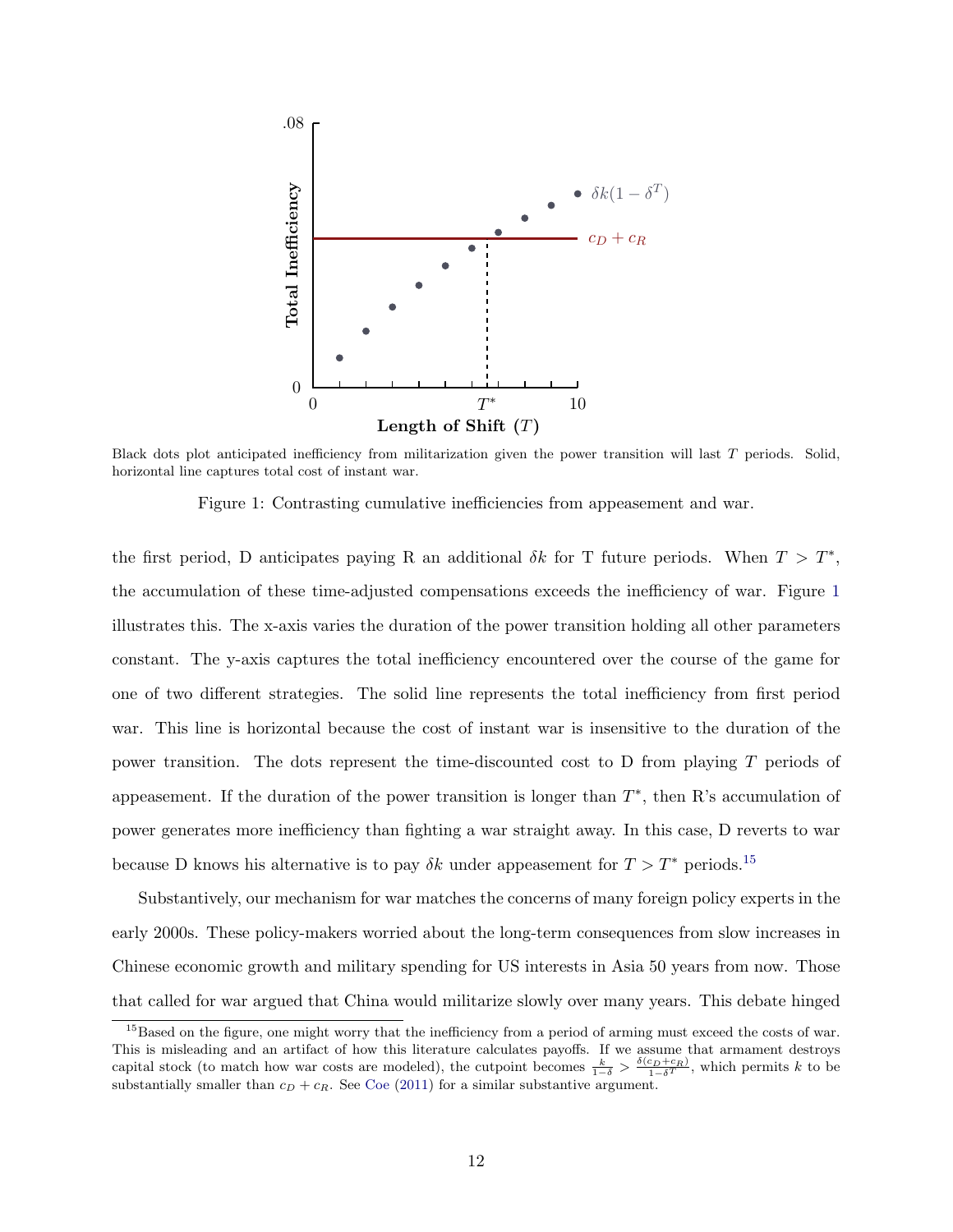on the duration of the power transition and not the rate of shifting power.

## 3.2 Analysis: Grand Bargain Equilibrium

We focus on the conditions defined in Proposition [3.2.](#page-11-1) The conventional wisdom is that a grand bargain is especially unlikely under these conditions because war is an equilibrium and appeasement is not. Appeasement involves small offers, and a grand bargain likely involves larger offers. Why would D be willing to make a large offer when it is unwilling to make a small one? The reason is that there are two kinds of inefficiencies that states want to avoid: war and militarization. In the war equilibrium, players avoid the inefficiency of many periods of militarization. But they still deal with the costs of war. By definition, appeasement strategies allow states to avoid the cost of war, but force them to confront costly militarization. As we shall see, a grand bargain is possible even when war is attractive because it allows states to avoid both inefficiencies.

We must introduce one final condition:

$$
\Delta < c_D + c_R + (1 - \delta)k \tag{C4}
$$

This has an intuitive interpretation: the per-period shift in the balance of power is smaller than the combined inefficiencies of war and (time-adjusted) armaments. For now, we focus on grand bargains that arise in the first period because we can support it under the broadest conditions.

<span id="page-13-0"></span>**Proposition 3.3** Suppose Conditions [C1–C4](#page-9-0) hold. For all  $x \in [p - c_D, p - \Delta + c_R + (1 - \delta)k]$ , there exists a subgame perfect equilibrium in which R never arms, D proposes x in every period, and  $R$  accepts that  $x$  in every period. If any state ever deviates, then they switch to the strategies from Proposition [3.2:](#page-11-1) R arms at every opportunity and D reverts to preventive war.

See Appendix [A.2.](#page-42-0) In the manuscript, we complete two tasks. First, we informally explain the grand bargain's mechanism and how it is supported by war reversion. Second, we explain why the grand bargain is never unique. The reason is that it requires a credible threat to revert to war. Thus, for the grand bargain to hold together, war must also be an equilibrium strategy.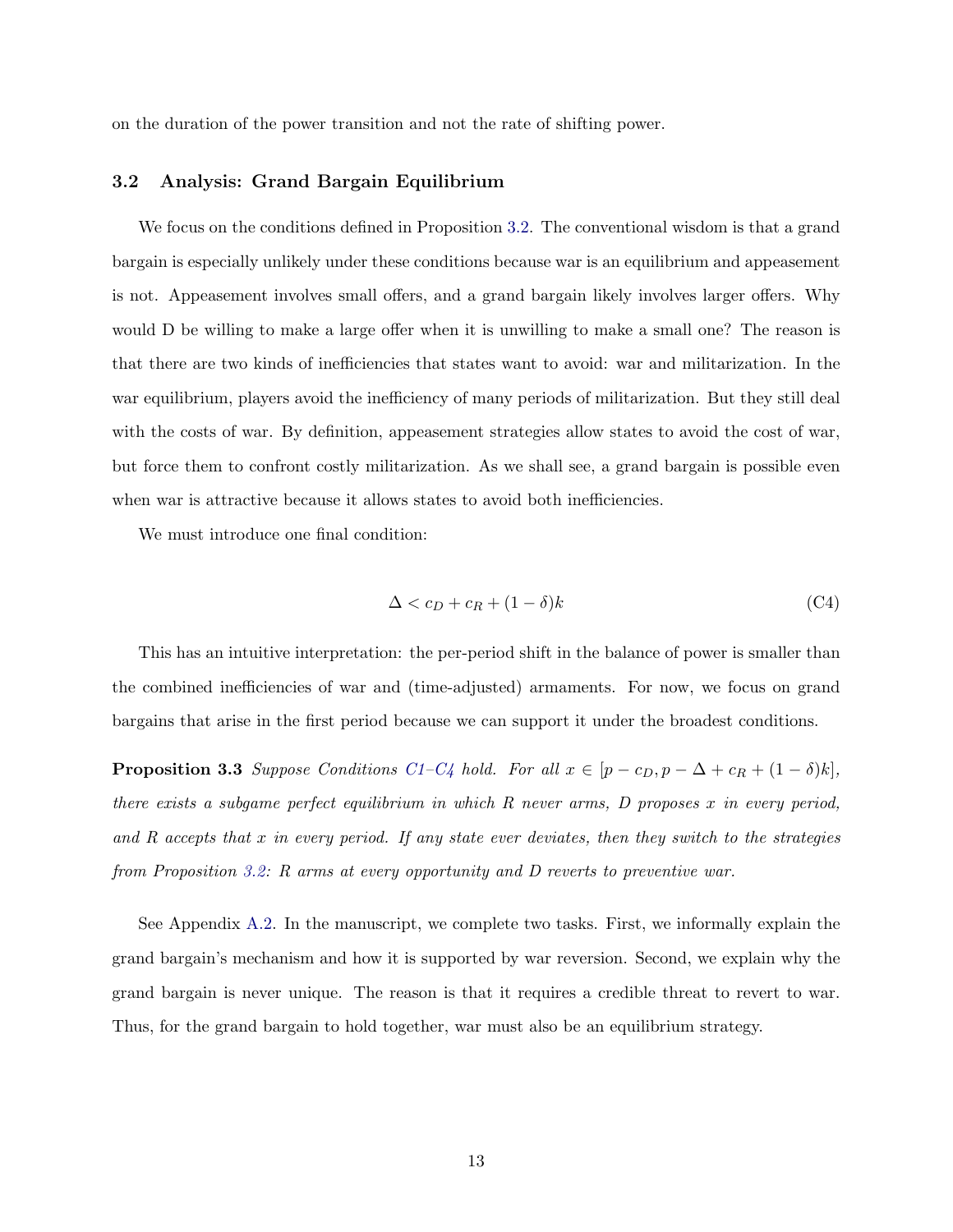#### 3.2.1 The grand bargain's mechanism

The central feature of the grand bargain is that D makes an offer larger than R's minimum demand for war under appeasement. Then in all future periods, D repeats that offer and R never militarizes again. Of course, both states face incentives to deviate. All else equal, D wants to reduce the size of his offer, and R wants to accept a generous offer, then militarize in the next period. The grand bargain is held together because each player can promise punishment if the other deviates from their grand bargain commitment. D punishes R's choice to militarize by reverting to war. R punishes D's choice to deviate to a different offer by militarizing (which triggers D into war in the next period). In short, states revert to the war equilibrium (Proposition [3.2\)](#page-11-1) as a penal code [\(Abreu,](#page-32-10) [1988\)](#page-32-10).

The credible threat of punishment is possible for two reasons. First, the grand bargain is both fairer<sup>[16](#page-14-0)</sup> and more efficient than both war and appeasement. By efficient, we mean that the sum of the total expected utility of both players is larger because resources are not wasted on either militarization or war. By fair, we mean that players distribute this additional surplus between them. Thus, both players get more in a grand bargain than they would have gotten under either war or appeasement. It follows that R and D both have something to lose if the other deviates from the grand bargain and cannot recover it.

Second, each state only benefits from this division of the additional surplus because the other complies with the terms of the grand bargain. If one deviates from the grand bargain equilibrium, then the other no longer profits from the surplus. It follows that once one state exploits their incentive to deviate from the grand bargain equilibrium, then the other no longer has anything to lose from deviating also. Since they no longer lose from deviating, they can credibly promise to revert to their chosen punishment.

Consider D's promise to revert to war if R's militarizes in the next period. Once D observes R's deviation, D knows that R will not accept a renewed x in the future. Faced with this realization, D cannot benefit from making another generous offer because R will militarize anyway. Since D cannot benefit from playing the agreed upon grand bargain, D considers other strategies. In the

<span id="page-14-0"></span> $^{16}$ Our definition of fair assumes that D offers R more than R's minimum demand under appeasement. This is fair in the sense that R gets more than it can guarantee herself [\(Abreu,](#page-32-10) [1988\)](#page-32-10). Proposition [3.3](#page-13-0) shows that grand bargains vary in size. Some can be fairer than others.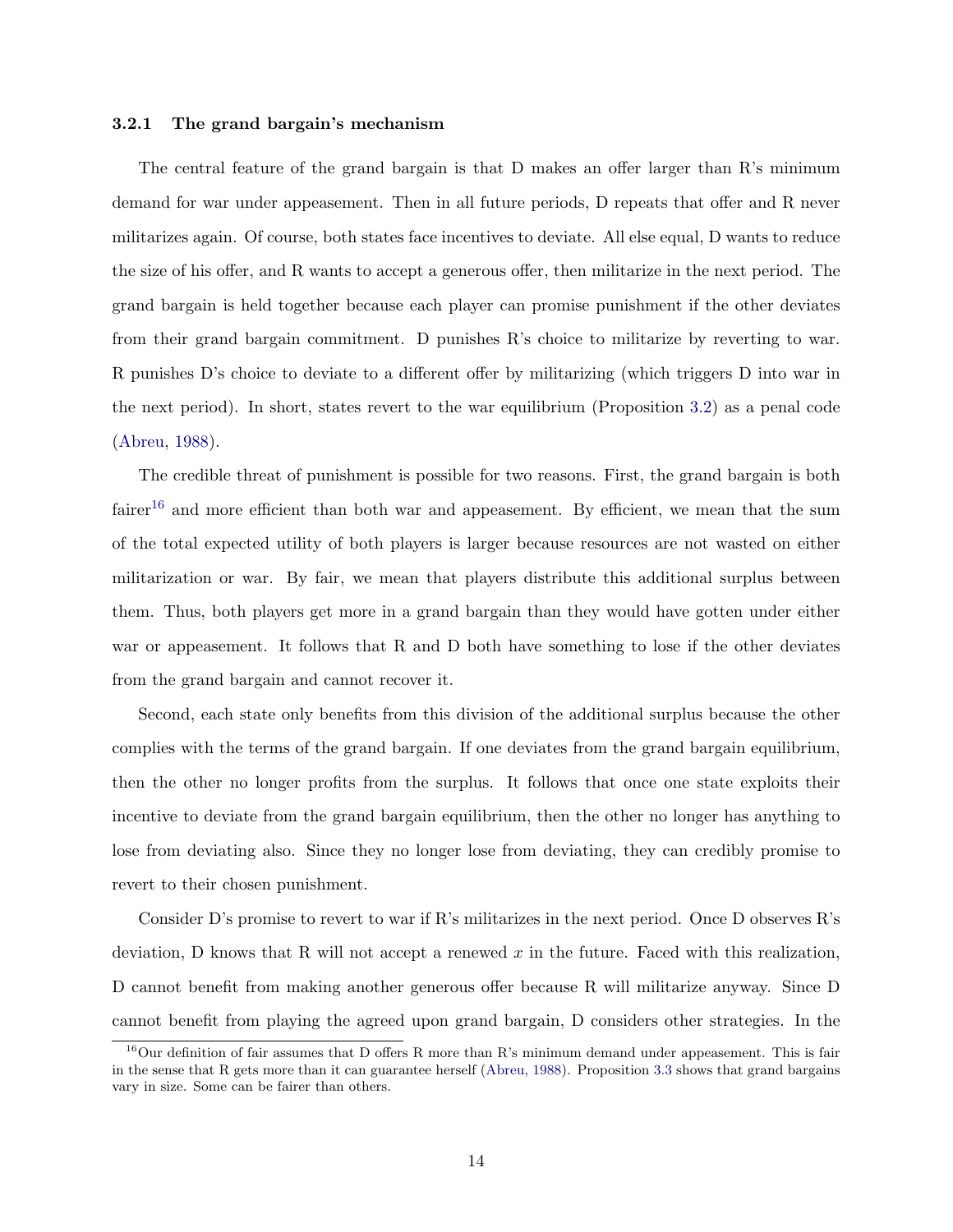analysis of the war equilibrium, we showed that when condition [C3](#page-9-0) was satisfied, D strictly prefers war to any offer that R will accept under the assumption that power repeatedly shifts. This makes clear why incentives for war help the grand bargain hold together if militarization has an instant effect on relative power. As we showed in the analysis of the war equilibrium, the longer the power transition is, the easier it is for D to rationally prefer war to appeasement across multiple periods. For D to credibly promise to revert to war, it must be the case that D wants to fight if R deviates from the grand bargain. If this condition is satisfied, then if D makes the grand bargain offer in the first period backed by the threat of war, then D can credibly promise to revert to war.

## 3.2.2 The grand bargain is a (weak) substitute for war

Figure [2](#page-16-0) plots our equilibrium expectations as a function of the cost of militarization  $(k)$  and the rate of shifting power  $(\Delta)$ .<sup>[17](#page-15-0)</sup> In region (1) [C1](#page-9-0) is violated. Thus, R does not want to militarize. In region (2) Proposition [3.1](#page-10-2) is satisfied and we can support appeasement on the path. Region (3) emphasizes the multiple equilibria that our model predicts. In this region, both war and a grand bargain backed by the threat of war (Proposition [3.3\)](#page-13-0) are equilibria but appeasement is not. This result is counter-intuitive given what we know from the existing literature. The literature tells us that appeasement is D's most preferred offer. Thus, when we cannot support appeasement, we expect that power transitions will end in war. However, the grand bargain we have identified overlays considerably with the war equilibrium.

Why is this the case? The logic of our theory indicates that a grand bargain backed by the threat of war must overlap with the war equilibrium. The reason is that the grand bargain is held together by D's promise to revert to war. From D's perspective, war and a grand bargain serve the same purpose: D wants to lock in a stable negotiated settlement because it anticipates repeated shifts in power, where D is forced to repeatedly compensate R as the strategic setting shifting against him. War is an outside option that imposes a final resolution to the contest on both states based on the current level of relative power. The grand bargain is an inside option that ensures a stable balance of military power by encouraging R to consume its surplus. Once D decides that it wants to stop power from shifting repeatedly, D can use either a grand bargain or war to do it.

<span id="page-15-0"></span><sup>&</sup>lt;sup>17</sup>The figure shows our mechanism exists when  $k > 0.65$ . As stated above, this is because we do not amortize the cost of consumption but we do amortise the cost of war. If we amortize both, we can support our mechanism with  $k > 0.1$  holding all other parameters constant.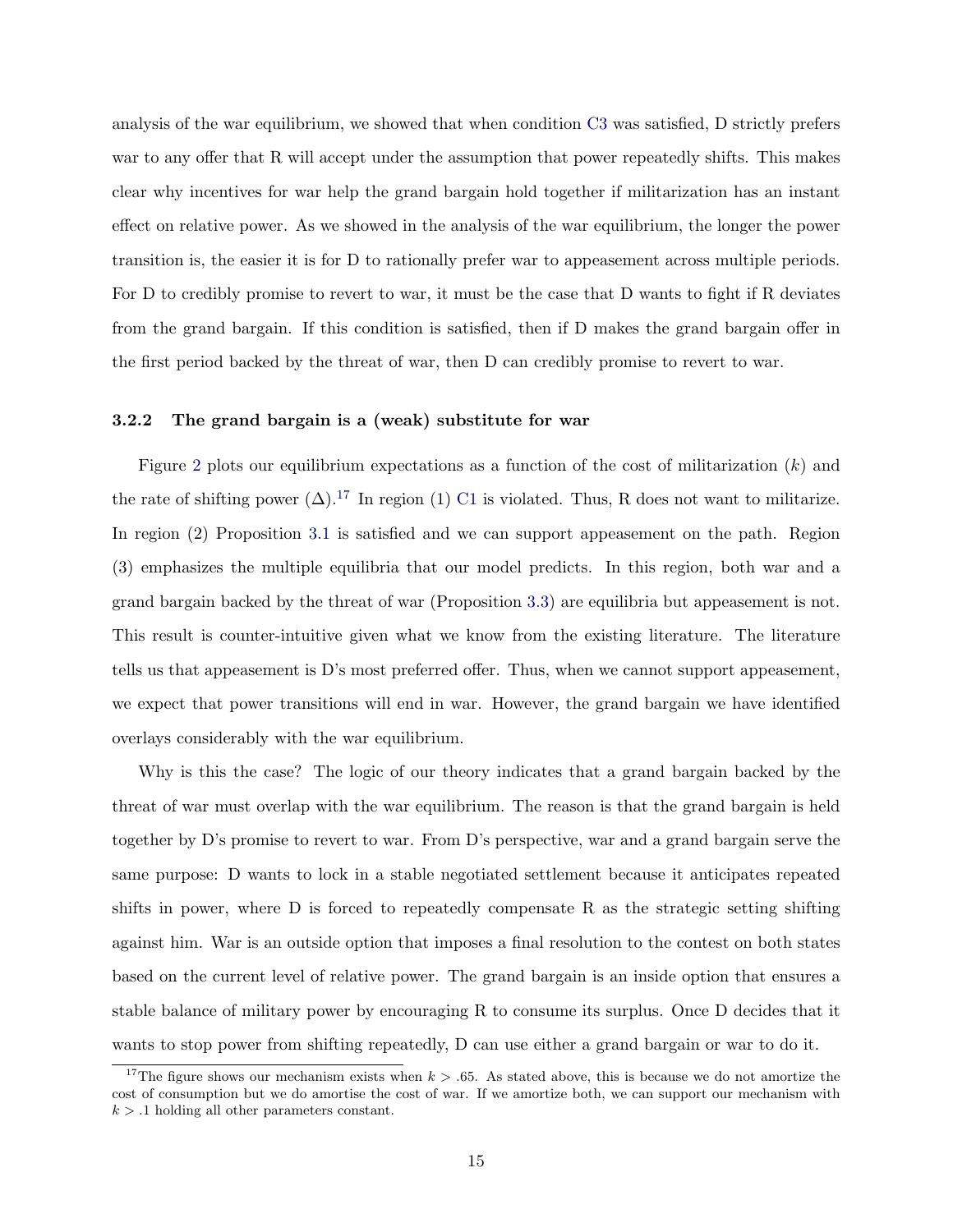<span id="page-16-0"></span>

Figure 2: Equilibrium outcome as a function of militarization cost and per-period shifts.

## 3.3 Other grand bargain equilibria

We now describe other grand bargains we can support as SPE. Appendix [A.3](#page-43-0) reports technical information. The grand bargain we reported in Proposition [3.3](#page-13-0) converged to a stationary offer. However, the standard folk theorem result applies. We can obtain proposal strategies that vary from period to period if the time-adjusted average values exceed listed quantities.

This grand bargain also assumed no-delay. R did not arm and D made a large offer in the first period. In practice, grand bargains are often delayed and follow a sequence of concessions. Under the conditions described in Proposition [3.3](#page-13-0) we can support limited delayed grand bargain equilibrium backed by the threat of war for as long as D can credibly threaten to revert to war (a variant of condition [C3\)](#page-9-0).[18](#page-16-1)

Finally, Proposition [3.3](#page-13-0) only explored grand bargains under the threat of war. In the appendix, we show that we can support grand bargains under limited conditions if appeasement dominates war. Like Proposition [3.3,](#page-13-0) the logic is one of avoiding inefficiency. But now the inefficiency the states work to avoid is on the armaments. D continues to provide concessions under the expectation that R will not arm, and R continues to accept those concessions under the expectation that D will

<span id="page-16-1"></span><sup>&</sup>lt;sup>18</sup>Interestingly, in parameter ranges where war is driven by a liquidity problem, we can only support a no-delay grand bargain backed by the threat of war.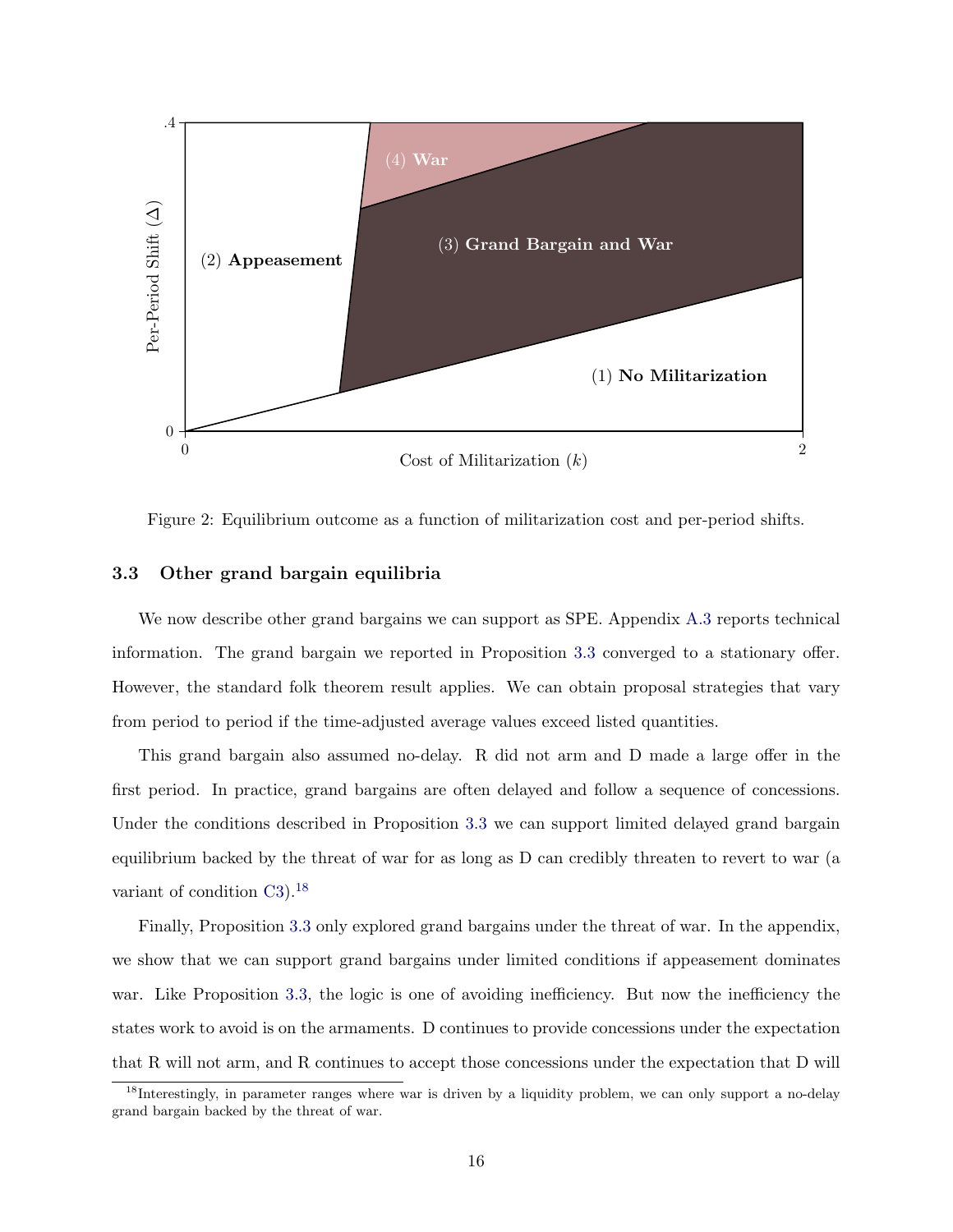continue to provide them.

### <span id="page-17-0"></span>3.4 Hazards, rapidly shifting power and grand bargains

Like all models, ours is a simplification. To explore the logic of different strategies, we focused on a perfectly divisible issue, constant transition function and reasonable costs of war. However, the world is more complex. Scholars document critical cases where states confront hazards in the middle of power transitions that exacerbate incentives for war. We know that the incentives for war are heightened if states locked in a power transition also must confront: sudden shocks to the rate of shifting power, indivisibilities, an irreversible status quo and rapidly shifting power [\(Powell,](#page-34-1) [1999\)](#page-34-1), accidents [\(Schelling,](#page-35-10) [1957\)](#page-35-10), and the rise of third-party competitors [\(Treisman,](#page-36-1) [2004\)](#page-36-1). One might wonder, do we find a grand bargain because we study a hazard-free world? If we do, then our multiple predictions may not match a more complex world where hazards abound.

To address this concern we assume states confront a hazard during the power transition in Appendix [A.5.](#page-45-0) Consistent with past studies, we find that hazards increase the conditions under which war is an SPE. Specifically, there are cases where the hazard forces them into war when they would prefer to select appeasement in the baseline model.

Inconsistent with past studies, we show that these hazards also increase the conditions under which we observe a grand bargain backed by the threat of war. The mechanisms are slightly different depending on the hazard. But the basic logic is the same. Declining powers anticipate emerging hazards. When they anticipate these hazards, they want to stop power from shifting. Since both war and a grand bargain stop power from shifting, they can use either. Since these hazards generate incentives for war under more conditions, it is easier for D to threaten to revert to war if R shirks from a grand bargain offer. Thus, introducing war-causing hazards makes a grand bargain easier to achieve because it makes the threat to revert to war credible under more conditions.

In summary, introducing these hazards points to the following set of on path actions under conditions where the baseline model predicts appeasement. Assume initial conditions where power shifts slowly, and players expect power transitions are relatively short. Players will start out with appeasement-like offers: R militarizes, and D makes minimalist concessions that avoid war. Somewhere along the way, D anticipates a hazard such as a sudden increase to the rate of shifting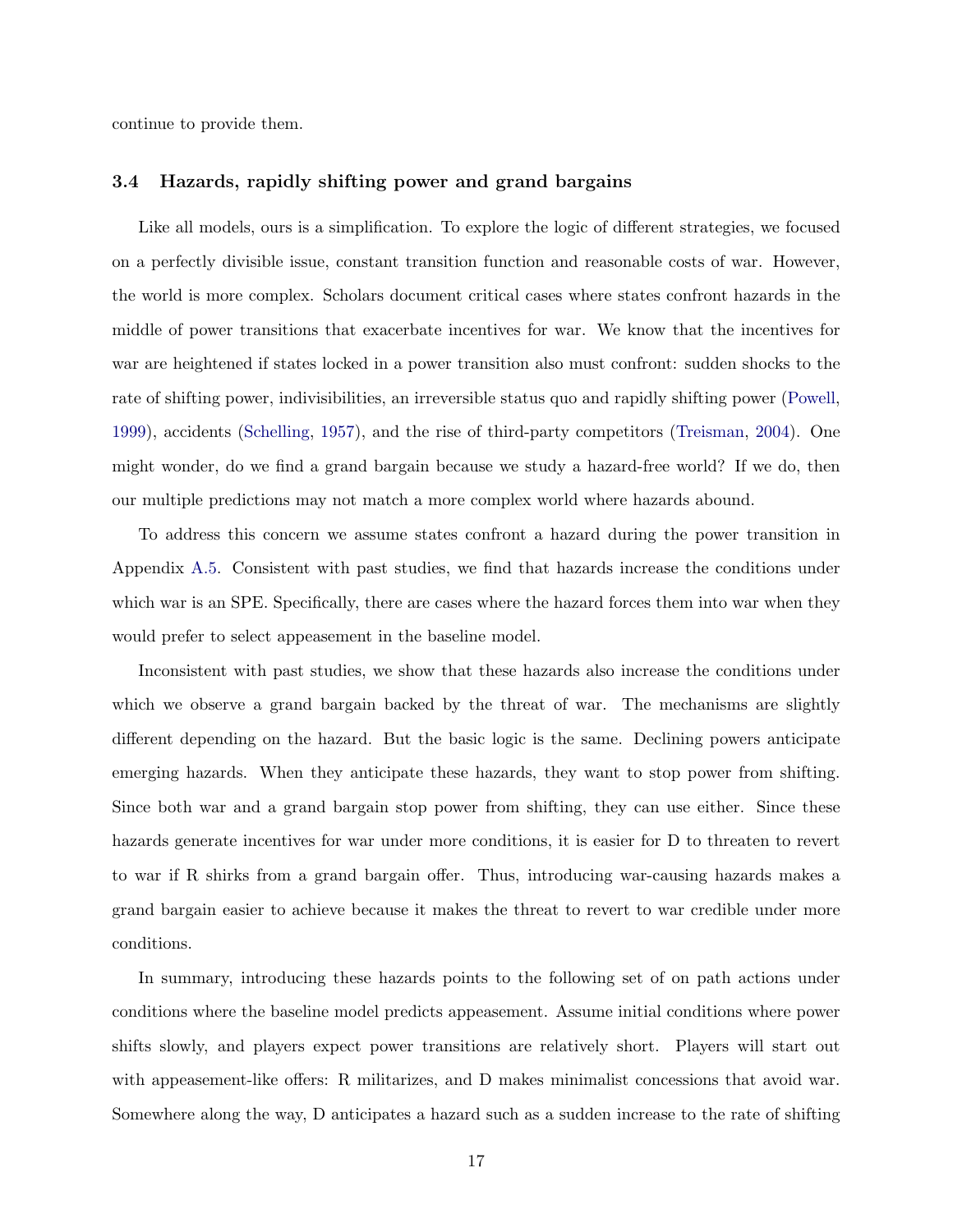power, an indivisible issue, a risk of an accident, or the rise of a third party threat. There is one equilibrium in which D can turn to war and prevent that hazard from materializing. However, there is a second equilibrium in which D makes a grand bargain offer that entices R to end the power transition before players are forced to confront the hazard.

This point highlights the substitution logic of our argument. A grand bargain requires that D can credibly threaten to revert to war if R accepts the offer and militarizes anyway. It does not matter where the threat of war comes from, only that D can promise to turn to it if R shirks on the grand bargain. Thus, when D anticipates a rapid shift in the rate of shifting power tomorrow, D can offer a grand bargain today and credibly promise to revert to war.

## 4 Empirical Implications and Illustrative Evidence

Our theoretical results generate expectations that help us understand (1) when we should observe grand bargains, and (2) the real-world features of grand bargains that we can use to distinguish them from appeasement.

Above we argued that both war, and a grand bargain backed by the threat of war occur under the same structural conditions. We also argued that these conditions are different from those that drive appeasement. Based on the hazards examined in section [3.4,](#page-17-0) we generate the following prediction about how declining powers change their strategies over time:

Expectation about the timing of war, appeasement and a grand bargain. When declining powers anticipate the power transition is short, slow, and hazard free, they select a strategy of appeasement. When declining powers realize the power transition will be long, rapid or that they will soon confront a hazard that will trigger either large or frequent demands, they select either a grand bargain or war.

We search for evidence of expectation one by examining when and why declining powers shift strategy across time within a single power transition.

Our model also illuminates differences between a rationalist grand bargain and rationalist appeasement. Table [1](#page-19-0) summarizes the qualitative features of these different forms of peace. The model is useful because it clarifies specific differences in the declining power's logic for making an offer, the size and nature of the offer, features of diplomatic negotiations, and the dynamics once a settlement is reached.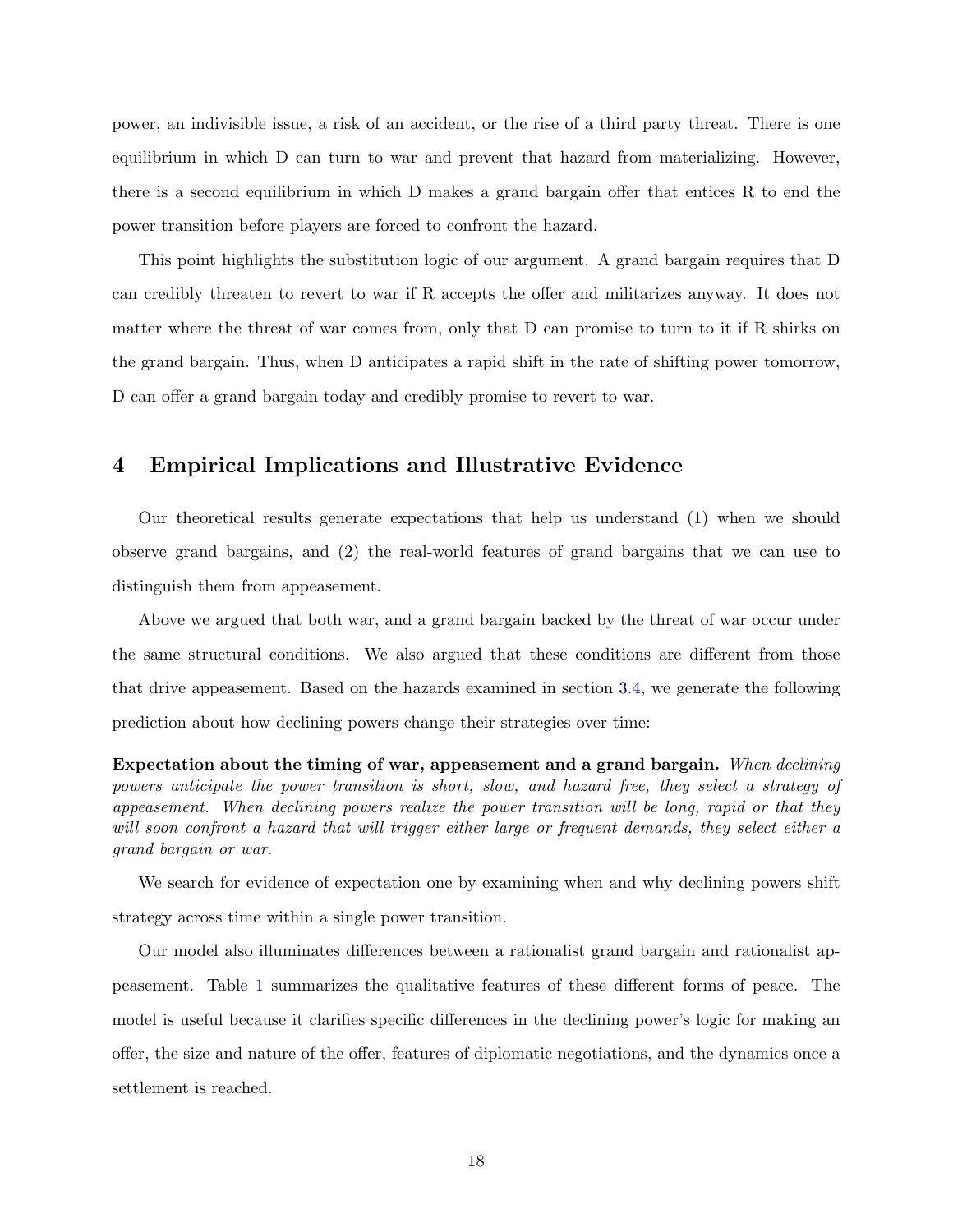<span id="page-19-0"></span>

| Table 1: Expectations of qualitative features surrounding grand bargains and appeasement |  |
|------------------------------------------------------------------------------------------|--|
|------------------------------------------------------------------------------------------|--|

|                                        | Grand Bargain                                                                                                                                                                                                   | Appeasement                                                                                                                                                                        |
|----------------------------------------|-----------------------------------------------------------------------------------------------------------------------------------------------------------------------------------------------------------------|------------------------------------------------------------------------------------------------------------------------------------------------------------------------------------|
| Underlying<br>structural<br>conditions | Power transitions are either long, rapid,<br>or hazardous                                                                                                                                                       | Power transitions are short, slow, and<br>hazard-free                                                                                                                              |
| Reasoning for concessions              | Elites argue in favor of generous con-<br>cessions because they believe it will en-<br>tice the rising power to accept a stable<br>peace.                                                                       | Elites argue in favor of minimalist con-<br>cessions that barely avoid war.                                                                                                        |
| Terms of negotiated set-<br>tlement    | Declining powers explain that conces-<br>sions are conditional on arms limita-<br>tion. The rising power believes that the<br>declining power will revert to war if the<br>rising power violates the agreement. | Peace is not conditional on future mil-<br>itarization or arms limitations. Declin-<br>ing powers make no threat to revert to<br>war should the agreement fail in the fu-<br>ture. |
| Relative size of concession            | Territorial concessions will be larger<br>than appeasement concessions that<br>came before.                                                                                                                     | Territorial concessions will be smaller<br>than grand bargain concessions that<br>come later                                                                                       |
| Post-settlement dynamics               | Rising power diverts resources to do-<br>mestic spending and/or military ad-<br>ventures in other regions of the world.<br>Does not make future demands.                                                        | Rising powers continues to militarize<br>and make future territorial demands.                                                                                                      |

We search for evidence of these different logics by examining internal deliberations between elite in the declining power, and diplomatic negotiations between different states. Of course, our model cannot explain divergences in elite debate because it assumes that states are unitary actors. However, internal deliberations give us leverage for two reasons. First, during internal debates, elites explain the logics of their policy proposals. Thus, by examining why elites argue in favor of war, or a grand bargain, or appeasement we can tease out what policymakers hope to achieve through these strategies.

Second, certain combinations of debated policies are more surprising for our theory than others. In particular, once a hazard arises our model suggests that appeasement is no longer a rational strategy. Thus, we would find it surprising for a large group of elites to argue in favor of continued appeasement. However, our model predicts that either a grand bargain or war could emerge in this period. Thus, it would be reasonable to assume that this is the fissure around which elites will fall. While finding elite debate between grand bargain and war during this period would be consistent with (but not confirm) our theory, finding significant support for appeasement would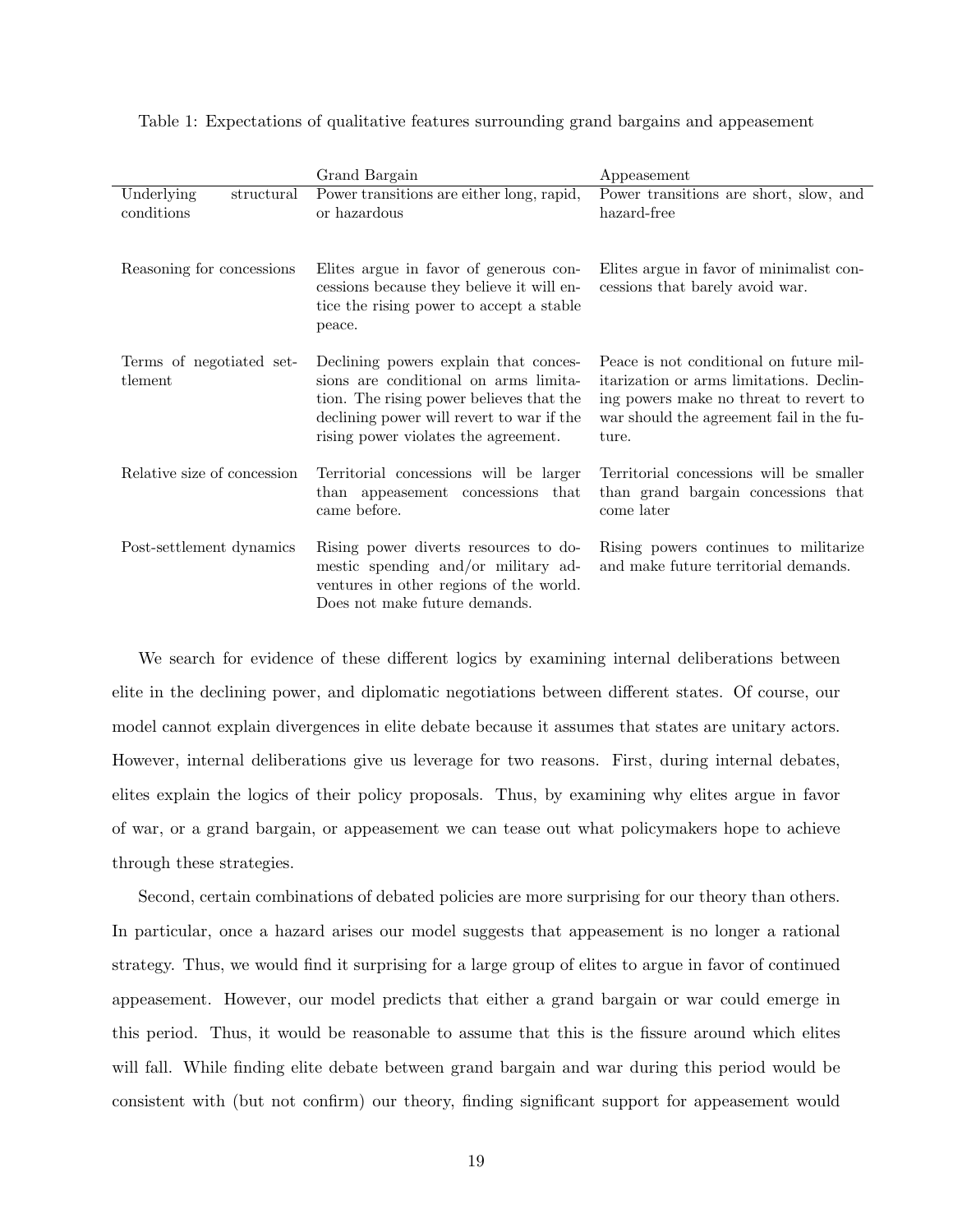help us disconfirm our theory.

We studied two cases in-depth: Britain's response to Russia in Central Asia (1869-1907) and Japan's response to Russia's rise in Northeast Asia (1894-1905). Because of space constraints, we present Britain case in the article and the Japan case in appendix [B.1.](#page-51-0) In appendix [C,](#page-58-0) we also offer short vignettes on all major power transitions.

We analyze Britain and Japan as they offer the most-similar cases of power transitions that end in a different outcome. Both cases involve the rise of Russia, whose rise was in both cases primarily caused by railroad building, at approximately the same time. Moreover, both declining powers were island nations facing a Russian threat to its key overseas possession.

Despite these similarities, the Britain cases ended with a grand bargain and the Japan case with a war. This allows us to assess whether grand bargains and war can take place under the same conditions. Because of space constraints, we present Britain case in the article and the Japan case in appendix [B.1.](#page-51-0) In appendix [C,](#page-58-0) we also offer short vignettes on all major power transitions.

We find that the conditions that drove Japan to switch from appeasement to war are similar to the conditions that drove Britain to switch to a grand bargain. Furthermore, Britain's logic for a grand bargain mirrors Japan's logic for war. Both states worried about looming hazards, and wanted to seek a permanent end to the power shift. The similar conditions in these cases is consistent with the multiple equilibria we find and our logic that both grand bargains and war are appropriate strategies to stop power from shifting.

We accept that the structural conditions are not identical. First, Northeast Asia was more proximate to the Japanese mainland than Central Asia was to the British isles. Second, international alliances played a bigger role in Anglo-Russian competition. Third, the rise of Germany had a much bigger impact on the Anglo-Russian case than the Russo-Japanese case. These differences limit the confidence in which can put on our findings. Nevertheless, our findings still give a good indication of our theory's plausibility, as the two cases are arguably more similar than any other major power transitions.[19](#page-20-0)

<span id="page-20-0"></span> $19$ In appendix [B.2.3](#page-55-0) we also consider the interaction of the two cases.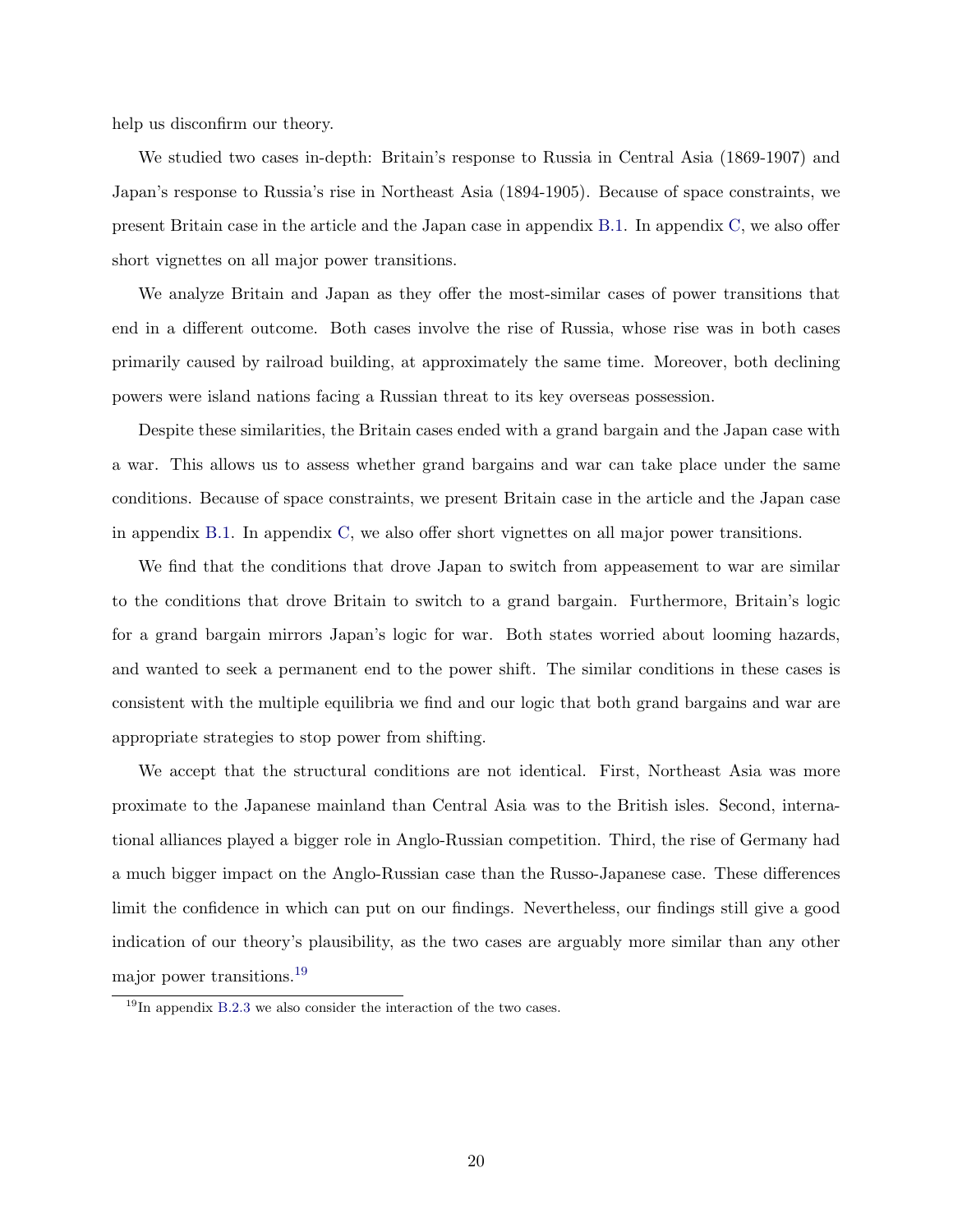## 4.1 The Anglo-Russian Great Game, 1869-1907

Following its defeat in the Crimean War (1853-1856), Russia increasingly focused on expansion in Central Asia. Britain saw this as a threat to its possession of India, its most important colony. Decades of Anglo-Russian geopolitical competition followed in Central and South Asia, called 'the Great Game' [\(Sergeev,](#page-35-11) [2013\)](#page-35-11). British policymakers generally understood that logistical difficulties prevented a full-scale Russian invasion of India. Nevertheless, the Indian Rebellion of 1857 demonstrated the fragility of British rule. Consequently, London feared that even a small Russian force could destabilize Britain's hold over the subcontinent [\(Rawlinson,](#page-34-7) [1875\)](#page-34-7). Furthermore, London saw the expansion of Russian power would as a threat to Britain's commercial interests in Central Asia and the Middle East.

We now use our empirical implications to illuminate unappreciated features of this case. Our case material draws from an extensive review of primary documents, specialized works on the cases, general works of diplomatic history, and political science articles using this case.

We targeted our research to address four questions: What are the important events in this case? Do important diplomatic negotiations reflect a logic of appeasement, a grand bargain or something else? What are the structural conditions that surround these different choices? Looking at elite deliberations and debate, why did elites make the choices that they made?

## 4.2 Major events during the Great Game

We identified four major British concessions to Russia in Central Asia, summarized in Table [2.](#page-23-0) Based on our review of deliberations and diplomatic negotiations, we code concessions made in 1873, 1885, 1895 as appeasement. We code the final concession, made in 1907 as a grand bargain. As a result, we code this case as starting with a period of appeasement between 1869 and (roughly) 1904. We then code the case transitioning from appeasement to a grand bargain between 1904 and 1907.

There is one striking difference between the 1907 Anglo-Russian convention and previous agreements: the size of the concession. The 1907 convention covered Afghanistan, Tibet, and Iran, an area of roughly 3.5 million square kilometers. It thus dealt with all Anglo-Russian disputes in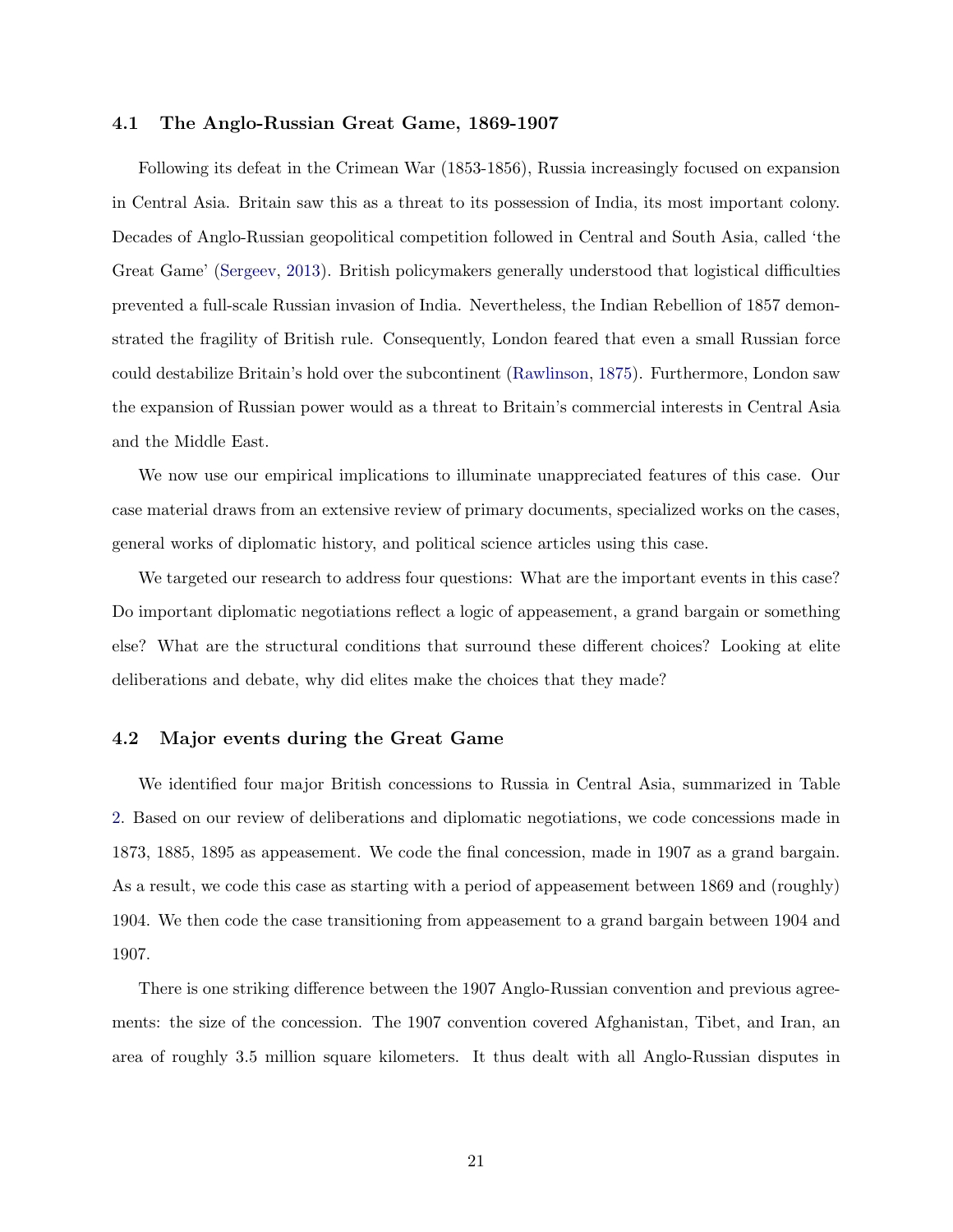Central Asia and the Middle East.<sup>[20](#page-22-0)</sup> In comparison, previous concessions only concerned specific disputes. For instance, the 1884-5 Panjdeh Crisis concerned the delineation of roughly a quarter for the Russo-Afghan border (modern-day border between Afghanistan and Turkmenistan).

We now use diplomatic records to explore the logic of these settlements. Consistent with our theoretical focus, we emphasize events and deliberations surrounding the 1907 Anglo-Russian Convention. However, we make clear that the logic of a grand bargain is different from appeasement by including a contrasting example from the period of appeasement.

## 4.2.1 Expectation 1: Shifting structural Conditions and the shift to a grand bargain

We predict that a sudden shift in British beliefs about the rate of Russian demands would shift Britain's strategy. This is what we find. For the first three decades of the power transition Russia's rate of growth was relatively slow, as Russia gradually consolidated its hold on the former Central Asia Khanates [\(Morrison,](#page-34-8) [2011\)](#page-34-8). This period corresponds with the period of appeasement.

At the turn of the century, several factors sped up the rate of Russia's rise. One major factor was Russian railroad building into the region, which increasingly allowed Russia to rapidly deploy its huge army in Central Asia. The Trans-Caspian Railroad reached Tashkent in 1898, and Russia planned to extend it to Termez on the Afghan border [\(Pierce,](#page-34-9) [1960,](#page-34-9) 188). British policymakers closely studied Russian rail-road building and anticipated how it would impact the rate of Russia's rise. Britain realized that if Russia continued railroad construction that Britain could not easily prevent Russia from invading of Afghanistan. A 1907 War Office study argued that Russia could soon deploy a "practically unlimited" number of men in the region.<sup>[21](#page-22-1)</sup>

The threat of Russian railroad expansion was amplified by a heightened risk of accidental war with the Franco-Russian Alliance. This risk followed from crises during the 1898 Fashoda Crisis and the 1904 Dogger Bank Crisis. It was sufficiently serious that until 1906, all British plans for major war were directed against France and Russia [\(Tomes,](#page-35-12) [1997,](#page-35-12) 131-132).

Britain was also concerned that a rising Germany would force them to balance two great power rivalries simultaneously [\(Williams,](#page-36-2) [1977,](#page-36-2) 133-134). Some political scientists believe that Germany's rise is the sole cause of Anglo-Russian peace [\(Mearsheimer,](#page-34-6) [2001,](#page-34-6) 300). However, these views are

<span id="page-22-0"></span><sup>&</sup>lt;sup>20</sup>Britain had traditionally opposed Russian naval access to the Mediterranean through the Turkish Straits, but also took an increasingly cooperative stance on this issue.

<span id="page-22-1"></span> $^{21}$  The Military Resources of the Russian Empire, 1907, W.O. 33/419, p. 287.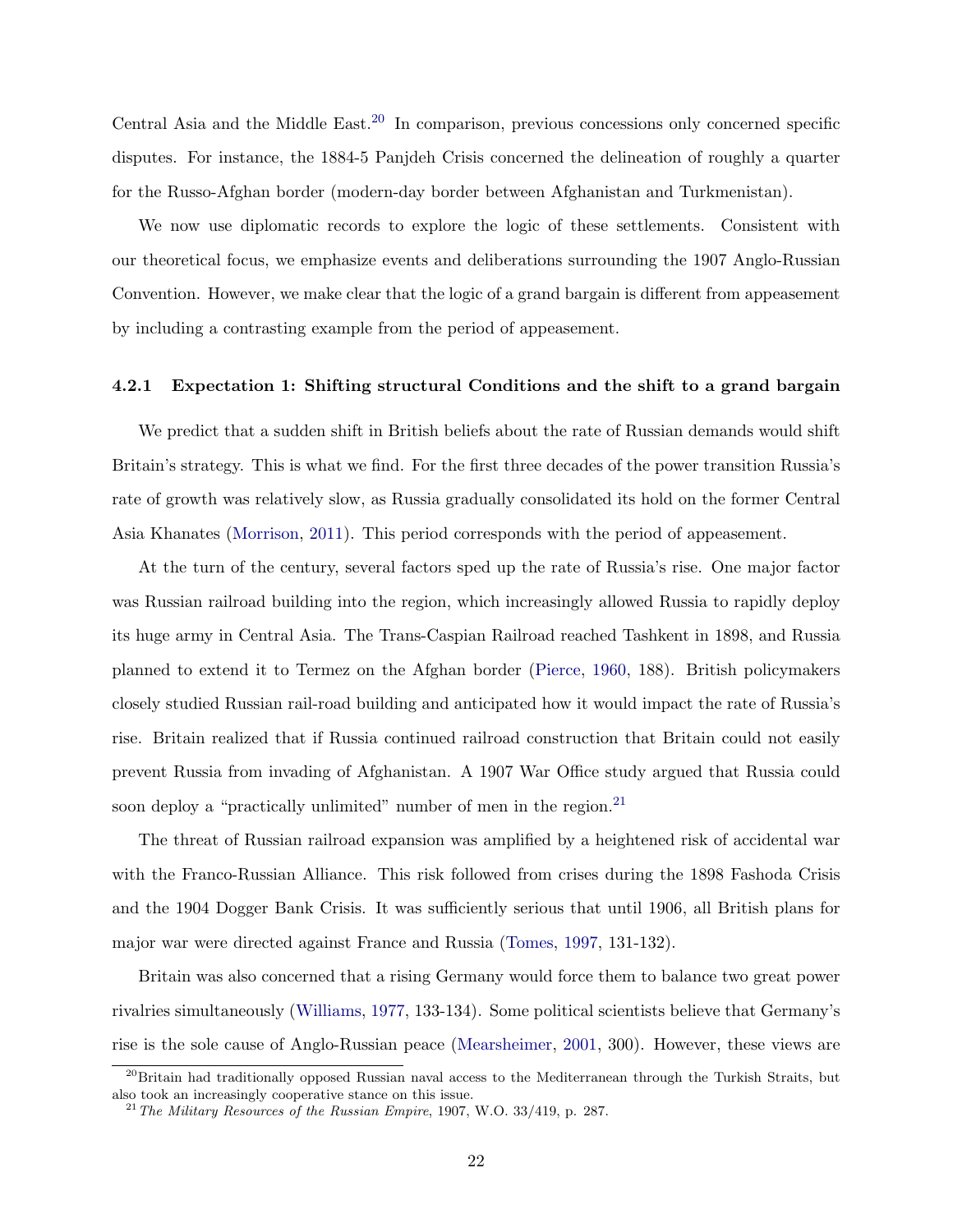<span id="page-23-0"></span>

| Year          | Russian Advance                                                       | <b>British Concessions</b>                           | Aftermath                                                                          | Coding        |  |  |
|---------------|-----------------------------------------------------------------------|------------------------------------------------------|------------------------------------------------------------------------------------|---------------|--|--|
| 1869-         | Russian annexation of                                                 | Anglo-Russian<br>1873                                | Hostilities soon returned                                                          | Appeasement   |  |  |
| 1873          | Central Asian Khanates                                                | Agreement:<br><b>Britain</b>                         | over interpretation of the                                                         |               |  |  |
|               |                                                                       | tacitly accepts Russian                              | agreement.                                                                         |               |  |  |
|               |                                                                       | control over territories                             |                                                                                    |               |  |  |
|               |                                                                       | Russia had already taken                             |                                                                                    |               |  |  |
|               |                                                                       | in exchange for Russian                              |                                                                                    |               |  |  |
|               |                                                                       | recognition of British<br>influence over the rest of |                                                                                    |               |  |  |
|               |                                                                       | Afghanistan.                                         |                                                                                    |               |  |  |
| 1884-         | Russia defeats Afghan                                                 | 1885 Anglo-Russian Pro-                              | After an initial agree-                                                            | Appeasement   |  |  |
| 1885          | forces at Panjdeh. Rus-                                               | tocol: Britain concedes                              | ment, Britain refuses to                                                           |               |  |  |
|               | sia demands Britain ac-                                               | Panjdeh but demands                                  | accept Russian regional                                                            |               |  |  |
|               | cept its control over Pan-                                            | the return of Zulfiqar.                              | maps of Zulfiqar, leading                                                          |               |  |  |
|               | jdeh and the pass of                                                  | Ultimately agrees to a                               | to renewed tensions. Fi-                                                           |               |  |  |
|               | Zulfiqar backed by the                                                | commission delineating                               | nal delineation of west-                                                           |               |  |  |
|               | threat of Anglo-Russian                                               | the border.                                          | ern Russo-Afghan border                                                            |               |  |  |
|               | war.                                                                  |                                                      | in 1888, border dispute                                                            |               |  |  |
|               |                                                                       |                                                      | in the Pamir Mountains                                                             |               |  |  |
|               |                                                                       |                                                      | remains unresolved.                                                                |               |  |  |
| 1892-<br>1895 | Russia defeats an Afghan<br>force in Pamir.                           | 1895<br>Anglo-Russian<br>exchange of notes: Rus-     | End of Russo-Afghan<br>border disputes.<br>$In-$                                   | Appeasement   |  |  |
|               |                                                                       | sia gains some land in                               | creasing Anglo-Russian                                                             |               |  |  |
|               |                                                                       | northern<br>Pamir,<br>but                            | Tibet<br>competition<br>in                                                         |               |  |  |
|               |                                                                       | Afghanistan<br>maintains                             | and Persia                                                                         |               |  |  |
|               |                                                                       | the Wakhan Corridor                                  |                                                                                    |               |  |  |
|               |                                                                       | (Afghan panhandle)                                   |                                                                                    |               |  |  |
| $1903-$       | Russian railroad building                                             | 1907<br>Anglo-Russian                                | End of serious Anglo-                                                              | Grand<br>Bar- |  |  |
| 1907          | in Central Asia. Britain                                              | Convention.<br>With no                               | Russian competition in                                                             | gain          |  |  |
|               | projects that Russia can                                              | active conflict, Britain                             | Central Asia and the                                                               |               |  |  |
|               | triple its military deploy-                                           | offers<br>Russian<br>non-                            | Middle East                                                                        |               |  |  |
|               | ments within 10 years.<br>However, Russia does                        | political relations with<br>Afghanistan and a larger |                                                                                    |               |  |  |
|               | not instigate any conflict                                            | sphere of influence in                               |                                                                                    |               |  |  |
|               |                                                                       | Persia.<br>Britain also                              |                                                                                    |               |  |  |
|               |                                                                       | predomi-<br>giving<br>up                             |                                                                                    |               |  |  |
|               |                                                                       | nant position in Tibet.                              |                                                                                    |               |  |  |
|               |                                                                       | Britain mainly demands                               |                                                                                    |               |  |  |
|               |                                                                       | that Russia gives<br>up                              |                                                                                    |               |  |  |
|               |                                                                       | expansionist<br>$\operatorname{aims}$<br>in          |                                                                                    |               |  |  |
|               |                                                                       | return.                                              |                                                                                    |               |  |  |
|               |                                                                       | <b>Other Relevant Events</b>                         |                                                                                    |               |  |  |
| 1898-<br>1912 | the 1905 Moroccan Crisis.                                             |                                                      | Increasing British concern about the German threat in Europe, especially following |               |  |  |
| 1903          | British assess Russian increased military spending and modernization. |                                                      |                                                                                    |               |  |  |

|  |  |  | Table 2: Coding British Strategy Towards Russia |  |  |
|--|--|--|-------------------------------------------------|--|--|
|--|--|--|-------------------------------------------------|--|--|

not widely held by historians. Historians argue that the Anglo-Russian Convention had a number of causes.[22](#page-23-1) Some, such as A. J. P. Taylor, even argues that the Anglo-Russian entente had "little

<span id="page-23-1"></span> $22$ For a notable exception, see [Williams](#page-36-2) [\(1977,](#page-36-2) 133-134).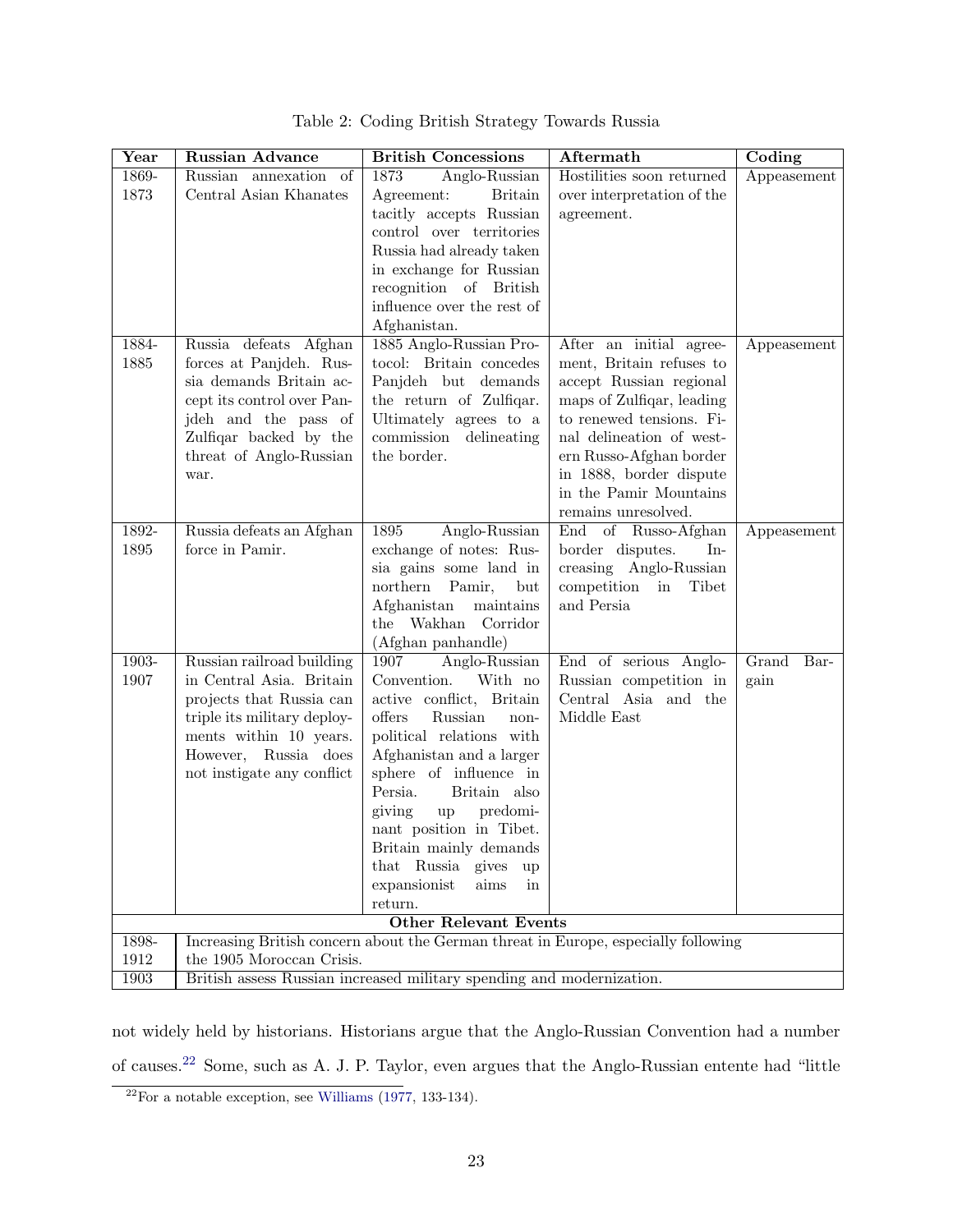to do with Germany" [\(1954,](#page-35-13) 442). Our theory takes a step towards reconciling these positions. It is broadly consistent with a balance of power explanation because the rise of a third-party competitor (Germany) acts as a hazard by causing rapid shifts in relative power.<sup>[23](#page-24-0)</sup> Thus, we argue that a common fear of Germany likely encouraged cooperation between Britain and Russia. Nevertheless, it was not in itself sufficient to ensure it. Rather, Anglo-Russian cooperation was realized only after extensive negotiations and significant British concessions. Furthermore, the topic of Germany rarely came up during Anglo-Russian negotiations, nor did the Anglo-Russian Convention create any commitments of mutual defense.

What is uncontroversial, is that Britain feared the prospect of a Russo-German alliance, which would enable Russia to deploy all its resources to Central Asia. Germany offered Russia an alliance in late 1904 [\(Taylor,](#page-35-13) [1954,](#page-35-13) 419-423). The following year, Nicholas II and Wilhelm II signed the Russo-German Treaty of Björkö. Russia did not ratify the treaty [\(Rohl,](#page-35-14) [2014,](#page-35-14) 85), but Russo-German alliance negotiations continued. This led to considerable distress in London [\(White,](#page-36-3) [1995,](#page-36-3) 240-294).[24](#page-24-1)

## 4.2.2 Connecting British reasoning to hazards in the early 1900s

How did British policymakers respond once they realized that Russia would rapidly rise? The conventional wisdom is that the fear of rapidly shifting power should drive states to war [\(Powell,](#page-34-1) [1999\)](#page-34-1). We argue that it can also generate incentives for a grand bargain. Consistent with our theory, the deliberations circa 1900 illustrate these multiple equilibria.

In 1902, future Foreign Secretary Edward Grey laid out three potential options. First, Britain could pursue a policy of "perpetual resistance to Russian expansion everywhere in Asia" that would carry a serious risk of war. Second, Britain could "remove, at any rate between the British Government and the Russian Government, that cloud of suspicion and mistrust and that continual friction that has existed for so long between the two countries." He believed this could only come in the form of an agreement considering "Russian policy in Asia and British policy in Asia must be looked upon as a whole", rather than looking at individual disputes in isolation.<sup>[25](#page-24-2)</sup> This corresponds

<span id="page-24-1"></span><span id="page-24-0"></span> $23$ [Treisman](#page-36-1) [\(2004\)](#page-36-1) models such a hazard.

 $^{24}$ BD, No. 195, F.O. Russia 1697, pp. 205-207; BD, No. 231, pp. 244-245; BD, No. 243, F.O. 371/318, pp. 256-258.

<span id="page-24-2"></span><sup>&</sup>lt;sup>25</sup>He did not go into any specifics, he presumably envisioned an agreement along the lines of the grand bargain which he himself negotiated five years later.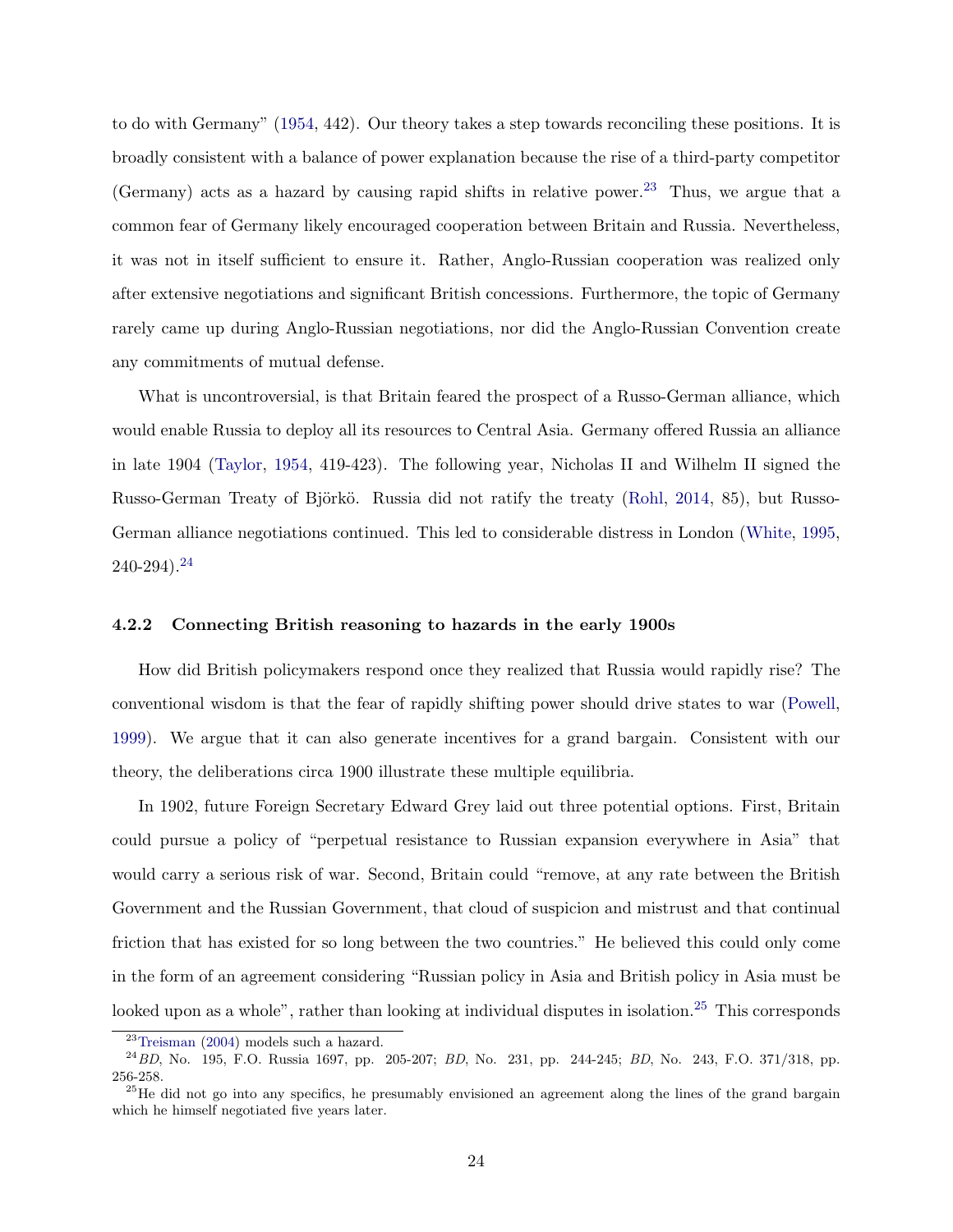to a grand bargain. Third, Britain could continue to make individual concessions in response to Russian moves, which mirrors our strategy of appeasement.<sup>[26](#page-25-0)</sup>

Consistent with our theory, Grey thought that both a grand bargain and war were potential policies. However, he argued that appeasement was a "a policy which [Britain] must not pursue".[27](#page-25-1) In his view, appeasement combined "in a most extraordinary way the disadvantages both of yielding and of resistance without getting the advantages of either course". This was because Britain would end up having made "all the concessions which ought to have entitled [it] to reward and friendship in return, while we have incurred odium and enmity and friction, even though the concessions were made in the end". Thus, Grey believed appeasement was "intolerable".<sup>[28](#page-25-2)</sup> Grey's contrast of appeasement and grand bargains highlights a key aspect of our theory, namely that militarization and bargaining continues after the former, while the latter provide lasting peace.

Between war and a grand bargain, Grey thought that the grand bargain was the "desirable" option. However, he was unsure whether it was achievable. He wanted "to find out what the Russian Government really want ... [to determine] how far it is so compatible with [British] interests to come to an agreement with Russia."[29](#page-25-3) In light of our model, Grey's reasoning reflects how grand bargains are efficient, but that they do require the consent of both parties.

Given that Grey became the Foreign Secretary who would negotiate the Anglo-Russian Convention, his reasoning is important. Most other key British policymakers also shared Grey's assessment that a grand bargain and war were Britain's main options. However, there was considerable disagreement over which one of these strategies they preferred. For example, Foreign Secretary Lansdowne supported a grand bargain and initated discussions with Russia for this aim in 1903. Conversely, other policymakers argued for war because they believed that Russia had too extensive demands in Central Asia and the Middle East for a satisfactory agreement to be feasible. For instance, Indian Viceroy Curzon, believed that "an agreement was impossible because no government aware of its country's geographical and strategic advantages over Britain, would ever set a limit on its expansion" [\(Gilmour,](#page-33-10) [2003,](#page-33-10) 201).

Interestingly, given our multiple equilibria prediction, Britain came close to going to war with

<span id="page-25-0"></span> $26$ Parliamentary Debates, Commons, 22 January, 1902, pp. 609-610.

<span id="page-25-1"></span> $27$ Ibid., p. 610.

<span id="page-25-2"></span><sup>28</sup>Ibid., p. 610.

<span id="page-25-3"></span><sup>29</sup>Ibid., p. 611.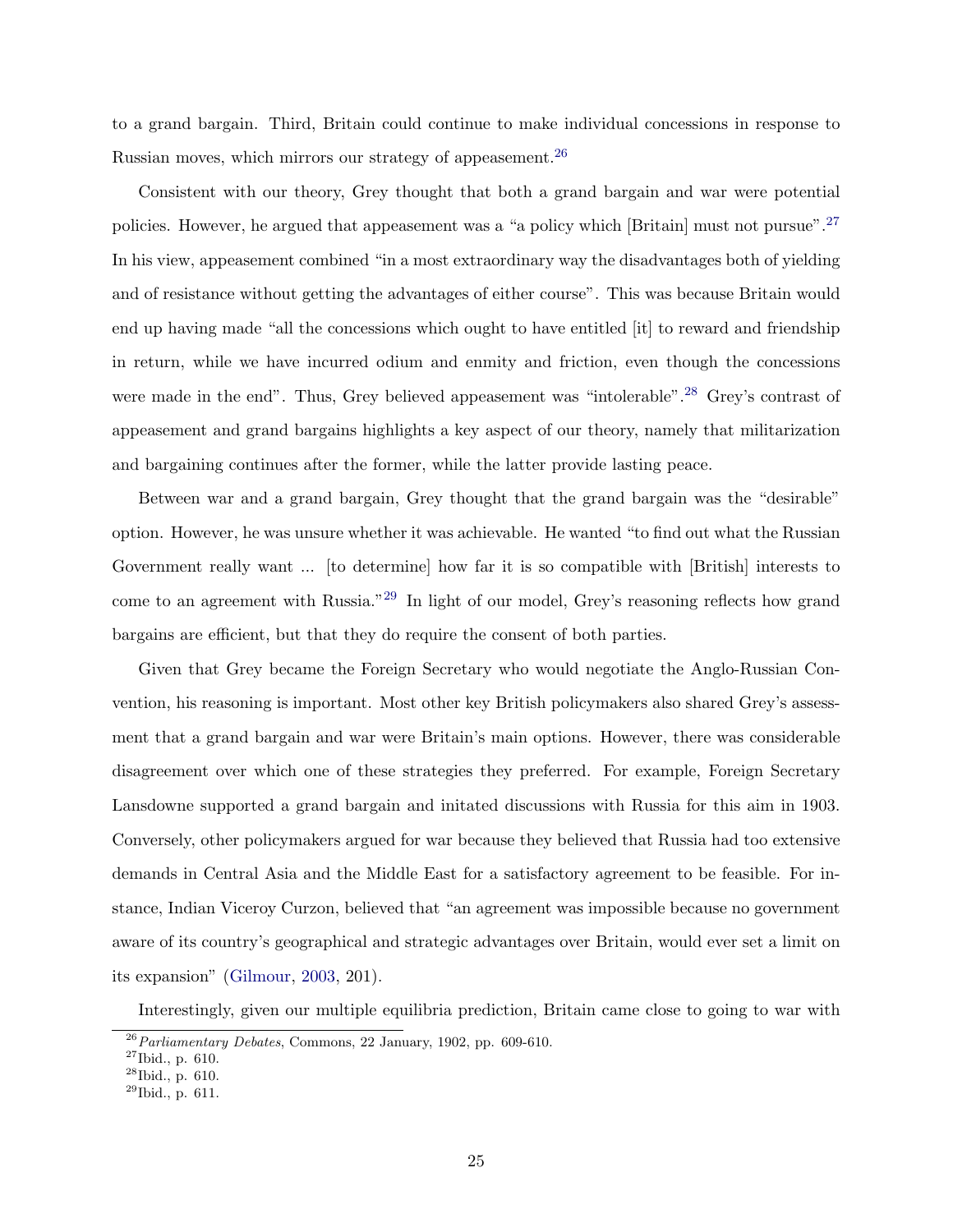Russia. Proponents of war wanted to take advantage of the growing Russo-Japanese tensions in East Asia. Austen Chamberlain, the Chancellor of the Exchequer, argued that a Russo-Japanese war would be "the proper time for us to secure, and to secure promptly, whatever we want in places where Russia is our rival" [\(Otte,](#page-34-10) [2007,](#page-34-10) 313).

An opportunity came in 1904, when the Russian Baltic Fleet en route to East Asia accidentally opened fire on a fleet of British trawlers at the Dogger Bank. Many saw this as proof of Russia's hostility, and wanted to take advantage of the opportunity to strike back. The British public and press responded with outrage, and several cabinet members argued for war [\(Monger,](#page-34-11) [1963,](#page-34-11) 172). The Royal Navy prepared intercepting the Russian Baltic Fleet at Gibraltar. Fisher, the First Sea Lord argued that "the Russian Fleet is ours whenever we like to take it" [\(Morgan-Owen,](#page-34-12) [2017,](#page-34-12) 139). If Britain had attacked, Britain's ambassador to Russia believed that Russia would seek peace with Japan and "concentrate its entire energy and forces in a determined attack on India".<sup>[30](#page-26-0)</sup> However, Lansdowne was ultimately able to prevent the crisis from escalating into war by securing a Russian apology and reparations.[31](#page-26-1)

Consistent with our theory, proponents of war and a grand bargain both pointed to the same underlying structural conditions when justifying their strategy. For instance, the pro-war First Lord of the Admiralty Selborne summarized that "[i]t is a terrific task to remain the greatest naval Power when naval powers are year by year increasing in numbers and in naval strength and at the same time to be a military Power strong enough to meet the greatest military power in Asia".<sup>[32](#page-26-2)</sup> Similarly, the pro-grand bargain Secretary of State for India, Hamilton, wrote that "time is on Russia's side; the longer we delay coming to an arrangement, the worse the settlement for us will be" [Monger](#page-34-11) [\(1963,](#page-34-11) 110).

The logic for a grand bargain was very different than the logic of appeasement in the three decades prior. As our theory predicts, policy-makers favoured appeasement in the earlier period because they anticipated a relatively slow and hazard-free power transition. Their goal was to make the smallest possible concessions and avoid war knowing that power would shift slowly. We see evidence of this during the Panjdeh Crisis, which began in March 1885 when the Russians defeated an Afghan force at Panjdeh. This attack could have forced Britain into war because Britain

<span id="page-26-0"></span><sup>30</sup>BD, No. 26, F.O. Russia 1730, pp. 33-35.

<span id="page-26-1"></span> ${}^{31}$  BD, No. 25, F.O. Russia 1730, pp. 28-33.

<span id="page-26-2"></span><sup>&</sup>lt;sup>32</sup>Selborne to Curzon, January 4. Quoted from [Monger](#page-34-11) [\(1963,](#page-34-11) 110).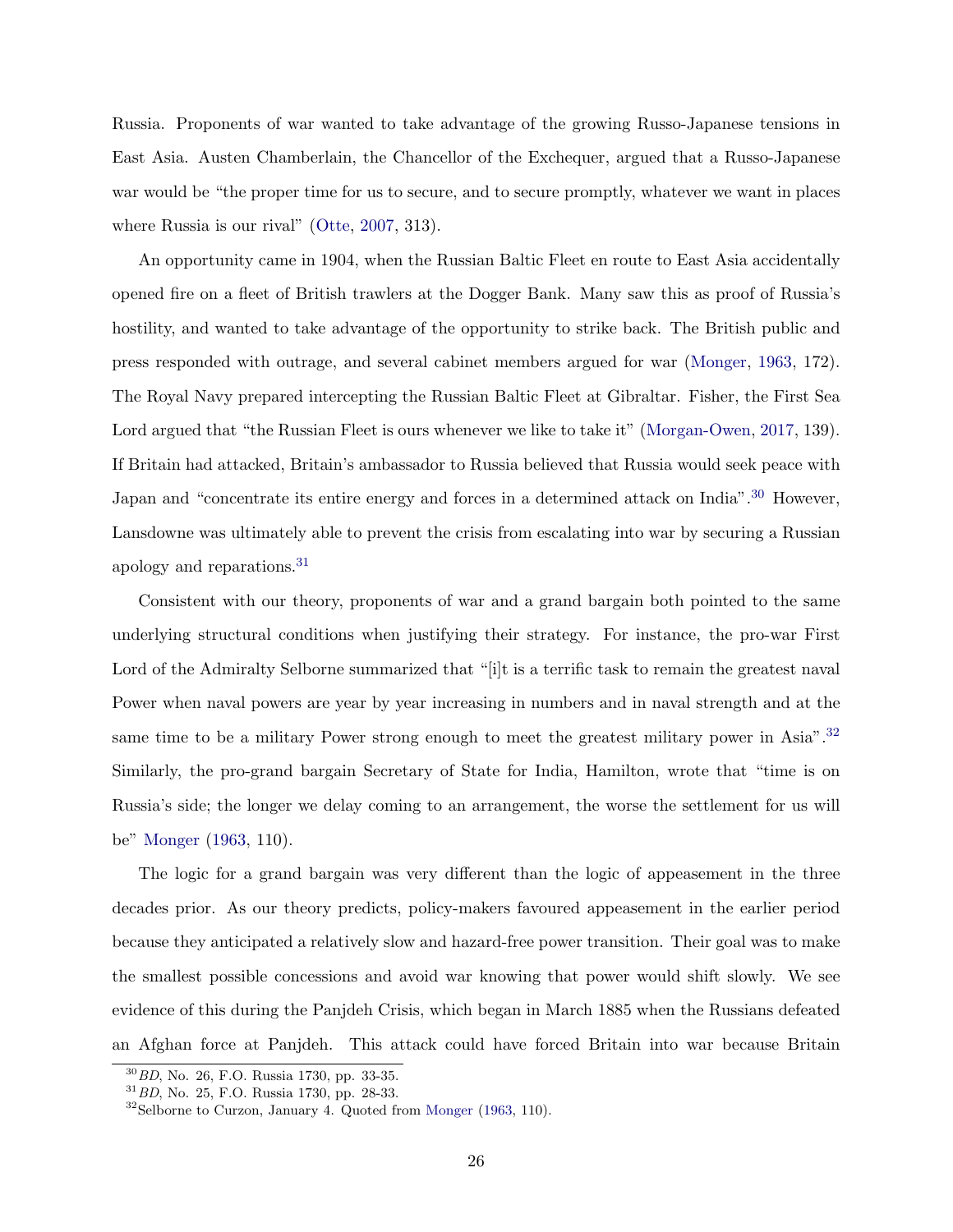had previously committed itself to Afghanistan's defense [\(Langer,](#page-33-11) [1931,](#page-33-11) 315). Prime Minister Gladstone planned for the "sad contingency of an outbreak of war" by securing emergency funds in parliament. However, he promised to "continue to labour, for an honourable settlement by pacific means".[33](#page-27-0) Most British policymakers shared Gladstone's desire to avoid war with Russia over a remote and sparsely populated corner of Afghanistan. Nevertheless, neither Gladstone nor his critics seem to have considered to simply accept Russia's possession of Panjdeh, let alone to offer broader concessions in Central Asia.[34](#page-27-1) On the contrary, the British did their best to minimize the concessions they had to make. After the initial war-scare, Britain reluctantly agreed that Russia would keep Panjdeh, but had to withdraw from Zulfiqar further east.<sup>[35](#page-27-2)</sup> Then they quickly resurrected the crisis by disagreeing with Russia about Zulfiqar's geographic extent.<sup>[36](#page-27-3)</sup> It was only in September the Anglo-Russian Protocol finally averted the risk of war.

## 4.2.3 Terms of the Concessions

In accordance with our expectations, the Anglo-Russian convention explicitly limited Russian militarization in Central Asia and the Middle East.<sup>[37](#page-27-4)</sup> Russia promised not to seek a port in the Indian Ocean or build railroads in the British sphere of influence; meaning that it would not be able to extend its railroad network to the Indian Ocean.<sup>[38](#page-27-5)</sup> It was also clear to the Russians that continued militarization would result in war. For instance, the Russian Foreign Minister Izvolsky stated to the British ambassador that he understood that "[i]f after the signature of the convention, Russia were to take action of any character whatsoever in Afghanistan, it would be a violation of the Convention and constitute and act of war".[39](#page-27-6)

In contrast, previous agreements did not limit Russian militarization. Again, the 1885 Anglo-Russian Protocol is a good example. This agreement only dealt with defining the scope of Panjdeh and Zulfiqar, and for a commission to delineate the border, making no mention of Russian military

<span id="page-27-1"></span><span id="page-27-0"></span> $33$ Parliamentary Debates, Commons, 27 April, 1885, pp. 884-886.

<sup>34</sup>See for example Parliamentary Papers "Further Correspondence Respecting Central Asia, Vol. 2-4 (1885)" London: Harrison and Sons, 1885.

<span id="page-27-2"></span><sup>35</sup>Ibid., Vol. 2, No. 16, (C.4389), p. 27, (1885).

<span id="page-27-4"></span><span id="page-27-3"></span><sup>36</sup>Ibid., Vol. 2, No. 26, (C. 4389), p. 31, (1885).

<sup>&</sup>lt;sup>37</sup>Russian power did continue to grow in Europe, where railroad expansion was rapidly decreasing the time it needed to mobilize its army. However, this did not pose a threat to Britain.

<span id="page-27-5"></span><sup>&</sup>lt;sup>38</sup> BD, Appendix I, "Full Text of the Convention Between the United Kingdom and Russia Relating to Persia, Afghanistan, and Thibet, Signed at St. Petersburg, August 31, pp. 618-621.

<span id="page-27-6"></span> $^{39}$ BD, No. 504, F.O. 371/320, p. 563.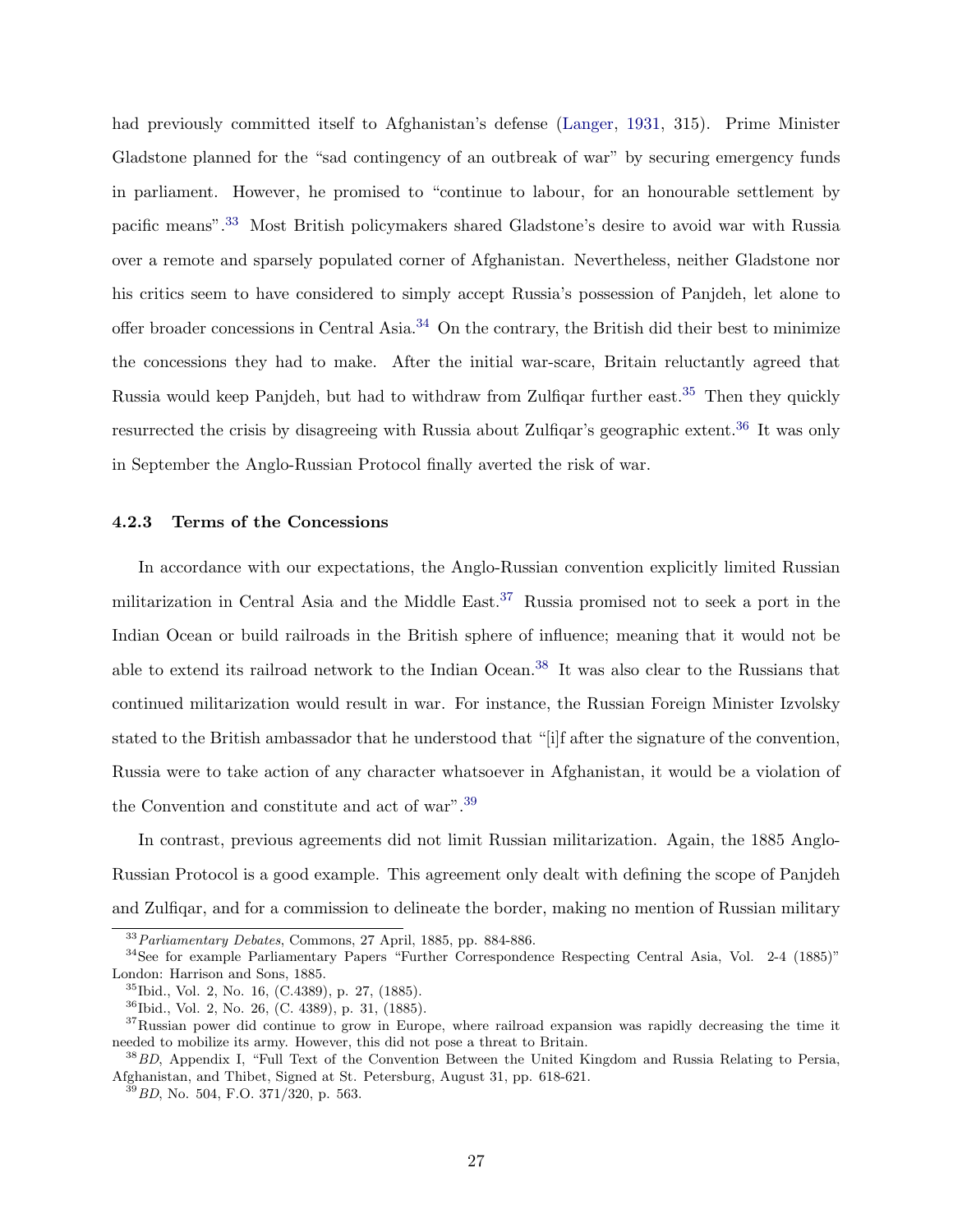deployments or railroad building.[40](#page-28-0) Following this agreement Russia continued to expand its military presence and make demands elsewhere in Central Asia. Britain did not view this as a violation of the 1885 Protocol.

#### 4.2.4 Post-Settlement Dynamics

We expect that the Anglo-Russian convention significantly dampened Anglo-Russian competition, while previous concessions did not. This is what we find. Following the Anglo-Russian Convention, Russia made no significant demands in Central Asia. A 1908 Foreign Office Memorandum summarized that the Anglo-Russian Convention "has successfully removed the causes of friction between Great Britain and Russia in Asia... The removal of all causes of discord in Asia would no doubt contribute to more harmonious relations between the two powers".<sup>[41](#page-28-1)</sup> Russia also shifted its focus from Central Asia to other regions. Most notably, Russia took an increasingly confrontational policy towards Austria-Hungary in the Balkans, which Britain encouraged.[42](#page-28-2) This was a notable change in Russian strategy, as Russia had cooperated with Austria-Hungary following the 1897 Austro-Russian Entente.

Critical for our theory, Russia also abandoned plans to construct the railroad from Tashkent to Termez on the Afghan border because the decrease in Anglo-Russian tensions removed the strategic necessity for its construction [\(Becker,](#page-32-11) [2004,](#page-32-11) 148-149). This railroad had been a major concern to British policymakers. Moreover, Russia consulted Britain on future construction in Persia and adapted its plans to accommodate British interests beyond what the Anglo-Russian Convention stipulated [\(Spring,](#page-35-15) [1976\)](#page-35-15). Last, the decrease in tensions in Central Asia would play an important role in facilitating Britain's alliance with France and Russia during World War One.

Unfortunately we cannot know the how durable the Anglo-Russian Convention was, given that the Soviet Union denounced treaties made by the Tsarist government in 1918.<sup>[43](#page-28-3)</sup> However, that was under very different political circumstances, and the Anglo-Russian Convention clearly did have an important impact while it remained in force.

This stands in stark contrast to appeasement agreements made during the 1800s. For instance,

<span id="page-28-0"></span><sup>40</sup>Ibid., Vol. 4, No. 108, pp. 74-76".

<span id="page-28-1"></span> $^{41}$  BD, No. 549, pp. 612-616.

<span id="page-28-3"></span><span id="page-28-2"></span><sup>42</sup>BD No. 257, F.O. 371/347, pp. 279-280.

<sup>&</sup>lt;sup>43</sup>Some historians contend that Russia might have made further demands if the WWI had not broke out [\(Siegel,](#page-35-16) [2002\)](#page-35-16)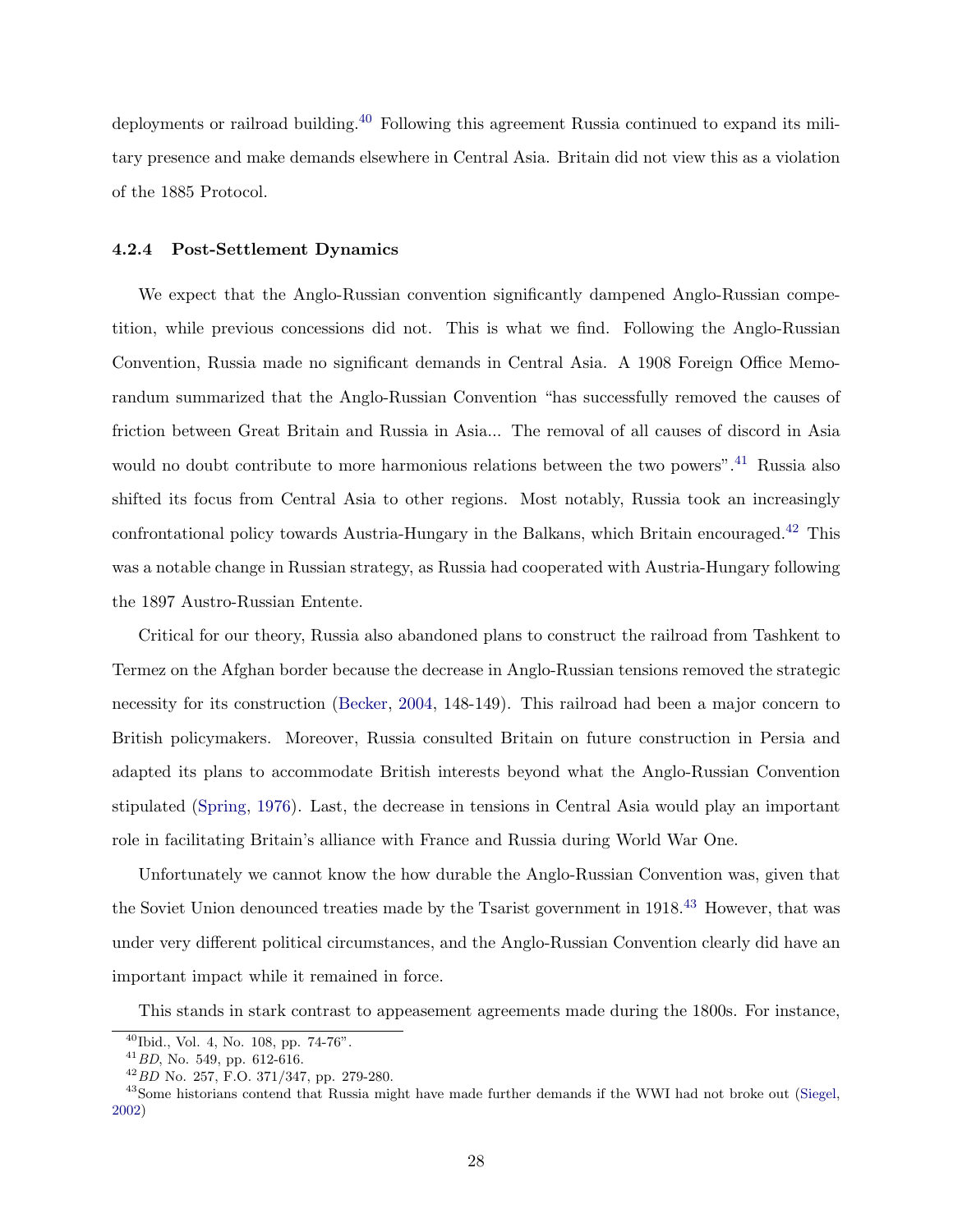the new Prime Minister Salisbury expressed hope that the 1885 Anglo-Russian Protocol would solve the border issue, but made no mention of general Anglo-Russian relations. Almost immediately Britain and Russia became embroiled in a dispute over Bulgaria [\(Langer,](#page-33-11) [1931,](#page-33-11) 323-364), Tensions would also return to Central Asia few years later over the eastern of the Russo-Afghan border, which would not be delineated until 1895.

### 4.2.5 Summary

Circa 1900, Britain realized that power would soon start shifting against her because of several new hazards. Anticipating these hazards, British elites changed their strategy. During the 1800s, Britain wanted to make the smallest possible concessions. After 1900, Britain sought a permanent solution even if it meant a large up-front concession. The Anglo-Russian Convention has all of the features of the rationalist grand bargain that we identify. It involves a large concession (relative to those that came before) in exchange for arms limitations. After the agreement was struck, Russia diverted its foreign policy resources into other regions and abandoned future railroad construction in Central Asia. What is more, the agreement sustained peace until World War One.

## <span id="page-29-0"></span>4.3 Does our logic plausibly generalize to many cases?

Past theories predict a strong positive relationship between the rate of shifting power, or the length of a power transition, and the probability of war. In contrast, we predict a weak, positive relationship between the rate of shifting power, or the length of the power transition and war. The relationship is positive because war is an equilibrium, but weak because a grand bargain is also an equilibrium under the same conditions. If our theory is correct, adding control variables will not help because the model yields multiple equilibria under the same conditions. As we discussed in the motivation for this paper, this weak prediction fits the existing quantitative and medium-n research on power transitions. Thus, our main prediction about the prevalence of war across cases explains puzzling patterns uncovered in existing scholarship.

We expect grand bargains in other cases at around the same time that we would otherwise expect war. Having established how grand bargains look like in real-life, we conducted plausibility probes of Allison's [\(2017\)](#page-32-0) cases of major power transitions since 1815. In each power transition, we analyze whether the declining power considered both war and a grand bargain. We report our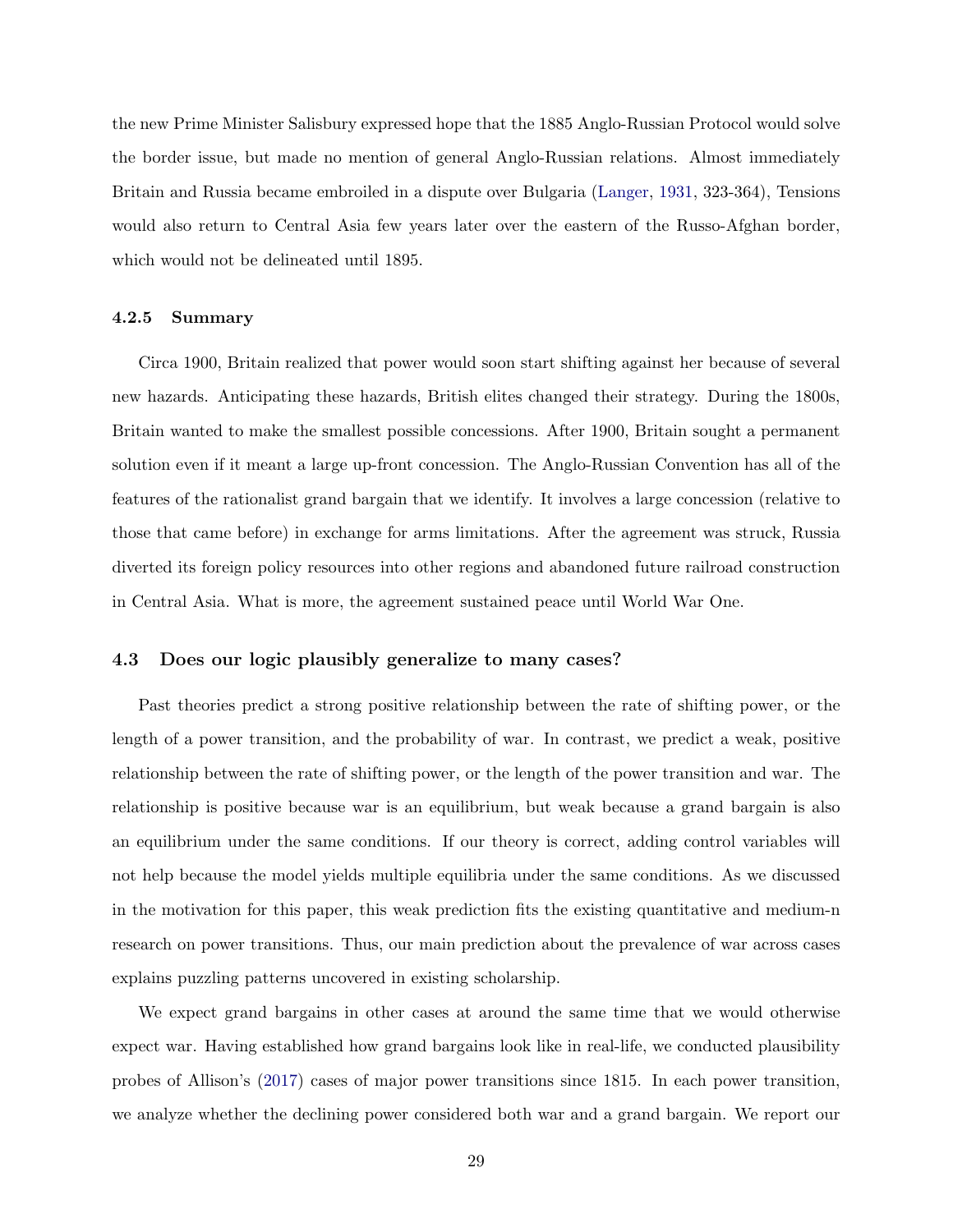findings in Appendix [C.](#page-58-0)

We found other cases that ended in a grand bargain at the point where power transition scholars typically predict war. For example, our theory explains why the rise of the United States did not result in war with Britain. Within a few years around the turn of the  $20<sup>th</sup>$  century, London made a series of important concessions to the United States in the Venezuelan dispute, regarding the Spanish-American War, and the construction of the Panama Canal. These concessions meant accepting American hegemony in the Western Hemisphere. The purpose concessions was not just to avoid the immediate outbreak of war [\(Bourne,](#page-32-12) [1967,](#page-32-12) 339) but also to avoid an enduring Anglo-American contest [\(Gaddis,](#page-33-12) [2018,](#page-33-12) 257-258). Germany's failure to militarize in the 1980s is also consistent with our logic.

We also found that even in cases that ended in preventive war, declining powers seriously considered a grand bargain. One example is the power transition between France and Prussia in mid-19th-century. In 1866, France offered to accept significant Prussian expansion in Northern Germany, without demanding any compensation for itself [\(Pottinger,](#page-34-13) [1966,](#page-34-13) 147-148). Such proposals are hard to explain using existing power transition theory.

## 5 Conclusion

Theories of shifting power agree that long and rapid power shifts push the declining power to select preventive war. We showed that this is not necessarily the case. The same conditions can lead to a very different outcome: a grand bargain. In a grand bargain, the declining power offers more than he must to avoid war. In return, the rising power promises not to militarize and seek further gains. Grand bargains are stable because they capitalize on the rising power's desire to consume its surplus or expand in other theatres. We found that wars and grand bargains serve a similar purpose: they prevent power from shifting. Since they serve a similar purpose, declining powers turn to them under similar conditions. This insight helps clarify why so many cases destined for war end in peace: declining powers offer grand bargains under the conditions past scholars have predicted they should turn to war.

We use our theory to illuminate British and Japanese reasoning about how to respond to a rising Russia in the early  $20^{th}$ -century. We show that even though these cases appear to have radically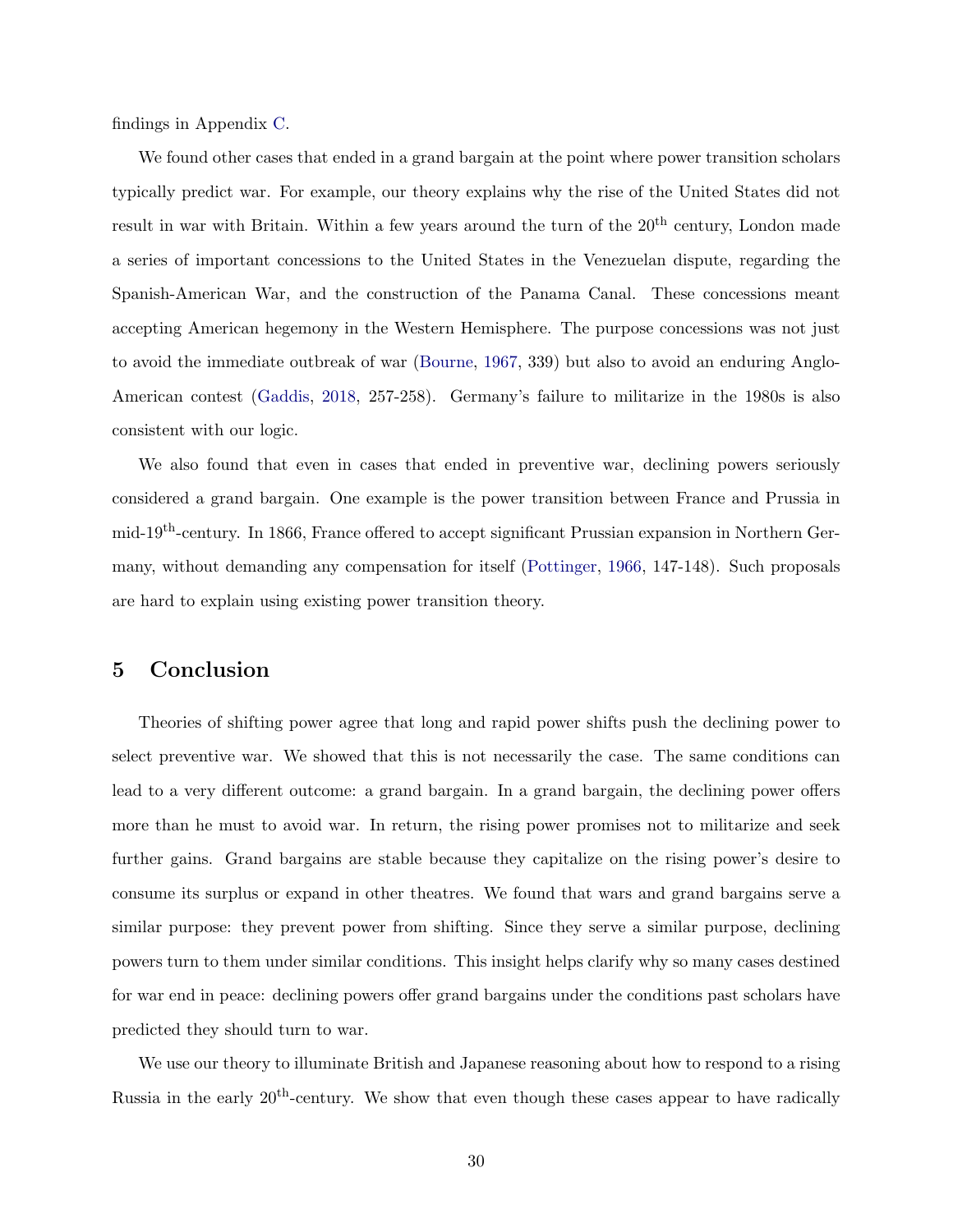different outcomes, British and Japanese debates look remarkably similar. Existing theories struggle to explain this finding because they argue that wars and concessions happen under very different conditions.

Our theory has important policy implications for Sino-American relations. In the next decade, the US and China will confront many hazards: The Taiwan question, accidents in the South China Sea, disruptive military technologies, or sudden shocks to the international system, like the COVID-19 pandemic or a recession, will intensify incentives for Sino-American conflict. Many researchers believe that these hazards destine the countries for war. Our theory suggests that even if China's interests are vast this is not necessarily the case because a grand bargain is possible even between states with conflicting interests. We do not argue that a grand bargain with China is necessarily optimal. However, we do believe that policy-makers should look beyond military tools when assessing the best way to respond to China's rise. Specifically, they need to to think carefully about what sort of concessions could divert China's interest towards consumption or expansion into other regions of the world, such as Central Asia. Our theory provides a framework of how the United States can strategically use such concessions to stop China from militarizing in the cheapest possible way.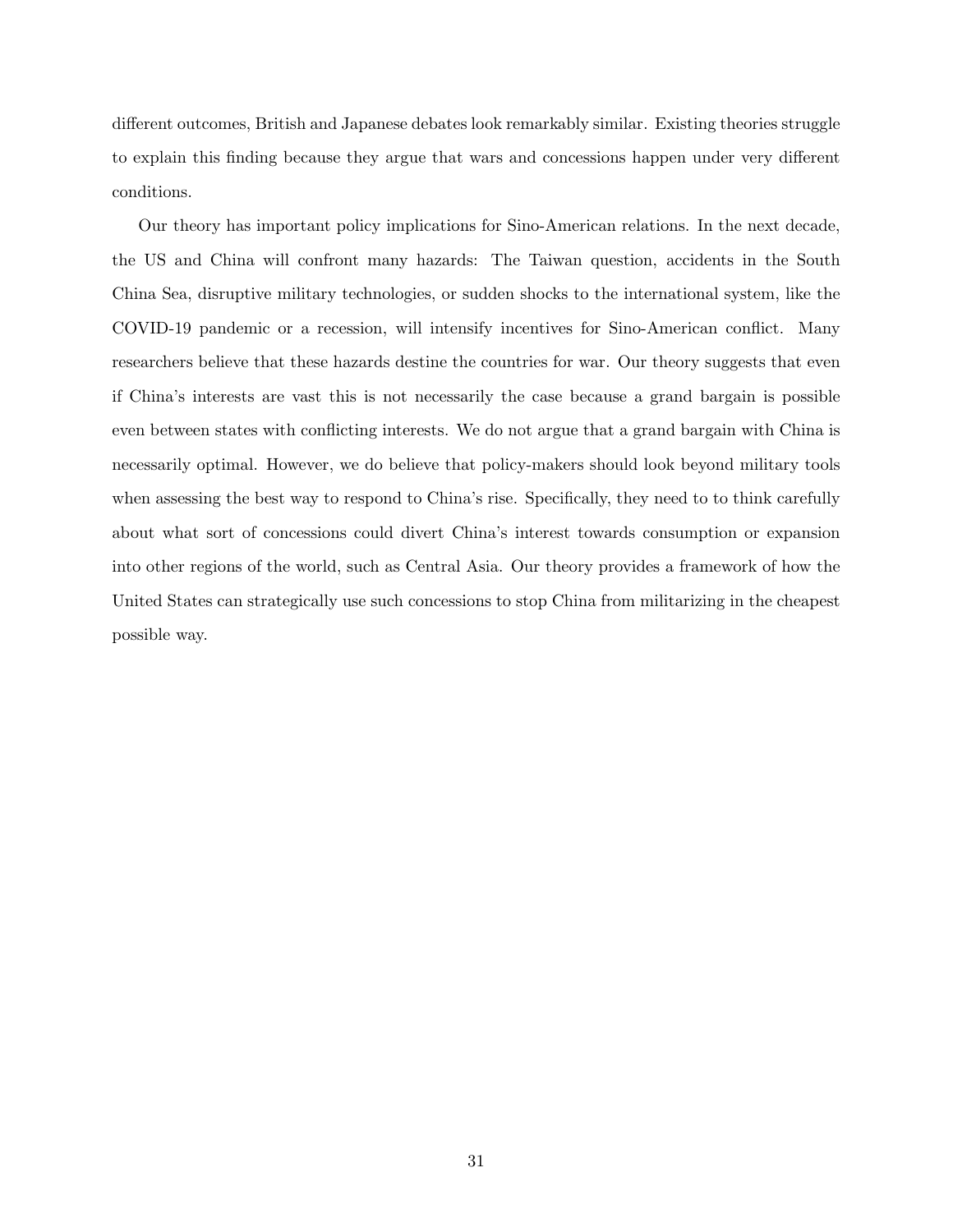## References

- <span id="page-32-10"></span>Abreu, D. (1988, March). On the Theory of Infinitely Repeated Games with Discounting. Econometrica  $56(2)$ , 383-396.
- <span id="page-32-0"></span>Allison, G. T. (2017). Destined for war: can America and China escape Thucydides's trap? Boston: Houghton Mifflin Harcourt.
- <span id="page-32-16"></span>Baddeley, J. F. (1921). Russia in the 'eighties,' sport and politics. London, New York etc.: Longmans, Green and co.
- <span id="page-32-6"></span>Banerjee, A. and L. Iyer (2005, aug). History, Institutions, and Economic Performance: The Legacy of Colonial Land Tenure Systems in India. American Economic Review 95 (4), 1190–1213.
- <span id="page-32-11"></span>Becker, S. (2004). Russia's Protectorates in Central Asia: Bukhara and Khiva, 1865-1924. London: Routledgecurzon.
- <span id="page-32-8"></span>Beckley, M. (2017, nov). The emerging military balance in East Asia: How China's neighbors can check Chinese naval expansion. International Security  $\frac{42(2)}{78-119}$ .
- <span id="page-32-2"></span>Bell, S. R. (2017, mar). Power, territory, and interstate conflict. Conflict Management and Peace Science  $34(2)$ , 160-175.
- <span id="page-32-3"></span>Bell, S. R. and J. C. Johnson (2015, mar). Shifting Power, Commitment Problems, and Preventive War. International Studies Quarterly 59 (1), 124–132.
- <span id="page-32-12"></span>Bourne, K. (1967). Britain and the Balance of Power in North America, 1815–1908. Berkeley: University of California Press.
- <span id="page-32-4"></span>Coe, A. and J. Vaynman (2019, dec). Why Arms Control Is So Rare. American Political Science *Review 114* (2), 1–14.
- <span id="page-32-9"></span>Coe, A. J. (2011). Costly peace: A new rationalist explanation for war. Manuscript, Harvard University.
- <span id="page-32-1"></span>Copeland, D. C. (2015). Economic interdependence and war. Princeton: Princeton University Press.
- <span id="page-32-17"></span>Crisher, B. B. and M. Souva (2014). Power at sea: A naval power dataset, 1865–2011. International *Interactions*  $40(4)$ , 602–629.
- <span id="page-32-5"></span>Debs, A. and N. P. Monteiro (2014, jan). Known Unknowns: Power Shifts, Uncertainty, and War. International Organization 68 (01), 1–31.
- <span id="page-32-7"></span>Easley, L.-E., P. Kim, and C. L. Glaser (2016, apr). Correspondence: Grand Bargain or Bad Idea? U.S. Relations with China and Taiwan. International Security  $40(4)$ , 178–191.
- <span id="page-32-14"></span>Evans, D. C. and M. R. Peattie (1997). Kaigun: strategy, tactics, and technology in the Imperial Japanese Navy, 1887-1941. Annapolis, Md.: Naval Institute Press.
- <span id="page-32-15"></span>Ewans, M. (2010). Securing the Indian frontier in Central Asia: confrontation and negotiation, 1865-95. London: Routledge.
- <span id="page-32-13"></span>Ferro, M. (1993). Nicholas II: last of the tsars. New York: Oxford University Press.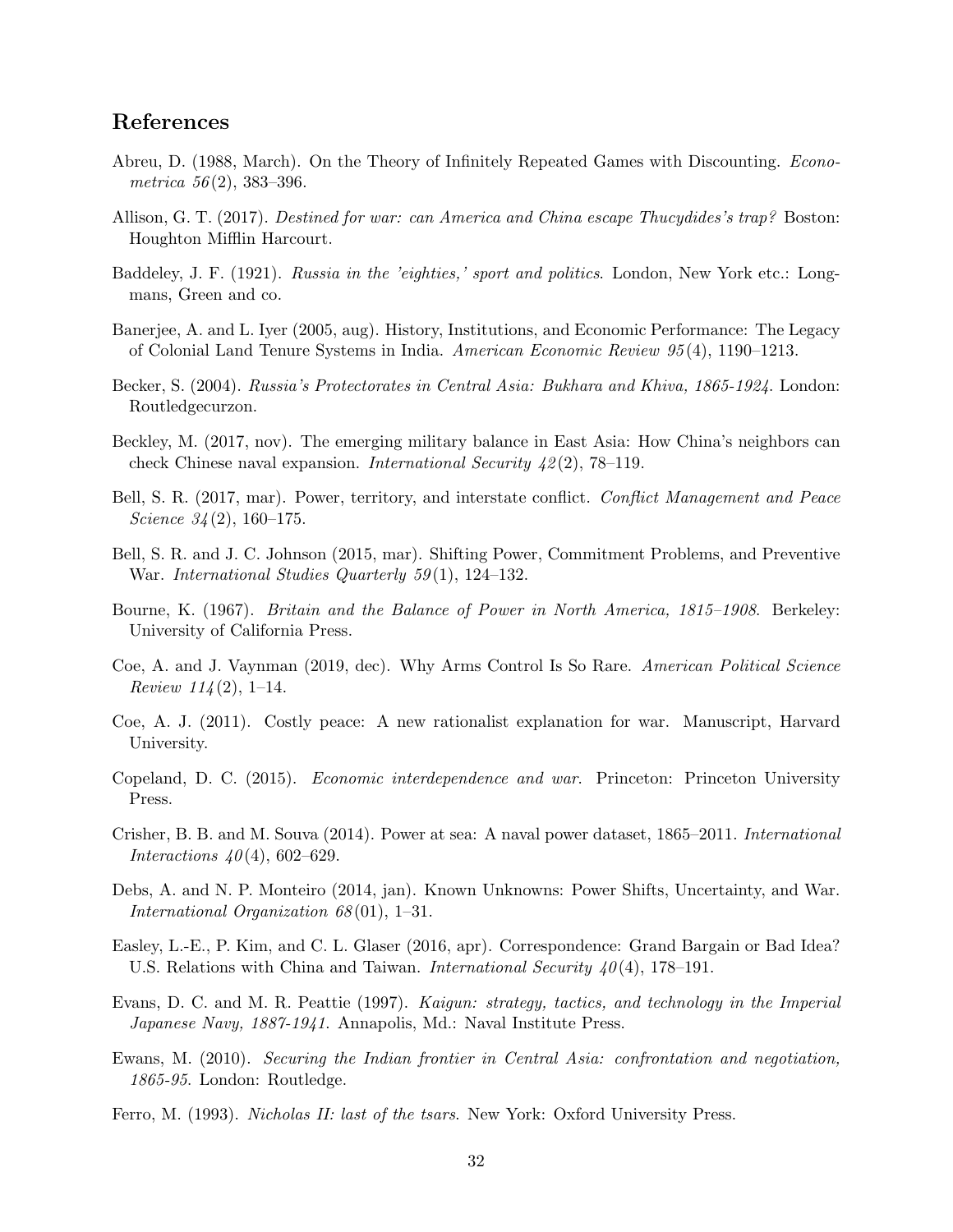<span id="page-33-12"></span>Gaddis, J. L. (2018). On grand strategy. New York: Penguin Press.

- <span id="page-33-10"></span>Gilmour, D. (2003). Curzon: imperial statesman. New York: Farrar, Straus and Giroux.
- <span id="page-33-6"></span>Glaser, C. L. (2015, apr). A U.S.-China Grand Bargain? The Hard Choice between Military Competition and Accommodation. International Security 39 (4), 49–90.
- <span id="page-33-18"></span>Huttenback, R. A. (1975). The 'great game' in the pamirs and the hindu-kush: The british conquest of hunza and nagar. *Modern Asian Studies*  $9(1)$ , 1–29.
- <span id="page-33-13"></span>Iklé, F. W. (1967). The triple intervention: Japan's lesson in the diplomacy of imperialism. Monumenta Nipponica 22 (1/2), 122–130.
- <span id="page-33-9"></span>Joseph, M. F. (2020, mar). A Little Bit of Cheap-Talk is a Dangerous Thing: States Can Communicate Intentions Persuasively and Raise the Risk of War in the Processes. The Journal of Politics, 709145.
- <span id="page-33-15"></span>Keene, D. (2002). Emperor of Japan: Meiji and his world, 1852-1912. New York: Columbia University Press.
- <span id="page-33-5"></span>Kennedy, P. M. (1976). The Tradition of Appeasement in British Foreign Policy 1865-1939. British Journal of International Studies  $2(3)$ , 195-215.
- <span id="page-33-3"></span>Kim, W. and J. D. Morrow (1992, nov). When Do Power Shifts Lead to War? American Journal of Political Science 36 (4), 896.
- <span id="page-33-16"></span>Kiyoshi, A. (2007). Differences Regarding Togo's Surprise Attack on Port Arthur, pp. 81–104. Brill: Leiden.
- <span id="page-33-2"></span>Krainin, C. (2017, jan). Preventive War as a Result of Long-Term Shifts in Power. Political Science Research and Methods  $5(01)$ , 103-121.
- <span id="page-33-11"></span>Langer, W. L. (1931). *European alliances and alignments, 1871-1890*. New York: A. A. Knopf.
- <span id="page-33-14"></span>Langer, W. L. (1935). The diplomacy of imperialism, 1890-1902. New York: A.A. Knopf.
- <span id="page-33-4"></span>Lemke, D. (2003, oct). Investigating the Preventive Motive for War. *International Interactions*  $29(4)$ , 273-292.
- <span id="page-33-1"></span>Leventoğlu, B. and B. L. Slantchev (2007, oct). The armed peace: A punctuated equilibrium theory of war. American Journal of Political Science 51 (4), 755–771.
- <span id="page-33-0"></span>Levy, J. S. (2008). Power transition theory and the rise of china. In R. S. Ross and Z. Feng (Eds.), China's Ascent: Power, Security, and the Future of International Politics, pp. 11–33. Ithaca: Cornell University Press.
- <span id="page-33-17"></span>Lowe, C. J. (1967). The reluctant imperialists: British foreign policy 1878-1902. London,: Routledge & K. Paul.
- <span id="page-33-8"></span>McBride, M., G. Milante, and S. Skaperdas (2011, jun). Peace and War With Endogenous State Capacity. Journal of Conflict Resolution 55 (3), 446–468.
- <span id="page-33-7"></span>McCormack, D. and H. Pascoe (2015, dec). Sanctions and Preventive War. Journal of Conflict Resolution 61 (8), 1711–1739.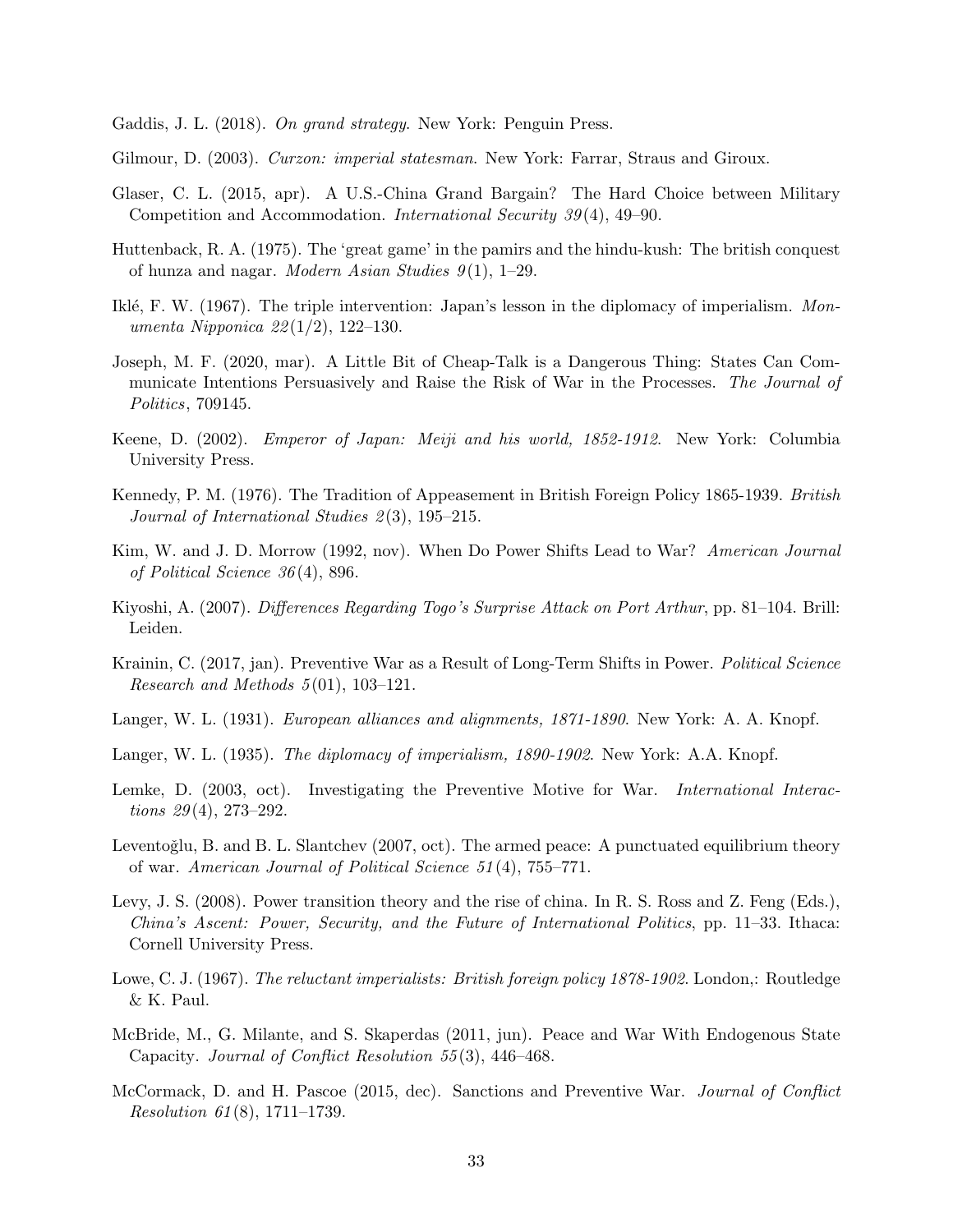- <span id="page-34-17"></span>McDonald, D. M. (1992). United government and foreign policy in Russia, 1900-1914. Cambridge, Mass.: Harvard University Press.
- <span id="page-34-6"></span>Mearsheimer, J. J. (2001). The Tragedy of Great Power Politics. New York: Norton.
- <span id="page-34-11"></span>Monger, G. (1963). The end of isolation. London, New York,: T. Nelson.
- <span id="page-34-5"></span>Monteiro, N. P. and A. Debs (2020, jan). An Economic Theory of War. *The Journal of Poli*tics  $82(1)$ ,  $255-268$ .
- <span id="page-34-12"></span>Morgan-Owen, D. G. (2017). The fear of invasion: strategy, politics, and British war planning, 1880-1914. Oxford: Oxford University Press.
- <span id="page-34-8"></span>Morrison, A. (2011). The Russian Conquest of Central Asia: A Study in Imperial Expansion, 1814–1914. Cambridge University Press: Cambridge.
- <span id="page-34-15"></span>Nish, I. H. (1985). The origins of the Russo-Japanese war. Origins of modern wars. London ; New York: Longman.
- <span id="page-34-10"></span>Otte, T. G. (2007). The China question: great power rivalry and British isolation, 1894-1905. Oxford: Oxford University Press.
- <span id="page-34-16"></span>Paine, S. C. M. (1996). Imperial rivals: China, Russia, and their disputed frontier. Armonk, N.Y.: M.E. Sharpe.
- <span id="page-34-14"></span>Paine, S. C. M. (2003). The Sino-Japanese War of 1894-1895: perceptions, power, and primacy. Cambridge: Cambridge University Press.
- <span id="page-34-18"></span>Paine, S. C. M. (2017). The Japanese Empire: Grand Strategy from the Meiji Restoration to the Pacific War. Cambridge University Press: Cambridge.
- <span id="page-34-9"></span>Pierce, R. A. (1960). Russian Central Asia, 1867-1917: a study in colonial rule. Berkeley,: University of California Press.
- <span id="page-34-13"></span>Pottinger, E. A. (1966). Napoleon III and the German Crisis, 1865–1866. Cambridge, Mass.: Harvard University Press.
- <span id="page-34-4"></span>Powell, R. (1993, mar). Guns, Butter, and Anarchy. American Political Science Review 87(1), 115–132.
- <span id="page-34-2"></span>Powell, R. (1996, dec). Uncertainty, Shifting Power, and Appeasement. The American Political Science Review 90(4), 749-764.
- <span id="page-34-1"></span>Powell, R. (1999). In the Shadow of Power: States and Strategies in International Politics. Princeton, N.J: Princeton University Press.
- <span id="page-34-0"></span>Powell, R. (2006). War as a commitment problem. *International Organization 60*(1), 169–203.
- <span id="page-34-3"></span>Rasler, K. and W. R. Thompson (2000, sep). Explaining Rivalry Escalation to War: Space, Position, and Contiguity in the Major Power Subsystem. International Studies Quarterly 44 (3), 503–530.
- <span id="page-34-7"></span>Rawlinson, H. C. (1875). England and Russia in the East; a series of papers on the political and geographical condition of central Asia. London: J. Murray.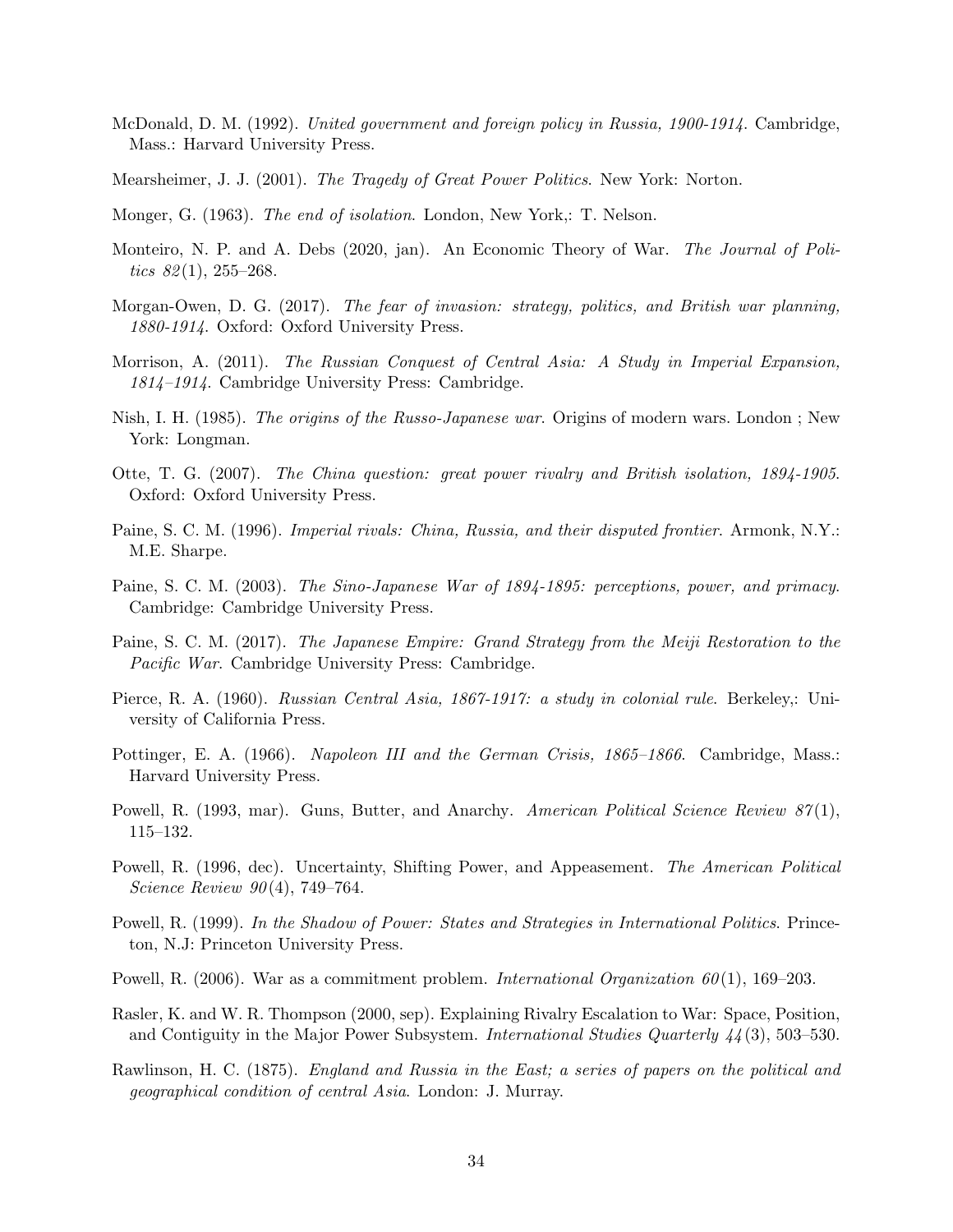- <span id="page-35-2"></span>Ripsman, N. M. and J. S. Levy (2008, oct). Wishful Thinking or Buying Time? The Logic of British Appeasement in the 1930s. International Security 33 (2), 148–181.
- <span id="page-35-6"></span>Robinson, J. A., D. Acemoglu, and S. Johnson (2005). Institutions as a Fundamental Cause of Long-Run Growth. Handbook of Economic Growth 1A, 386–472.
- <span id="page-35-7"></span>Rock, S. R. (2000). Appeasement in international politics. University Press of Kentucky.
- <span id="page-35-14"></span>Rohl, J. C. G. (2014). Kaiser Wilhelm II, 1859-1941: a concise life. Cambridge: Cambridge University Press.
- <span id="page-35-9"></span>Ruttan, V. W. (2006). Is War Necessary for Economic Growth?: Military Procurement and Technology Development. Oxford: Oxford University Press.
- <span id="page-35-8"></span>Sandler, T. and K. Hartley (1995). The Economics of Defense. Cambridge: Cambridge University Press.
- <span id="page-35-1"></span>Schake, K. N. (2017). Safe passage: the transition from British to American hegemony. Cambridge, Mass.: Harvard University Press.
- <span id="page-35-10"></span>Schelling, T. C. (1957, mar). Bargaining, Communication, and Limited war. Journal of Conflict *Resolution 1*(1), 19–36.
- <span id="page-35-17"></span>Schencking, J. C. (2005). Making Waves: Politics, Propaganda, and the Emergence of the Imperial Japanese Navy, 1868-1922. Stanford: Stanford University Press.
- <span id="page-35-4"></span>Schram, P. (2021). Hassling: how states prevent a preventive war. American journal of political science 65(2), 294-308.
- <span id="page-35-11"></span>Sergeev, E. (2013). The Great Game, 1856-1907: Russo-British relations in Central and East Asia. Baltimore: The Johns Hopkins University Press.
- <span id="page-35-16"></span>Siegel, J. (2002). Endgame: Britain, Russia, and the final struggle for central Asia. London: I.B. Tauris.
- <span id="page-35-3"></span>Spaniel, W. (2019). *Bargaining over the bomb*: the successes and failures of nuclear negotiations. Cambridge University Press.
- <span id="page-35-15"></span>Spring, D. (1976). The trans-persian railway project and anglo-russian relations, 1909-14. The Slavonic and East European Review 54 (1), 60–82.
- <span id="page-35-18"></span>Steiner, Z. (2011). The Triumph of the Dark: European International History 1933-1939. Oxford University Press: Oxford.
- <span id="page-35-0"></span>Streich, P. and J. S. Levy (2016). Information, commitment, and the russo-japanese war of 1904–1905. Foreign Policy Analysis 12 (4), 489–511.
- <span id="page-35-13"></span>Taylor, A. J. P. (1954). The struggle for mastery in Europe, 1848-1918. London: Oxford University Press.
- <span id="page-35-5"></span>Thies, C. G. (2005, jul). War, rivalry, and state building in Latin America. American Journal of Political Science  $49(3)$ , 451–465.
- <span id="page-35-12"></span>Tomes, J. (1997). Balfour and Foreign Policy: The International Thought of a Conservative Statesman. Cambridge: Cambridge University Press.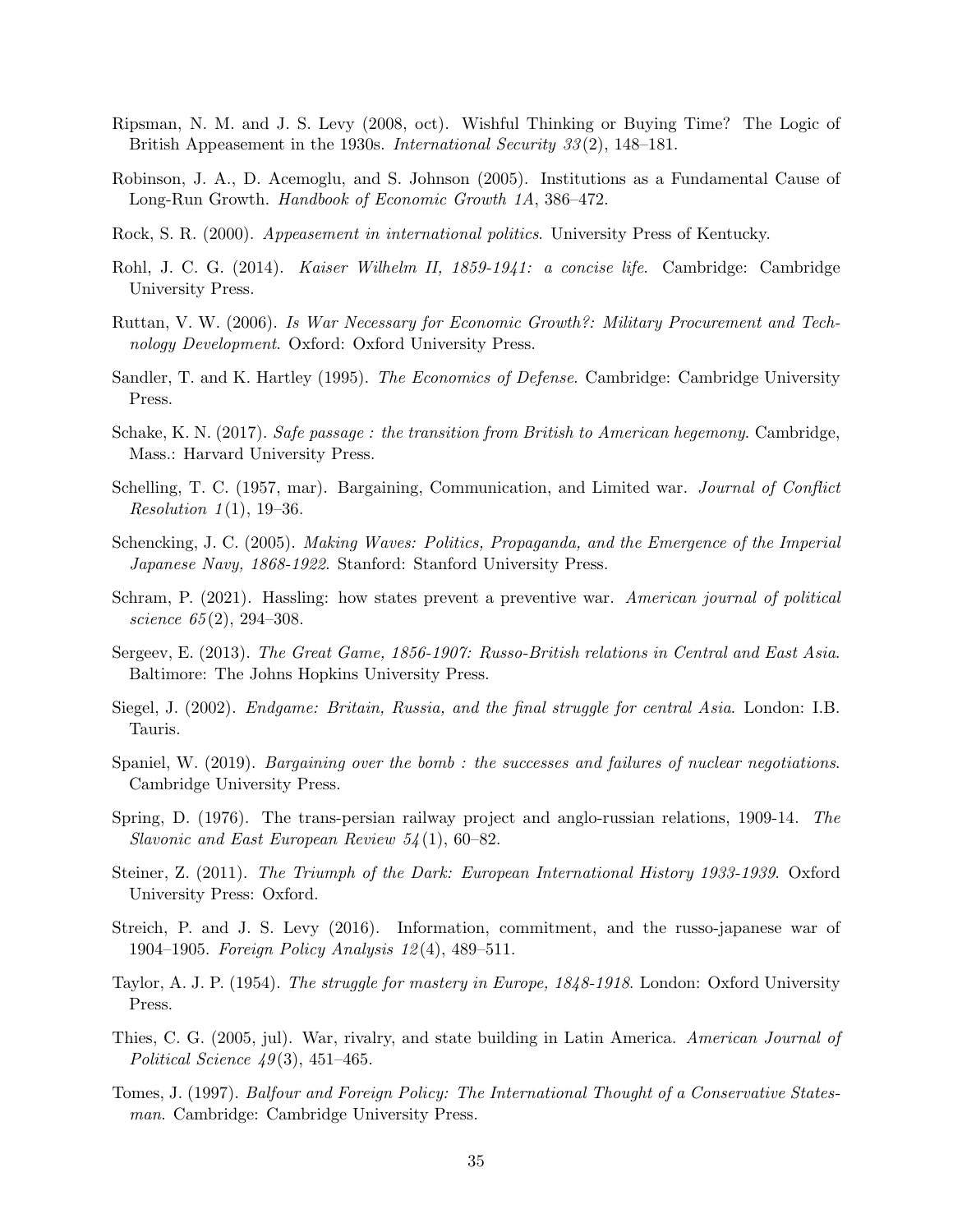<span id="page-36-1"></span>Treisman, D. (2004, apr). Rational Appeasement. International Organization 58 (02), 345–373.

- <span id="page-36-4"></span>Westwood, J. N. (1986). Russia Against Japan, 1904-1905: A New Look at the Russo-Japanese War. Albany: State University of New York Press.
- <span id="page-36-5"></span>White, J. A. (1964). The diplomacy of the Russo-Japanese War. Princeton, N.J.,: Princeton University Press.
- <span id="page-36-3"></span>White, J. A. (1995). Transition to global rivalry: alliance diplomacy and the Quadruple Entente, 1895-1907. Cambridge University Press.
- <span id="page-36-2"></span>Williams, B. J. (1977). Great britain and russia, 1905 to the 1907 convention. In F. H. Hinsley (Ed.), British Foreign Policy Under Sir Edward Grey, pp. 133–147. Cambridge: Cambridge University Press,.
- <span id="page-36-0"></span>Yoder, B. K. (2019, jan). Retrenchment as a Screening Mechanism: Power Shifts, Strategic Withdrawal, and Credible Signals. American Journal of Political Science 63 (1), 130–145.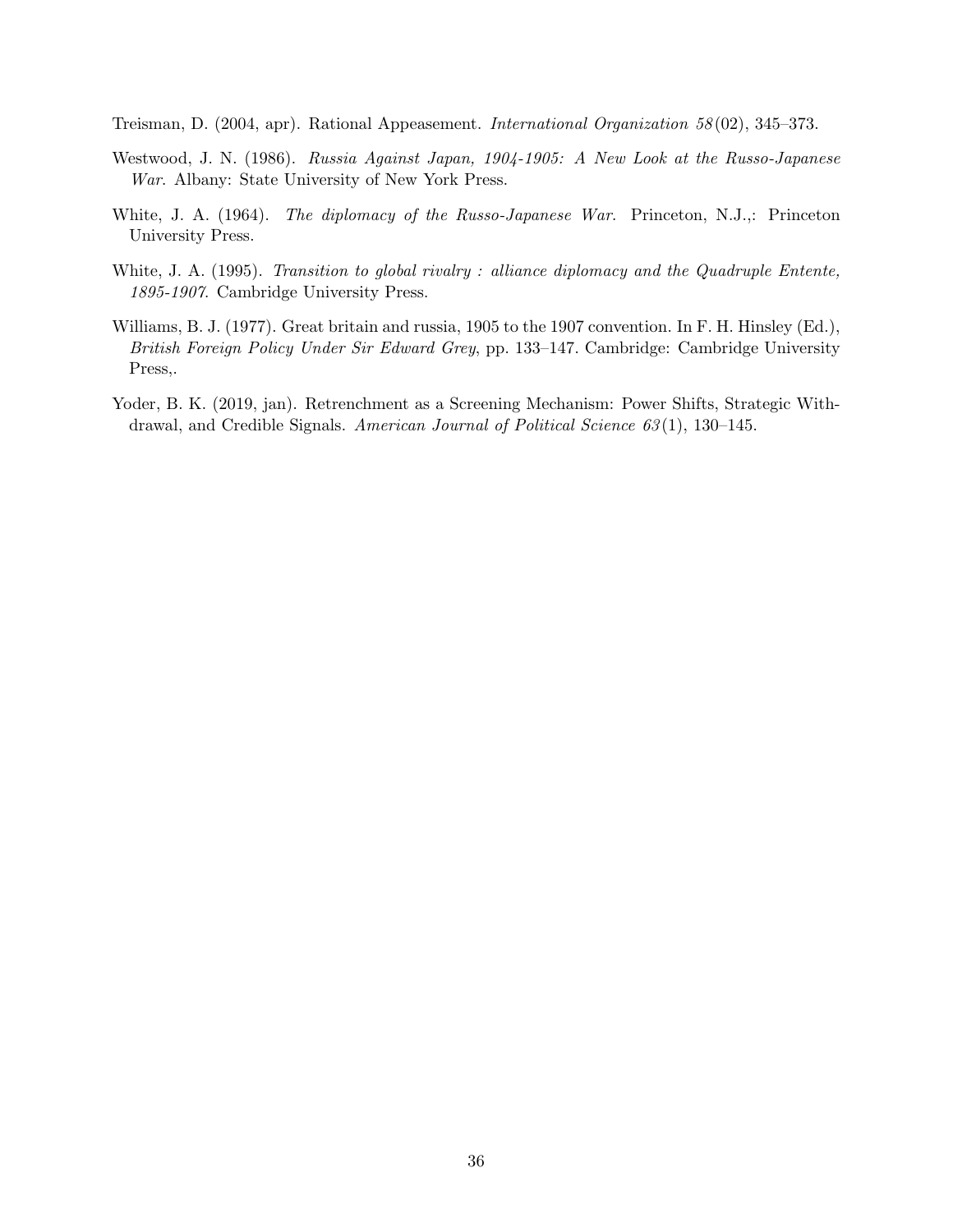## A Appendix

### <span id="page-37-1"></span>A.1 Proof of Proposition [3.1](#page-10-2) and [3.2](#page-11-1)

To better structure the proof, we now give a proposition of the full equilibrium strategies that imply both Proposition [3.1](#page-10-2) and Proposition [3.2.](#page-11-1) Let  $n^* \equiv T - \frac{\ln(1 - \frac{c_D + c_R}{\delta k})}{\ln(\delta k)}$  $\frac{\delta k}{\ln(\delta)}$ . We are now ready:

<span id="page-37-0"></span>Proposition A.1 Suppose [C1](#page-9-0) and [C2](#page-9-0) hold. The following is a subgame perfect equilibrium:

- At each of R's armament decision nodes, it arms.
- At each of D's proposal decision nodes where  $n < n^*$ , D prevents.
- At each of D's proposal decision nodes where  $n > n^*$ , D proposes  $x_t = \Delta(T-n) + \frac{\delta \Delta}{1-\delta} + c_R \delta k$
- At each of R's accept/reject decision nodes, it accepts iff  $x_t \leq \Delta(T n) + \frac{\delta \Delta}{1 \delta} + c_R \delta k$
- After  $n = T$ , D proposes  $x_t = c_R$  and R accepts iff  $x_t \leq c_R$  in all periods.

The equilibrium outcome is war in the first period if  $T >$  $ln\left(1-\frac{c_D+c_R}{\delta k}\right)$  $\frac{\delta k}{\ln(\delta)}$  and a full, peaceful power transition if  $T <$  $ln\left(1-\frac{c_D+c_R}{\delta k}\right)$  $\frac{\delta k}{\ln(\delta)}$ .

We divide the proof into three types of subgames based on the number of times R has built in the past.

#### A.1.1 The Post-Shift Subgame

Working backward, we begin when  $n = T$ . We use the one-shot deviation principle to prove the claim. To begin, consider D's possible deviations. Its only alternatives are to fight, propose some  $x_t > c_R$ , or propose some  $x_t < c_R$ . The indicated strategies generate a payoff of  $\frac{c_R}{1-\delta}$  for D. If D deviates to fighting in a generic period, it earns  $\frac{-c_D}{1-\delta}$  for the rest of time, which is strictly worse than its payoff for the rest of time for staying with the indicated strategy.<sup>[44](#page-37-2)</sup> If D deviates to  $x_t > c_R$ in a generic period, R responds by rejecting. This also generates a payoff of  $\frac{-c_D}{1-\delta}$  for the rest of time, which is still worse than sticking with the indicated strategy. The final option is to deviate to  $x_t < c_R$  in a generic period. R responds by accepting, and the parties revert back to indicated strategies in the next period. D therefore earns  $x_t + \frac{\delta c_R}{1-\delta}$ . This is not profitable if  $\frac{c_R}{1-\delta} \geq x_t + \frac{\delta c_R}{1-\delta}$ , or  $x_t \leq c_R$ . This is true because the deviation is to  $x_t < c_R$ . Thus, D has no profitable deviation.

Now consider R's deviations. If it rejects some  $x_t \leq c_R$  in a generic period, it earns  $\frac{1-c_R}{1-\delta}$ . This is not profitable if  $1-x_t+\frac{\delta(1-c_R)}{1-\delta}\geq \frac{1-c_R}{1-\delta}$ , or  $x_t\leq c_R$ , which is the case for this deviation. If R accepts  $x_t > c_R$  in a generic period, it earns  $1 - x_t + \frac{\delta(1 - c_R)}{1 - \delta}$  $\frac{1-c_R}{1-\delta}$ . This is not profitable if  $\frac{1-c_R}{1-\delta} \geq 1-x_t+\frac{\delta(1-c_R)}{1-\delta}$  $\frac{1-c_R)}{1-\delta},$ or  $x_t \geq c_R$ , which is the case for this deviation. Thus, R has no profitable deviation either, and the proposed strategies are a subgame perfect equilibrium for  $n = T$ .<sup>[45](#page-37-3)</sup>

<span id="page-37-2"></span><sup>44</sup>Whatever payoffs D has accrued beforehand are identical and do not factor into whether a deviation is profitable. We therefore omit those payoffs throughout this proof.

<span id="page-37-3"></span><sup>&</sup>lt;sup>45</sup>Moreover, the equilibrium beginning at subgames where  $n = T$  is unique for the standard reason why the ultimatum game has a unique solution. If R were to randomize when indifferent between accepting and rejecting  $x_t = c_R$ , D would have a best response problem. As a result, no subgame perfect equilibria exist where R rejects with positive probability when indifferent.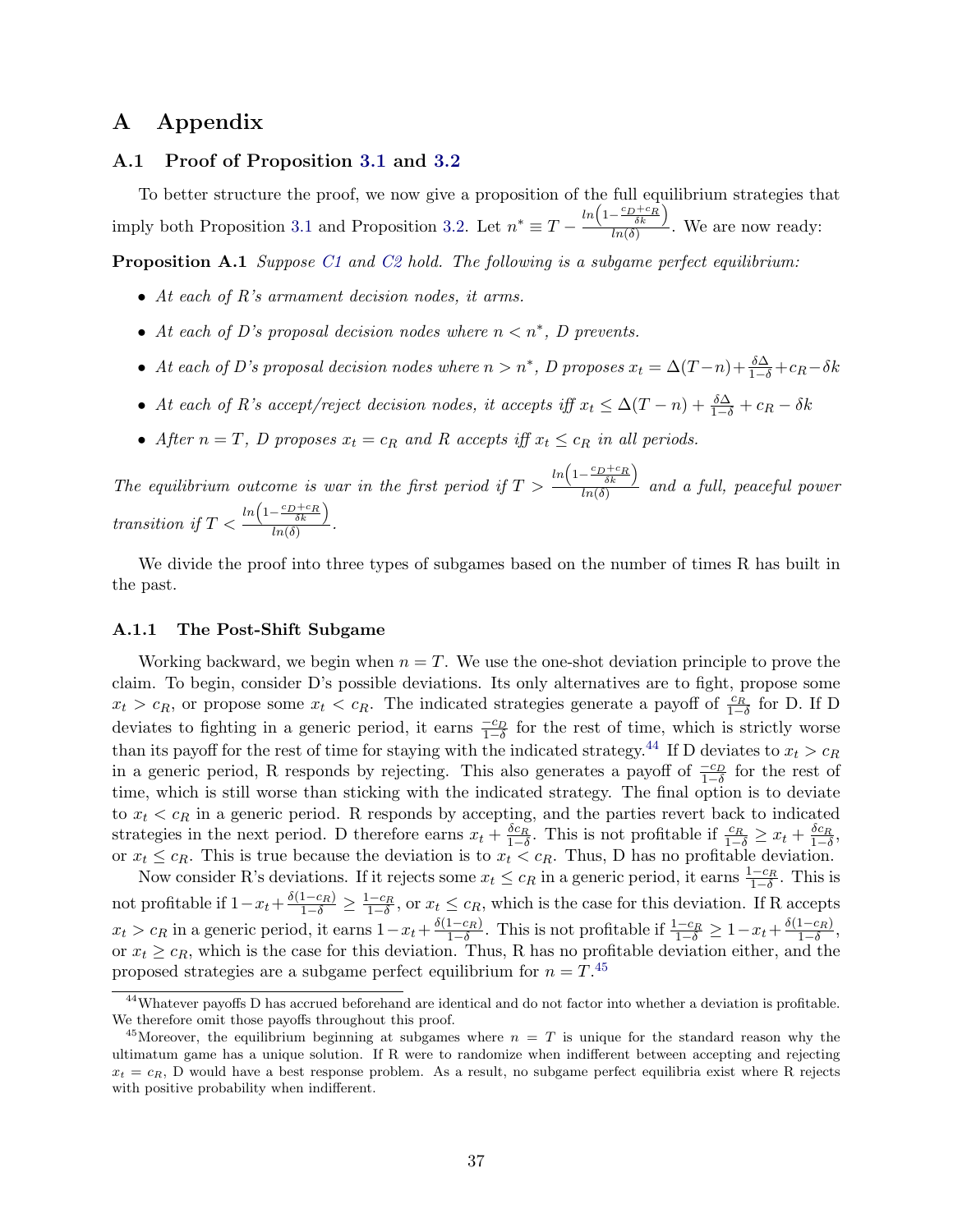## A.1.2 When Few Shifts Remain (i.e.,  $n > n^*$ )

Because the case where  $n > T$  $ln\left(1-\frac{c_D+c_R}{\delta k}\right)$  $\frac{\delta k}{\ln(\delta)}$  can be a subgame of a situation where  $n <$  $T$  $ln\left(1-\frac{c_D+c_R}{\delta k}\right)$  $\frac{\delta k}{\ln(\delta)}$ , we next cover the former situation.<sup>[46](#page-38-0)</sup> We use proof by induction. For the base step consider the subgame starting with D's proposal at  $n = T - 1$ . We show five things about the equilibrium in any such decision nodes:

- 1. D cannot profitably deviate from demanding  $x_t = \frac{\Delta}{1-\delta} + c_R \delta k$
- 2. R cannot profitably deviate from accepting  $x_t \leq \frac{\Delta}{1-\delta} + c_R \delta k$
- 3. R cannot profitably deviate from arming
- 4. D's equilibrium payoff entering negotiations equals  $\frac{\Delta+c_R}{1-\delta} \delta k$
- 5. R's equilibrium payoff entering negotiations equals  $\frac{1-\Delta-c_R}{1-\delta}$

First, consider D's proposal strategy. All proposals less than  $x_t = \frac{\Delta}{1-\delta} + c_R - \delta k$  cannot be a profitable deviation because D could instead propose that amount, receive strictly more from the period, and not change the game's future actions. If it opts for that amount, it receives  $c_R$  in every subsequent period. Its alternatives are to propose something unacceptable or initiate war itself. Either way, it earns  $\frac{\Delta-c_R}{1-\delta}$  in total. This is not a profitable deviation if:

$$
\frac{\Delta}{1-\delta} + c_R - \delta k + \frac{\delta c_R}{1-\delta} \ge \frac{\Delta - c_D}{1-\delta}
$$

$$
k \le \frac{c_D + c_R}{\delta(1-\delta)}
$$

This is true. The condition that  $n > T$  $ln\left(1-\frac{c_D+c_R}{\delta k}\right)$  $\frac{1-\delta k}{\delta h(\delta)}$  is equivalent to  $k < \frac{c_D+c_R}{\delta(1-\delta^{T-n})}$ . This is a stronger condition than  $k < \frac{c_D + c_R}{\delta(1-\delta)}$  because  $\frac{c_D + c_R}{\delta(1-\delta^{T-n})} < \frac{c_D + c_R}{\delta(1-\delta)}$ .

Second, consider R's accept/reject decision. Accepting implies that it arms at cost  $k$  in the next period, leaving its share of the division as  $1 - c_R$  for the rest of time. If it rejects, it locks in its war payoff of  $\frac{1-\Delta-c_R}{1-\delta}$ . Thus, R accepts if:

$$
1 - x_t + \frac{\delta(1 - c_R)}{1 - \delta} - \delta k \ge \frac{1 - \Delta - c_R}{1 - \delta}
$$

$$
x_t \le \frac{\Delta}{1 - \delta} + c_R - \delta k
$$

This was R's given strategy.

Third, consider R's armament decision. By arming, it earns  $\frac{1-c_R}{1-\delta} - k$ . If it deviates to not arming, by the one-shot deviation principle, D proposes  $\frac{\Delta}{1-\delta} + c_R - \delta k$ . R then accepts and arms in the next period, triggering the concession  $1 - c_R$  for the rest of time. This is not a profitable deviation if:

$$
\frac{1-c_R}{1-\delta} - k \ge 1 - \left(\frac{\Delta}{1-\delta} + c_R - \delta k\right) + \delta \left(\frac{1-c_R}{1-\delta} - k\right)
$$

<span id="page-38-0"></span><sup>&</sup>lt;sup>46</sup>When it is not,  $n < T - \frac{\ln\left(1 - \frac{c_D + c_R}{\delta k}\right)}{\ln(\delta)}$  for all situations when  $n \neq T$ . In that case, building T times immediately transitions the game to  $n = T$ , and the remainder of the proof follows from that.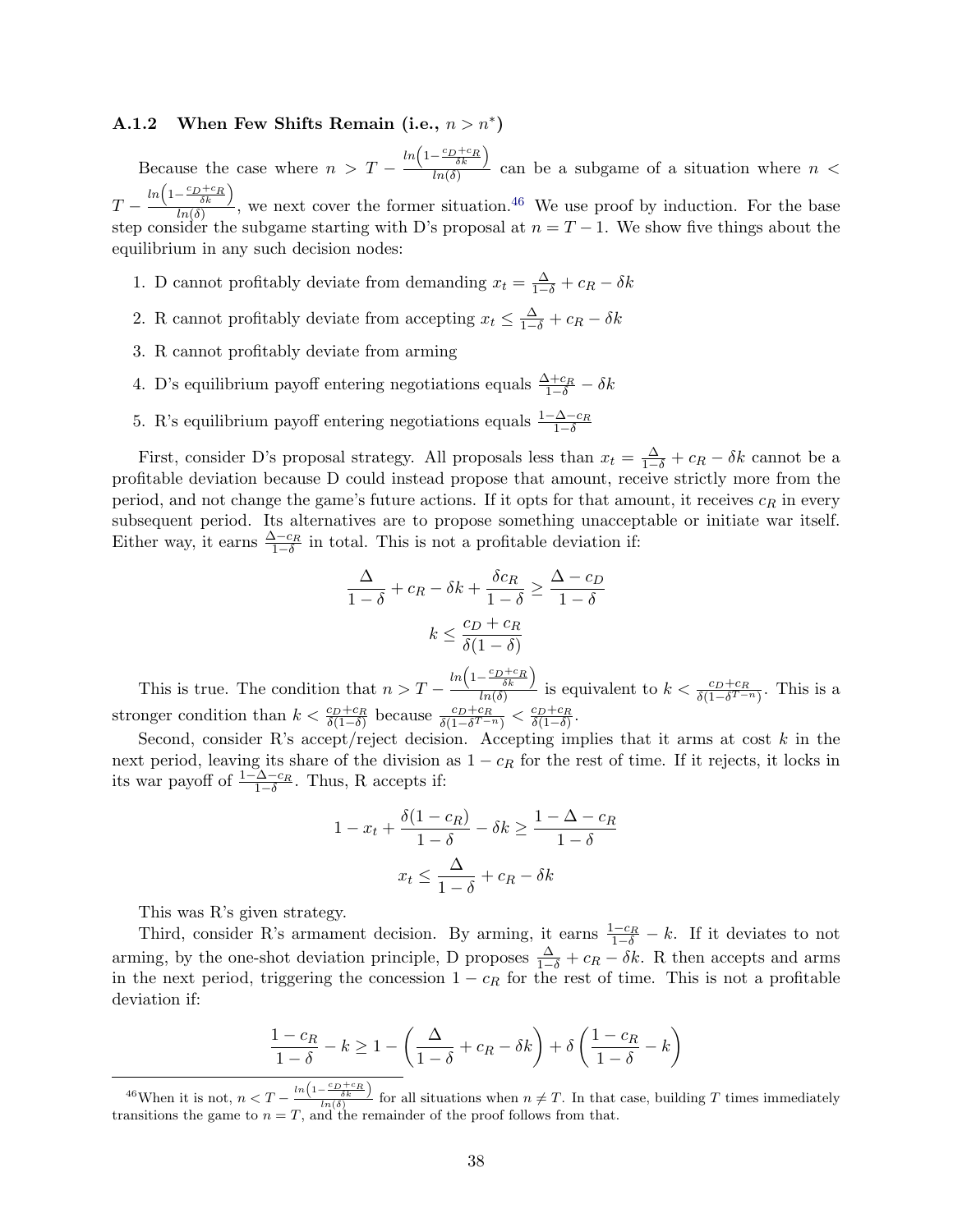$$
\Delta \ge (1 - \delta)k
$$

This is true by [C1.](#page-9-0)

Fourth, we can use the above to quickly calculate D's utility entering negotiations. R accepts D's demand of  $x_t = \frac{\Delta}{1-\delta} + c_R - \delta k$ , and D's share for the rest of time for all periods thereafter equals  $c_R$ . Thus, D's payoff entering negotiations equals:

$$
\frac{\Delta}{1-\delta} + c_R - \delta k + \delta \left(\frac{c_R}{1-\delta}\right)
$$

$$
\frac{\Delta + c_R}{1-\delta} - \delta k
$$

Fifth and finally, because the equilibrium demand makes R indifferent between accepting and rejecting, we know that R's payoff equals  $\frac{1-\Delta-c_R}{1-\delta}$ .

What remains is the equilibrium strategies for periods before  $n = T - 1$ . The induction step to prove the equilibrium strategies will require calculating the payoffs for the strategies under the hypothesized equilibrium. This itself requires a sub-proof using induction. The base step from above demonstrates that entering negotiations at  $n = T - 1$ , R's payoff equals  $\frac{1-\Delta-c_R}{1-\delta}$ . For the induction step, the claim is that if R's equilibrium payoff beginning in negotiations with n<br>the induction step, the claim is that if R's equilibrium payoff beginning in negotiations with n armaments equals  $\frac{1-\Delta(T-n)-c_R}{1-\delta}$ , then its equilibrium payoff beginning in negotiations with  $n-1$ armaments equals  $\frac{1-\Delta(T-(n-1))-c_R}{1-\delta}$ . By the equilibrium strategies, at  $n-1$  armaments, R will keep  $1 - \Delta(T - (n-1)) - \frac{\delta \Delta}{1-\delta} - c_R + \delta k$  and pay k in the next period. By the antecedent, it will earn  $1-\Delta(T-n)-c_R$  $\frac{1-n-c_R}{1-\delta}$  thereafter. Thus, R's payoff beginning with  $n-1$  armaments equals:

$$
1 - \Delta(T - (n - 1)) - \frac{\delta \Delta}{1 - \delta} - c_R + \delta k + \delta \left(\frac{1 - \Delta(T - n) - c_R}{1 - \delta} - k\right)
$$

This reduces to  $\frac{1-\Delta(T-(n-1))-c_R}{1-\delta}$ , which was the claim.

For D's payoff, the base step from above demonstrates that D receives  $\frac{\Delta+c_R}{1-\delta}-\delta k$ . For the induction step, the claim is that if D's payoff for the prescribed actions in negotiations beginning with *n* armaments equals  $\frac{\Delta(T-n)+c_R}{1-\delta}-\delta k\left(\frac{1-\delta^{T-n}}{1-\delta}\right)$  $\left(\frac{-\delta^{T-n}}{1-\delta}\right)$ , then its payoff for the prescribed actions beginning in negotiations with  $n-1$  armaments equals  $\frac{\Delta(T-(n-1))+c_R}{1-\delta}-\delta k\left(\frac{1-\delta^{T-(n-1)}}{1-\delta}\right)$  $\frac{T-(n-1)}{1-\delta}$ ). By the equilibrium strategies, at  $n-1$  armaments, D will keep  $\Delta(T-(n-1))+\frac{\delta\Delta}{1-\delta}+c_R-\delta k$  for the period. By the antecedent, it will earn  $\frac{\Delta(T-n)+c_R}{1-\delta}-\delta k\left(\frac{1-\delta^{T-n}}{1-\delta}\right)$  $\left(\frac{\delta^{T-n}}{1-\delta}\right)$  thereafter. Thus, D's payoff beginning with  $n-1$  armaments equals:

$$
\Delta(T - (n - 1)) + \frac{\delta \Delta}{1 - \delta} + c_R - \delta k + \delta \left( \frac{\Delta(T - n) + c_R}{1 - \delta} - \delta k \left( \frac{1 - \delta^{T - n}}{1 - \delta} \right) \right)
$$

This reduces to  $\frac{\Delta (T-(n-1))+c_R}{1-\delta}-\delta k\left(\frac{1-\delta^{T-(n-1)}}{1-\delta}\right)$  $\frac{T-(n-1)}{1-\delta}$ , which was the claim.

Moving to the induction step for the proof of the equilibrium strategies, we now prove that if the prescribed actions constitute a subgame perfect equilibrium after  $n$  armaments, then they constitute a subgame perfect equilibrium after  $n - 1$  armaments.

First, consider D's proposal strategy. If it wishes to induce acceptance, it must do so at the largest acceptable demand, or  $x_t = \Delta(T - (n-1)) + \frac{\delta \Delta}{1-\delta} + c_R - \delta k$ . Its alternatives are to propose something unacceptable or initiate war itself. Either way, it earns  $\frac{\Delta(T-(n-1))-c_D}{1-\delta}$ . Thus, D cannot profitably deviate from the maximum acceptable quantity if: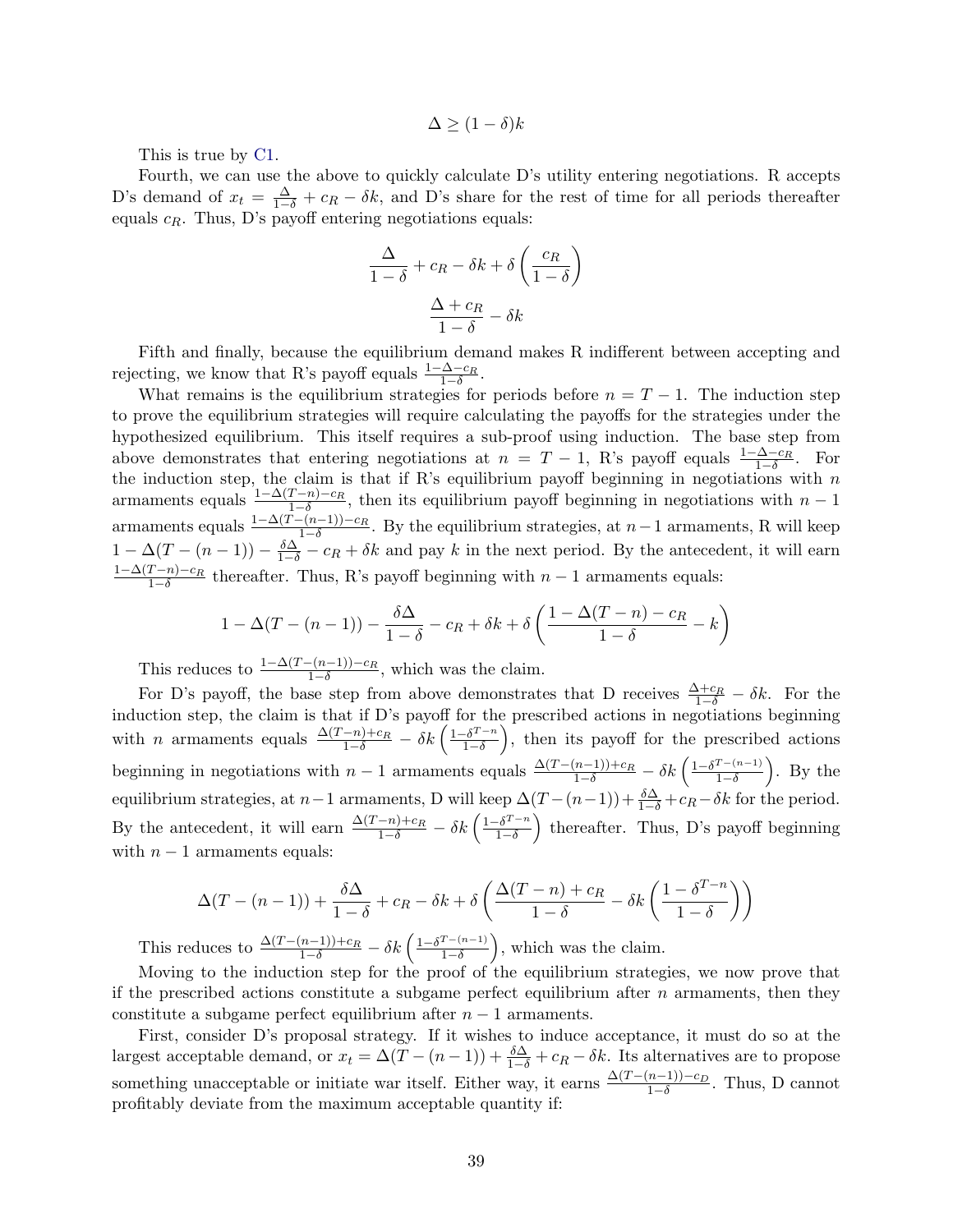$$
\Delta(T - (n - 1)) + \frac{\delta \Delta}{1 - \delta} + c_R - \delta k + \delta \left( \frac{\Delta(T - n) + c_R}{1 - \delta} - \delta k \left( \frac{1 - \delta^{T - n}}{1 - \delta} \right) \right) > \frac{(T - (n - 1))\Delta - c_D}{1 - \delta}
$$
\n
$$
k < \frac{c_D + c_R}{\delta (1 - \delta^{T - (n - 1)})}
$$

This is given by the condition on  $n$ .

Second, consider R's acceptance strategy. If it accepts, it receives the remainder of the proposal today. It then arms in the next period and earns  $\frac{1-\Delta(T-n)-c_R}{1-\delta}$ . If it rejects, it earns  $1-\Delta(T-(n-1))-c_R$  $\frac{-(n-1)}{1-\delta}$ . Thus, it is willing to accept if:

$$
1 - x_t + \delta \left( \frac{1 - \Delta(T - n) - c_R}{1 - \delta} - k \right) \ge \frac{1 - \Delta(T - (n - 1)) - c_R}{1 - \delta}
$$

$$
x_t \le \Delta(T - (n - 1)) + \frac{\delta \Delta}{1 - \delta} + c_R - \delta k
$$

This is the claimed decision rule.

Finally, consider R's decision to arm. If it does so, it receives  $\frac{1-\Delta(T-n)-c_R}{1-\delta}-k$ . If it deviates to not, using the one-shot deviation principle, D's proposal remains  $x_t = \Delta(T-(n-1)) + \frac{\delta \Delta}{1-\delta} + c_R - \delta k$ . R then accepts and builds in the next period. We have previously calculated the value of entering negotiations with  $n-1$  armaments as  $\frac{1-\Delta(T-(n-1))-c_R}{1-\delta}$ . Therefore, R does not have a profitable deviation if:

$$
\frac{1 - \Delta(T - n) - c_R}{1 - \delta} - k \ge \frac{1 - \Delta(T - (n - 1)) - c_R}{1 - \delta}
$$

$$
\Delta \ge k(1 - \delta)
$$

This is given by [C1.](#page-9-0) It also concludes the proof by induction. Recapping, we have now proven the equilibrium strategies for all actions where  $n > T$  $ln\left(1-\frac{c_D+c_R}{\delta k}\right)$  $\frac{\delta k}{\ln(\delta)}$ .<sup>[47](#page-40-0)</sup> What remains unproven is all actions where  $n < T ln\left(1-\frac{c_D+c_R}{\delta k}\right)$  $\frac{\delta k}{\ln(\delta)}$ .

## A.1.3 When Many Shifts Remain (i.e.,  $n < n^*$ )

The proof is again by induction. Let  $\overline{n}$  be the greatest integer such that  $n < n^*$ . This represents the greatest level of armaments such that the time-adjusted cost of all potential armaments is larger than the sum costs of war. We use  $\bar{n}$  as the base step for the induction proof.

First, consider D's prevent decision. The most D can extract through negotiations is  $x_t =$  $\Delta(T - \overline{n}) + \frac{\delta \Delta}{1 - \delta} + c_R - \delta k$ . Proposing this induces R to accept and build. The game then shifts to a case where  $n > T$  $ln\left(1-\frac{c_D+c_R}{\delta k}\right)$  $\frac{\partial k}{\partial n(\delta)}$ . From the previous subproof, D's payoff as negotiations begin when the number of armaments equals  $\overline{n}+1$  equals  $\frac{\Delta(T-(\overline{n}+1))+c_R}{1-\delta}-\delta k\left(\frac{1-\delta^{T-(\overline{n}+1)}}{1-\delta}\right)$  $\frac{T-(\overline{n}+1)}{1-\delta}$ . If it proposes an unacceptable amount or fights, it instead earns  $\frac{\Delta(T-\overline{n})-c_D}{1-\delta}$ . Thus, D cannot profitably deviate to an acceptable amount if:

<span id="page-40-0"></span><sup>&</sup>lt;sup>47</sup>For cases where  $\frac{\ln\left(1-\frac{c_D+c_R}{\delta k}\right)}{\ln(\delta)} > T$ , this also completes the proof. The remaining discussion is vacuous because such circumstances do not exist for that parameter space.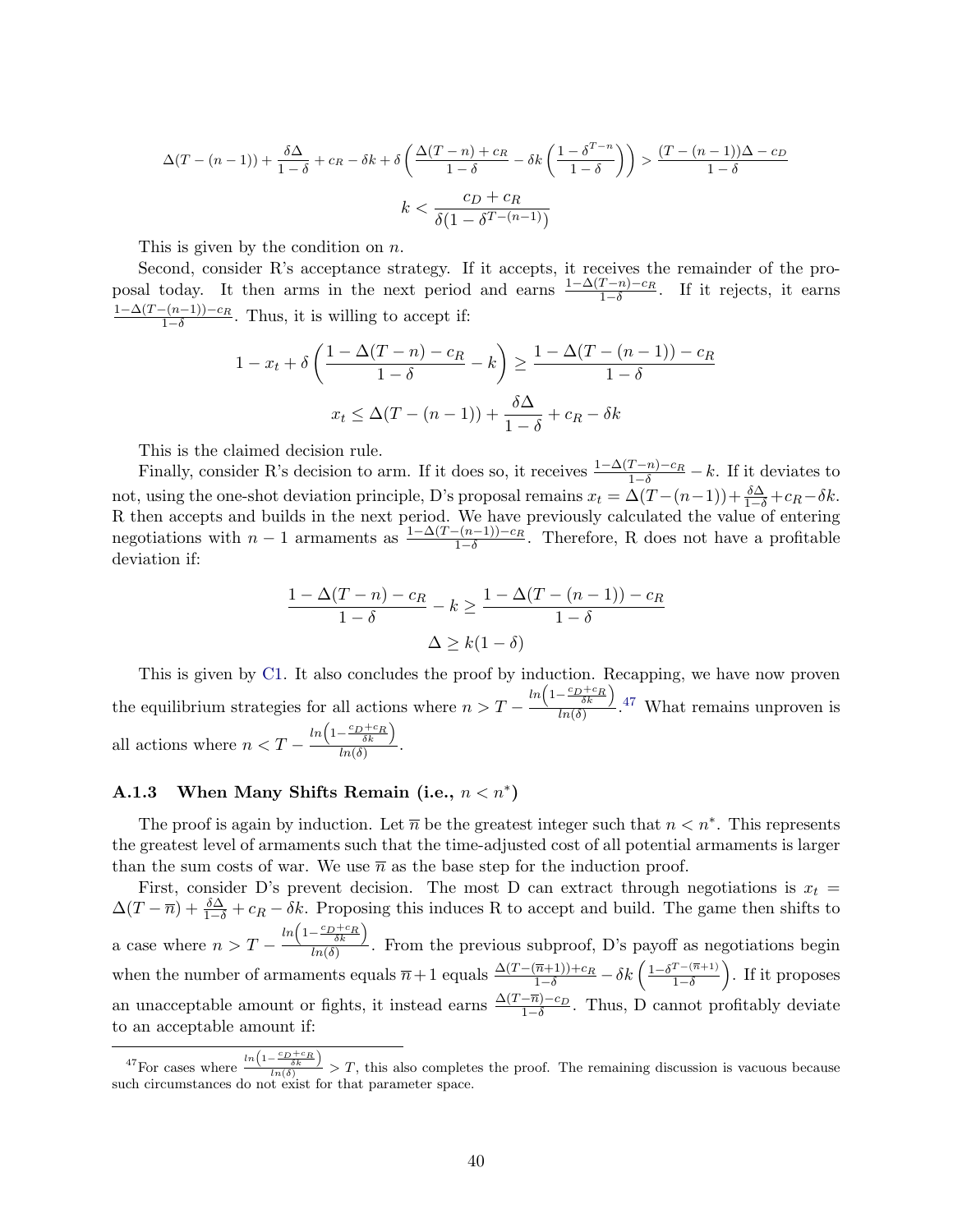$$
\frac{\Delta(T-\overline{n})-c_D}{1-\delta} \ge \Delta(T-\overline{n}) + \frac{\delta\Delta}{1-\delta} + c_R - \delta k + \delta\left(\frac{\Delta(T-(\overline{n}+1))+c_R}{1-\delta} - \delta k\left(\frac{1-\delta^{T-(\overline{n}+1)}}{1-\delta}\right)\right)
$$

$$
\overline{n} \le T - \frac{\ln\left(1-\frac{c_D+c_R}{\delta k}\right)}{\ln(\delta)}
$$

This is true because  $\bar{n}$  is defined as the largest value of n such that it is less than the right hand side.

Second, consider R's acceptance decision. If it accepts, it receives  $1 - x_t$  for the period. It subsequently arms. From the previous subproof, R's payoff following that armament decision equals  $\frac{1-\Delta(T-(\overline{n}+1))-c_R}{1-\delta}$ . If it rejects, it earns its war payoff under  $\overline{n}$ . Thus, it is optimal for R to accept if:

$$
1 - x_t + \delta \left( \frac{1 - \Delta(T - (\overline{n} + 1)) - c_R}{1 - \delta} - k \right) \ge \frac{1 - \Delta(T - \overline{n}) - c_R}{1 - \delta}
$$

$$
x_t \le \Delta(T - \overline{n}) + \frac{\delta \Delta}{1 - \delta} + c_R - \delta k
$$

This is the equilibrium decision rule.

Finally, consider R's armament decision. If it does so, it receives  $\frac{1-\Delta(T-(\overline{n}+1))-c_R}{1-\delta}-k$ . If it does not, using the one-shot deviation principle, D initiates war, and R earns  $\frac{1-\Delta(T-\overline{n})-c_R}{1-\delta}$ . Therefore, R does not have a profitable deviation if:

$$
\frac{1 - \Delta(T - (\overline{n} + 1)) - c_R}{1 - \delta} - k \ge \frac{1 - \Delta(T - \overline{n}) - c_R}{1 - \delta}
$$

$$
\Delta \ge (1 - \delta)k
$$

This is true by [C1.](#page-9-0)

Now for the induction step. We must show that if the prescribed strategies are a subgame perfect equilibrium after n iterations of armament, then they are a subgame perfect equilibrium after  $n-1$ iterations of armament. This process is much simpler than the previous proof by induction because at n iterations of armament the game ends in preventive war. D therefore earns  $\frac{\Delta(T-n)-c_D}{1-\delta}$  and R earns  $\frac{1-\Delta(T-n)-c_R}{1-\delta}$  $\frac{1-n)-c_R}{1-\delta}.$ 

First, consider whether D can profitably deviate to a proposal. The best acceptable proposal it can make at  $n-1$  armaments is  $x_t = \Delta(T - (n-1)) + \frac{\delta \Delta}{1-\delta} + c_R - \delta k$ . If it chooses this, by the one-shot deviation principle, it receives that quantity for the period, R arms, and it earns its war payoff under n armaments for the rest of time. D therefore cannot profitably deviate from receiving its war payoff under  $n-1$  armaments if:

$$
\frac{\Delta(T - (n-1)) - c_D}{1 - \delta} \ge \Delta(T - (n-1)) + \frac{\delta \Delta}{1 - \delta} + c_R - \delta k + \delta \left(\frac{\Delta(T - n) - c_D}{1 - \delta}\right)
$$

$$
k \ge \frac{c_D + c_R}{\delta}
$$

Because  $n-1 < \overline{n}$ , we have  $n-1 < T$  –  $ln\left(1-\frac{c_D+c_R}{\delta k}\right)$  $\frac{1}{\ln(\delta)} \cdot \frac{1}{\ln(\delta)}$ . This rearranges to  $k > \frac{c_D + c_R}{\delta(1 - \delta^{T - (n-1)})}$ . Because  $\frac{c_D+c_R}{\delta(1-\delta^{T-(n-1)})} > \frac{c_D+c_R}{\delta}$ , this is a stronger condition than what is required for there to be no profitable deviation.

Second, we verify R's accept/reject decision rule. If it accepts, it receives  $1 - x_t$  for the period.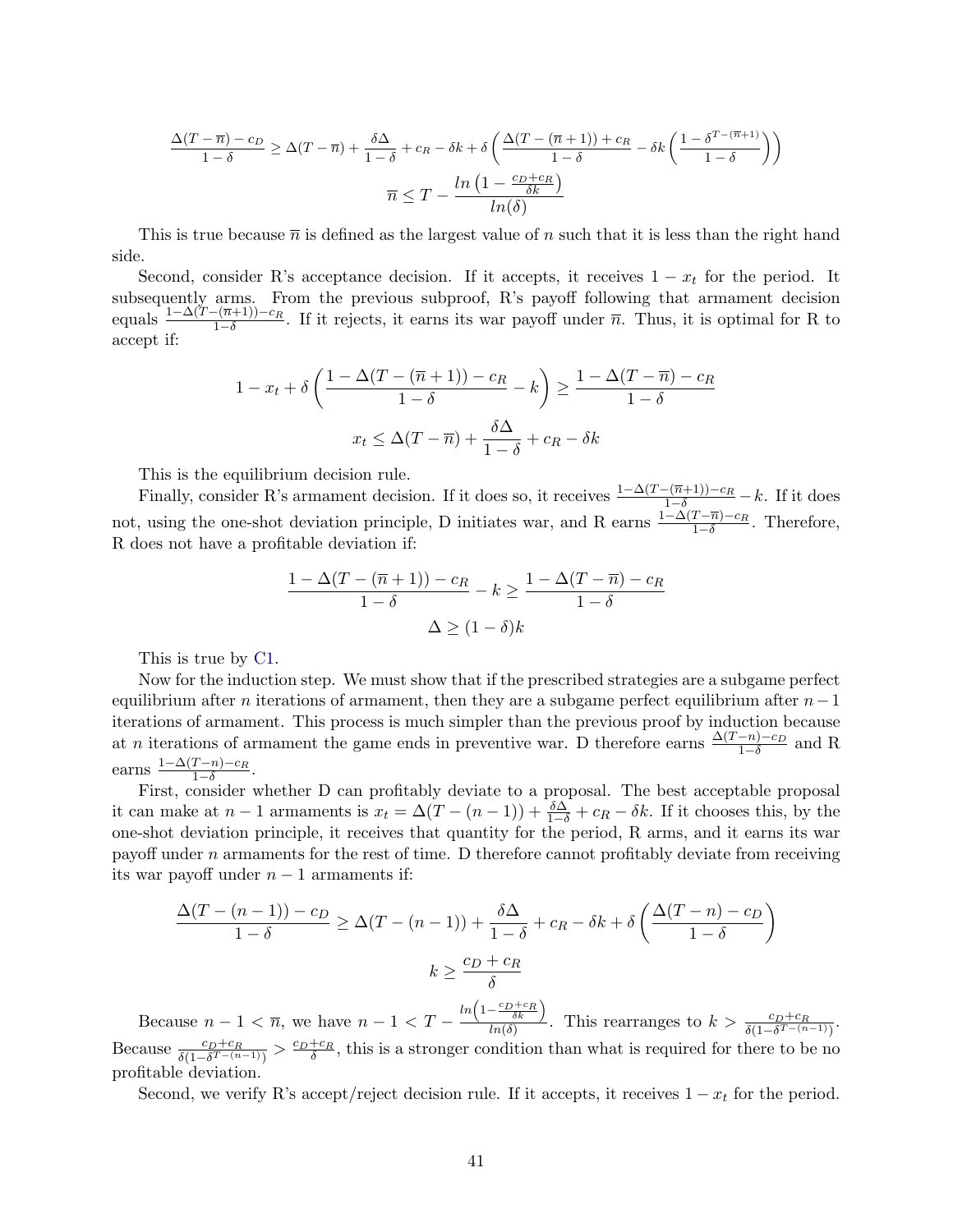By the one-shot deviation principle, it arms in the next period and earns its war payoff under  $n$ armaments. If it rejects, it receives its war payoff under  $n-1$  armaments instead. R therefore accepts if:

$$
1 - x_t + \delta \left( \frac{1 - \Delta(T - n) - c_R}{1 - \delta} - k \right) \ge \frac{1 - \Delta(T - (n - 1)) - c_R}{1 - \delta}
$$

$$
x_t \le \Delta(T - (n - 1)) + \frac{\delta \Delta}{1 - \delta} + c_R - \delta k
$$

This is equilibrium's decision rule.

Finally, we verify R's decision to arm. If it does not arm, D fights a war under  $n-1$  existing armaments. If R arms, D fights a war under  $n$  armaments. Therefore, R cannot profitably deviate to not arming if:

$$
\frac{1 - \Delta(T - n) - c_R}{1 - \delta} - k \ge \frac{1 - \Delta(T - (n - 1)) - c_R}{1 - \delta}
$$

$$
\Delta \ge (1 - \delta)k
$$

This is true by [C1.](#page-9-0)

## <span id="page-42-0"></span>A.2 Proof of Proposition [3.3](#page-13-0)

Like before, to better structure the proof, we now give a proposition of the full equilibrium strategies. Those strategies imply Proposition [3.3.](#page-13-0)

<span id="page-42-1"></span>**Proposition A.2** Suppose [C1–C4](#page-9-0) hold. For any particular  $x^* \in [p - c_D, p - \Delta + c_R + (1 - \delta)k]$ , the following is a subgame perfect equilibrium:

- On the path, R does not arm, D proposes  $x^*$ , and R accepts  $x^*$  in every period.
- If at any point a state has deviated, play the strategies according to Proposition [A.1.](#page-37-0)

The strategies from the second bullet point are an equilibrium by Proposition [A.1.](#page-37-0) Thus, the only thing left to prove is that the cooperative strategies from the first bullet point are an equilibrium under the threat of that punishment. Note that deviating implies war at the first opportunity.

We proceed with proof by the one-shot deviation principle. First, consider R's deviation to arming. D immediately fights in response. R therefore does not have a profitable deviation if:

$$
\frac{1-x^*}{1-\delta} \ge \frac{1-p+\Delta-c_R}{1-\delta} - k
$$
  

$$
x^* \le p - \Delta + c_R + (1-\delta)k
$$

This is true by the construction of  $x^*$ .

Second, consider D's deviation to any other proposal. Depending on its size, R will either fight immediately or accept. In the former case, this is not a profitable deviation if:

$$
\frac{x^*}{1-\delta} \ge \frac{p-c_D}{1-\delta}
$$

$$
x^* \ge p-c_D
$$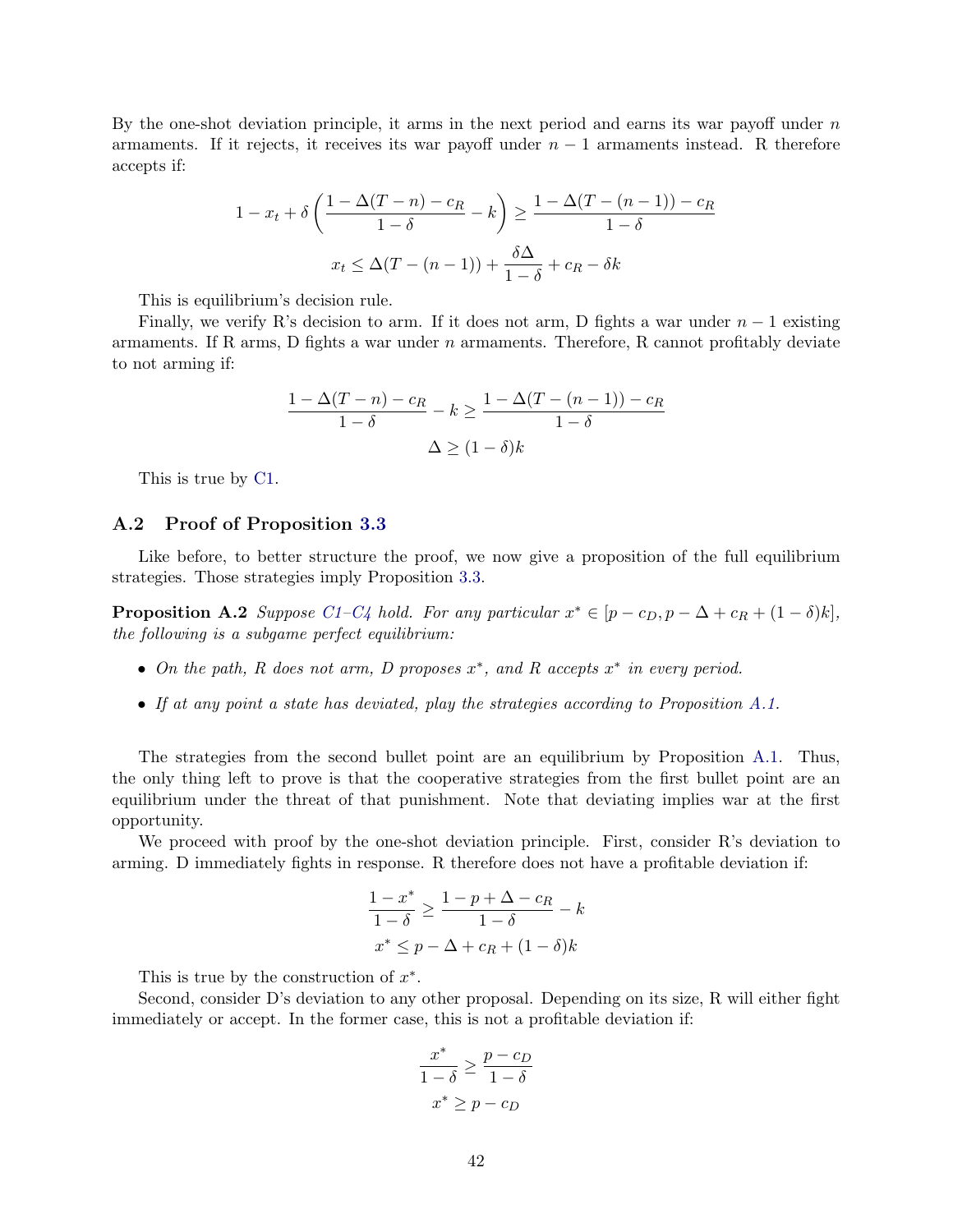This is also true by construction of  $x^*$ .

In the latter case, R builds in the next period, at which point war occurs. The largest such acceptable demand is  $x_t = p + \frac{\delta \Delta}{1 - \delta} + c_R - \delta k$ . This is still not a profitable deviation if:

$$
\frac{x^*}{1-\delta} \ge p + \frac{\delta \Delta}{1-\delta} + c_R - \delta k + \frac{\delta(p - \Delta - c_R)}{1-\delta}
$$

$$
k \ge \frac{c_D + c_R}{\delta}
$$

This is true because we have the stronger condition that  $k > \frac{c_D + c_R}{\delta(1 - \delta^T)}$ .

Finally, consider R's deviation to rejecting. It earns  $\frac{1-p-c_R}{1-\delta}$  for doing so. It has no profitable deviation if:

$$
\frac{1 - x^*}{1 - \delta} \ge \frac{1 - p - c_R}{1 - \delta}
$$

$$
x^* \le p + c_R
$$

This is true because  $x^* \leq p - \Delta + c_R + (1 - \delta)k$ , which is less than  $p + c_R$  whenever [C1](#page-9-0) holds.

## <span id="page-43-0"></span>A.3 Other grand bargains

Here we describe other grand bargains that can arise.

#### A.3.1 Delayed Grand Bargains

We now sketch equilibria with a delayed grand bargain. Specifically, we show how R can arm  $\tilde{n}$ times before ending the power shift. Let  $x^*$  be the division. Can we support a division of  $x^*$  during those  $\tilde{n}$  armaments, concluding with a standard grand bargain afterward?<sup>[48](#page-43-1)</sup> For D to be satisfied, it has to prefer accepting  $x^*$  throughout to fighting. Thus, in every period after m armaments, it must be that:

$$
\frac{x^*}{1-\delta} \ge \frac{\Delta(T-m) - c_D}{1-\delta}
$$

Thus, D has no profitable deviation if  $x^* \geq \Delta(T-m) - c_D$  for all m. The hardest condition for this to apply for all m is to set  $m = 0$ . This generates the condition  $x^* \geq \Delta T - c_D$ .

Meanwhile, for R to be satisfied, it has to prefer receiving  $1 - x^*$  throughout to fighting. Thus, in every period after  $m$  armaments, it must be that:

$$
\frac{1-x^*}{1-\delta}\geq \frac{1-\Delta(T-m)-c_R}{1-\delta}-k-\ldots-\delta^{m-1}k
$$

Thus, R has no profitable deviation if  $x^* \leq \Delta(T-m) + c_R + (1 - \delta^m)k$ . Because  $\Delta > (1 - \delta)k$ , this is hardest when m is largest. This generates the condition  $x^* \leq \Delta(T - \tilde{n}) + c_R + (1 - \delta^{\tilde{n}})k$ .

Putting this together, we can support  $\tilde{n}$  periods of delay under these strategies for any  $x^* \in$  $[\Delta T - c_D, \Delta (T - \tilde{n}) + c_R + (1 - \delta^{\tilde{n}})k],$  with the requirement that  $\Delta T - c_D < \Delta (T - \tilde{n}) + c_R + (1 - \delta^{\tilde{n}})k$ for such proposals to exist. Note that this caps  $\tilde{n}$  because progressively larger amounts decrease the right hand side.

<span id="page-43-1"></span><sup>&</sup>lt;sup>48</sup>There are other equilibria in which the division changes before the grand bargain is reached. For example, see the proof on smaller initial shifts, maintaining k and  $\Delta$  as constant size.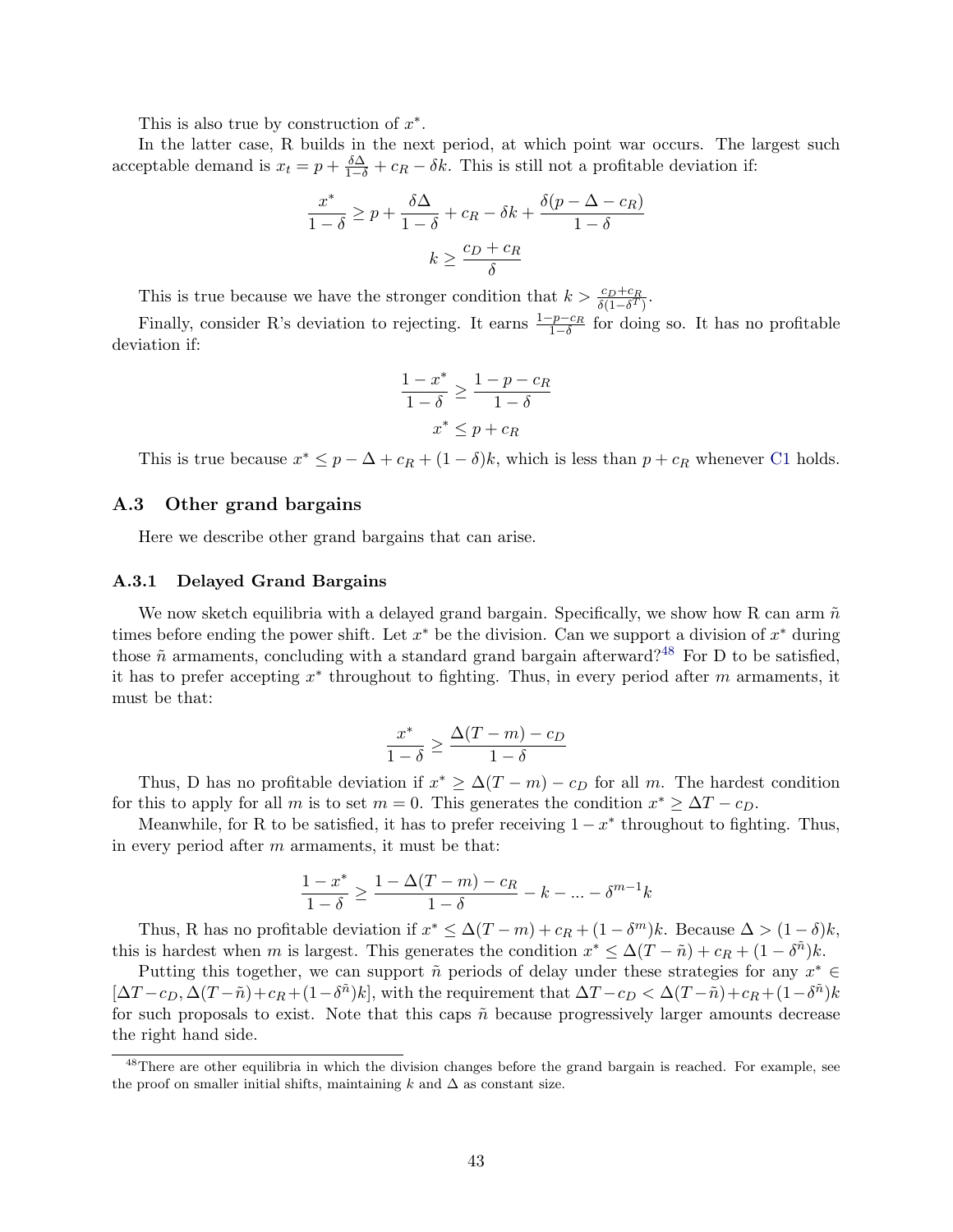## A.4 Grand Bargains under Appeasement

We now construct how a grand bargain can form when [C3](#page-9-0) fails—that is, when the equilibrium strategies in the absence of a grand bargain are appeasement.

**Proposition A.3** Suppose [C1](#page-9-0) and [C2](#page-9-0) hold but [C3](#page-9-0) fails. For any particular  $x^* \in [p + c_R - \delta(1 - \delta)]$  $\delta^T)k, p-\Delta+c_R+(1-\delta)k],$  the following is a subgame perfect equilibrium:

- On the path, R does not arm, D proposes  $x^*$ , and R accepts  $x^*$  in every period.
- If at any point a state has deviated, play the strategies according to Proposition [A.1.](#page-37-0)

The strategies from the second bullet point are an equilibrium by Proposition [A.1.](#page-37-0)<sup>[49](#page-44-0)</sup> Thus, the only thing left to prove is that the cooperative strategies from the first bullet point are an equilibrium under the threat of that punishment. Note that deviating implies appeasement and a full power shift.

We proceed with proof by the one-shot deviation principle. First, consider R's deviation to arming. By Proposition [A.1,](#page-37-0) the proposal that D makes and R accepts makes R indifferent between accepting and fighting a war under the distribution of power after that armament. Here, that distribution will be  $p - \Delta$ . Therefore, R does not have a profitable deviation if:

$$
\frac{1-x^*}{1-\delta} \ge \frac{1-p+\Delta-c_R}{1-\delta} - k
$$

$$
x \le p - \Delta + c_R + (1-\delta)k
$$

This is true by the construction of  $x^*$ .

Second, consider D's deviation to any other proposal. Depending on its size, R will either fight immediately or accept. In the former case, this is not a profitable deviation if:

$$
\frac{x^*}{1-\delta} \ge \frac{p-c_D}{1-\delta}
$$

$$
x^* \ge p-c_D
$$

By construction of  $x^*$ , we have  $x^* \geq p + c_R - \delta(1 - \delta^T)k$ . This is more stringent condition if  $k < \frac{c_D + c_R}{\delta(1 - \delta^T)}$ , which is given by [C3](#page-9-0) failing.

In the latter case, appeasement prevails throughout afterward. By Proposition [A.1,](#page-37-0) the payoff for D for this is  $\frac{p+c_R}{1-\delta} - \delta k \left( \frac{1-\delta^T}{1-\delta} \right)$  $\left( \frac{-\delta^T}{1-\delta} \right)$ . This is not a profitable deviation if:

$$
\frac{x^*}{1-\delta} \ge \frac{p+c_R}{1-\delta} - \delta k \left(\frac{1-\delta^T}{1-\delta}\right)
$$

$$
x^* \ge p + c_R - \delta (1-\delta^T)k
$$

This is true by construction of  $x^*$ .

Finally, consider R's deviation to rejecting. It earns  $\frac{1-p-c_R}{1-\delta}$  for doing so. It has no profitable deviation if:

$$
\frac{1-x^*}{1-\delta} \ge \frac{1-p-c_R}{1-\delta}
$$

$$
x^* \le p+c_R
$$

This is true because  $x^* \leq p - \Delta + c_R + (1 - \delta)k$ , which is less than  $p + c_R$  whenever [C1](#page-9-0) holds.

<span id="page-44-0"></span><sup>&</sup>lt;sup>49</sup>Specifically, because [C3](#page-9-0) fails for this proposition, the case where  $n > n^*$  in Proposition [A.1](#page-37-0) covers this situation.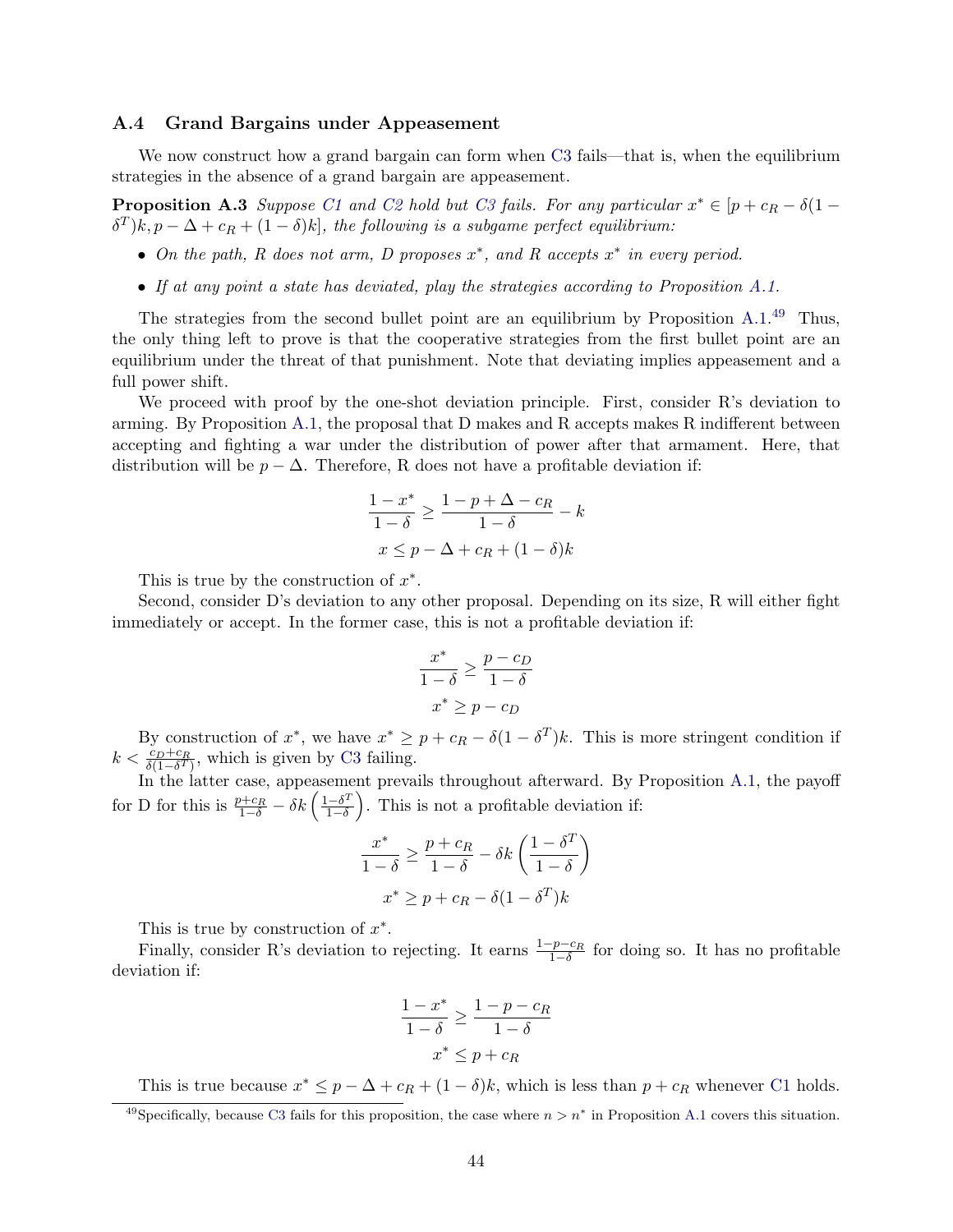### <span id="page-45-0"></span>A.5 Grand bargains where hazards emerge

We now introduce a specific hazard: fluctuations in the rate of shifting power. The proof shows that a grand bargain backed by the threat of war still emerges under these conditions.

Consider an extension where the initial instances of power growth come at a different cost  $k$ and different shift in power  $\Delta$ . For simplicity, we focus on the case where the first two instances follow this. Thus, the main model is now the subgame after two periods of growth. To maintain the earlier notation, p now represents the distribution of power at the transition point between the two phases. If war occurs before any of the initial growth, the distribution of power is  $p + 2\Delta$ ; if war occurs after one instance of initial growth, the distribution of power is  $p + \Delta$ . We maintain the existing conditions, substituting  $\Delta$  and  $k$ .

Per the main text, we now show that the game's equilibrium can support multiple periods of power growth before moving to a grand bargain:

**Proposition A.4** For the parameters where Proposition [A.2](#page-42-1) is an equilibrium, for any  $x^*$  such that conditions outlined below hold, the following is an equilibrium:

- If R has militarized zero times, D demands  $x_t = p + \frac{\tilde{\Delta}(2-\delta)}{1-\delta} + c_R \delta \tilde{k}$ , R accepts  $x_t \leq$  $p + \frac{\tilde{\Delta}(2-\delta)}{1-\delta} + c_R - \delta \tilde{k}$ , and R arms at all such decision nodes.
- If R has militarized once, D demands  $x_t = \frac{p + \tilde{\Delta} + c_R \delta x^*}{1 \delta} \delta \tilde{k}$ , R accepts  $x_t \leq \frac{p + \tilde{\Delta} + c_R \delta x^*}{1 \delta} \delta \tilde{k}$ , and R arms at all such decision nodes.
- At any other decision node, the states play strategies according to Proposition [A.2.](#page-42-1)

For proof, we use the one-shot deviation principle. Consider R's armament decision after it has already armed once. If it arms, it shifts into the grand bargaining stage, where it receives  $1 - x^*$ for the rest of time. If it does not, it will receive  $1 - x_t$  for the current period, and it will arm in the next. R therefore cannot profitably deviate to not arming if:

$$
\frac{1-x^*}{1-\delta}-\tilde{k}\geq 1-x_t+\delta\left(\frac{1-x^*}{1-\delta}-\tilde{k}\right)
$$

We know from the proposition that D will propose  $x_t = \frac{p + \tilde{\Delta} + c_R - \delta x^*}{1 - \delta} - \delta \tilde{k}$  if R does not arm. Substituting that and rearranging yields:

$$
\frac{1-x^*}{1-\delta} - \tilde{k} \ge 1 - \left(\frac{p+\tilde{\Delta}+c_R-\delta x^*}{1-\delta} - \delta \tilde{k}\right) + \delta\left(\frac{1-x^*}{1-\delta} - \tilde{k}\right)
$$

$$
x^* \le p+\tilde{\Delta}+c_R-\tilde{k}(1-\delta)
$$

Using the worst case scenario of  $x^* = p - \Delta + c_R + (1 - \delta)k$ , this is still holds if:

$$
p - \Delta + c_R + (1 - \delta)k \le p + \tilde{\Delta} + c_R - \tilde{k}(1 - \delta)
$$

$$
\Delta - (1 - \delta)k + \tilde{\Delta} - (1 - \delta)\tilde{k} \ge 0
$$

<span id="page-45-1"></span>This is true. It is the condition that both such investments are worthwhile.<sup>[50](#page-45-1)</sup>

<sup>&</sup>lt;sup>50</sup>Because  $\Delta - (1 - \delta)k > 0$ , there is some slack here. Thus, it is possible that the initial shifts are net unprofitable but R still goes through with them. The reason is that R sees the initial investments as necessary steps to reach the more profitable shifts.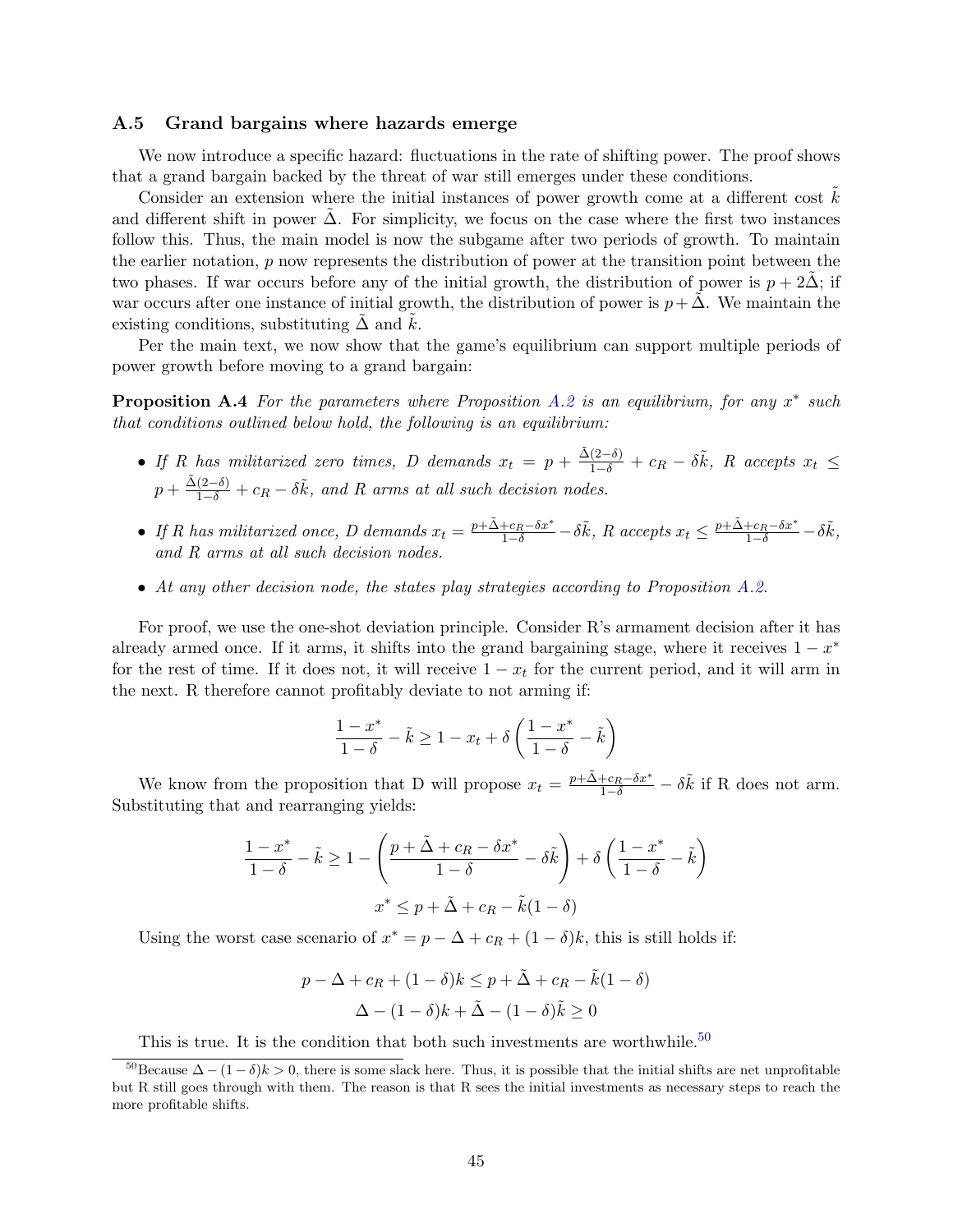Moving up a step, we check R's decision to accept or reject after it has armed once. If it accepts, it earns the amount described above beginning in the next period. If it rejects, it earns its war payoff at the current balance of power of  $p + \Delta$ . Thus, it is willing to accept any demand if:

$$
1 - x_t + \delta \left( \frac{1 - x^*}{1 - \delta} - \tilde{k} \right) \ge \frac{1 - p - \tilde{\Delta} - c_R}{1 - \delta}
$$

$$
x_t \le \frac{p + \tilde{\Delta} + c_R - \delta x^*}{1 - \delta} - \delta \tilde{k}
$$

This is the given decision rule.<sup>[51](#page-46-0)</sup>

Moving up another step, we examine D's proposal. Given R's decision rule, the optimal demand it can choose is  $x_t = \frac{p + \tilde{\Delta} + c_R - \delta x^*}{1 - \delta} - \delta \tilde{k}$ . Thus, the only deviation that could be profitable involves obtaining its war payoff, either through fighting directly or an unacceptable offer. If it strikes the bargain, the remaining share it keeps in each period is  $x^*$ . The corresponding utility is preferable to fighting if:

$$
\frac{p + \tilde{\Delta} + c_R - \delta x^*}{1 - \delta} - \delta \tilde{k} + \frac{\delta x^*}{1 - \delta} \ge \frac{p + \tilde{\Delta} - c_D}{1 - \delta}
$$

$$
\tilde{k} \le \frac{c_D + c_R}{\delta (1 - \delta)}
$$

This is the condition that war is more inefficient than a one-period power shift.

Now we move to decision nodes where no armament has taken place. First consider R's armament decision. If it arms it shifts into the previous bargaining decision. D's equilibrium demand makes R indifferent between accepting and rejecting, and so its utility equals  $\frac{1-p-\tilde{\Delta}-c_R}{1-\delta}$ . If it does not arm, it will receive  $1 - x_t$  for the current period, and it will arm in the next. This will then generate a payoff of  $\frac{1-p-\tilde{\Delta}-c_R}{1-\delta}-\tilde{k}$ . R therefore cannot profitably deviate to not arming if:

$$
\frac{1-p-\tilde{\Delta}-c_R}{1-\delta}-\tilde{k}\geq 1-x_t+\delta\left(\frac{1-p-\tilde{\Delta}-c_R}{1-\delta}-\tilde{k}\right)
$$

Substituting  $x_t = p + \frac{\tilde{\Delta}(2-\delta)}{1-\delta} + c_R - \delta \tilde{k}$  from the proposition and reducing yields  $\tilde{\Delta} \geq \tilde{k}(1-\delta)$ , again given by the condition that the armaments are profitable.

Moving back to R's accept or reject decision after it has never armed, it accepts if:

$$
1 - x_t + \delta \left( \frac{1 - p - \tilde{\Delta} - c_R}{1 - \delta} - \tilde{k} \right) \ge \frac{1 - p - 2\tilde{\Delta} - c_R}{1 - \delta}
$$

$$
x_t \le p + \frac{\delta \tilde{\Delta}}{1 - \delta} + c_R - \delta \tilde{k}
$$

This is the given decision rule.

Finally, consider D's proposal. Given R's decision rule, the optimal demand it can choose is  $x_t = p + \frac{\tilde{\Delta}(2-\delta)}{1-\delta} + c_R - \delta \tilde{k}$ . Thus, the only deviation that could be profitable involves obtaining its war payoff, either through fighting directly or through an unacceptable offer. If it strikes the bargain, the remaining share it keeps is  $p + \frac{\tilde{\Delta}(2-\delta)}{1-\delta} + c_R - \delta \tilde{k}$  for today,  $\frac{p+\tilde{\Delta}+c_R-\delta x^*}{1-\delta} - \delta \tilde{k}$  for the

<span id="page-46-0"></span><sup>&</sup>lt;sup>51</sup>We assume that  $\frac{p+\tilde{\Delta}+c_R-\delta x^*}{1-\delta}-\delta \tilde{k} < 1$  to avoid corner solutions.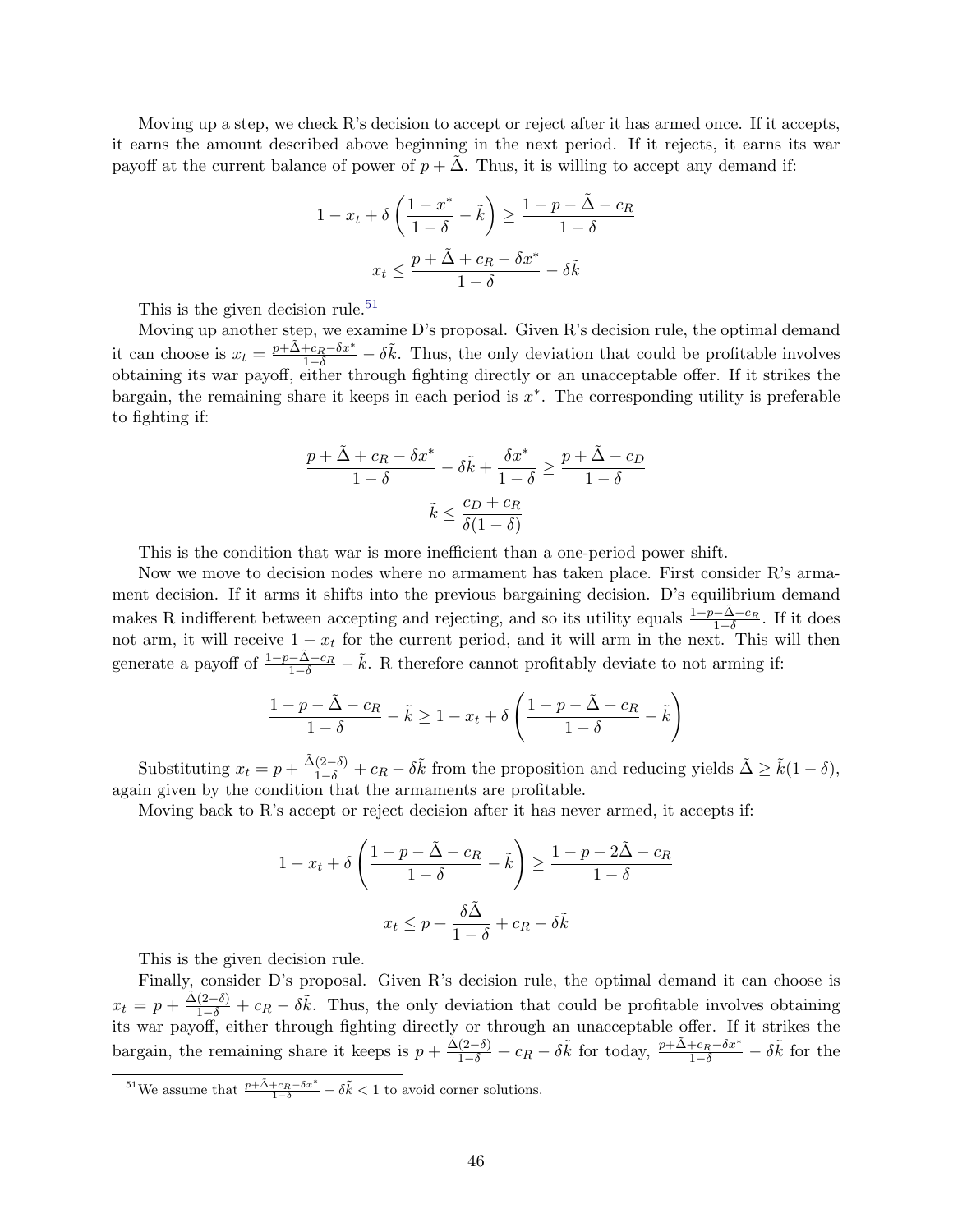next period, and  $x^*$  for every period thereafter. The corresponding utility is preferable to fighting if:

$$
p + \frac{\tilde{\Delta}(2-\delta)}{1-\delta} + c_R - \delta \tilde{k} + \delta \left(\frac{p + \tilde{\Delta} + c_R - \delta x^*}{1-\delta} - \delta \tilde{k}\right) + \frac{\delta^2 x^*}{1-\delta} \ge \frac{p + 2\tilde{\Delta} - c_D}{1-\delta}
$$

$$
\tilde{k} \le \frac{c_D + c_R}{\delta(1-\delta^2)}
$$

This is the condition that war is more inefficient than a two-period power shift.

#### <span id="page-47-0"></span>A.6 Traditional Preventive War and Grand Bargains

We now cover the case where D sees the power shift as sufficiently large, such that it wants to fight preventive war under the traditional mechanism. The condition for this is:

<span id="page-47-1"></span>
$$
\Delta > 1 - \delta + c_D + \delta c_R \tag{C5}
$$

We structure the proof strategy as we have before. First, we describe the punishment actions that arise in the absence of a grand bargain. Then we describe how a grand bargain can arise in the shadow of those punishment strategies.

<span id="page-47-3"></span>**Proposition A.5** Suppose [C1](#page-9-0) and [C5](#page-47-1) hold. The following is a subgame perfect equilibrium:

- If  $n = T$ , D demands  $x_t = c_R$  and R accepts  $x_t \leq c_R$  in every such decision node.
- If  $n < T$ , R militarizes, D prevents, and R accepts  $x_t \leq \overline{x}$  in every such decision node.

The subgame where  $n = T$  is the same as the main text, so we have already proven the claim there. All that remains is to show the  $n < T$  case.

We again use the one-shot deviation principle to demonstrate the claim. First, consider R's build choice. If  $n = T - 1$ , then building moves the game from the  $n < T$  circumstance to the  $n = T$  circumstance. As a result, building implies that D proposes  $x_t = c_R$  for the rest of time, and R accepts those proposals. R therefore earns  $\frac{1-c_R}{1-\delta} - k$ .<sup>[52](#page-47-2)</sup> If it deviates to not building, D prevents and R earns  $\frac{1-p+(T-1)\Delta-c_R}{1-\delta}$ . This is not profitable if:

$$
\frac{1 - c_R}{1 - \delta} - k \ge \frac{1 - p + (T - 1)\Delta - c_R}{1 - \delta}
$$

$$
p - (T - 1)\Delta \ge k(1 - \delta)
$$

Recalling that  $p - T\Delta = 0$ , this becomes:

$$
\Delta \ge k(1-\delta)
$$

This is true by [C1.](#page-9-0) Thus, R cannot profitably deviate to not building when  $n = T - 1$ .

If  $n < T - 1$ , building implies that T will prevent. R earns  $\frac{1 - p + (n+1)\Delta - c_R}{1 - \delta} - k$ . Not building also implies that D will prevent. R earns  $\frac{1-p+\Delta-c_R}{1-\delta}$  here. This is not profitable if:

<span id="page-47-2"></span><sup>52</sup>As before, we omit payoffs from the previous periods' divisions because they do not affect each state's decision for the present and future periods.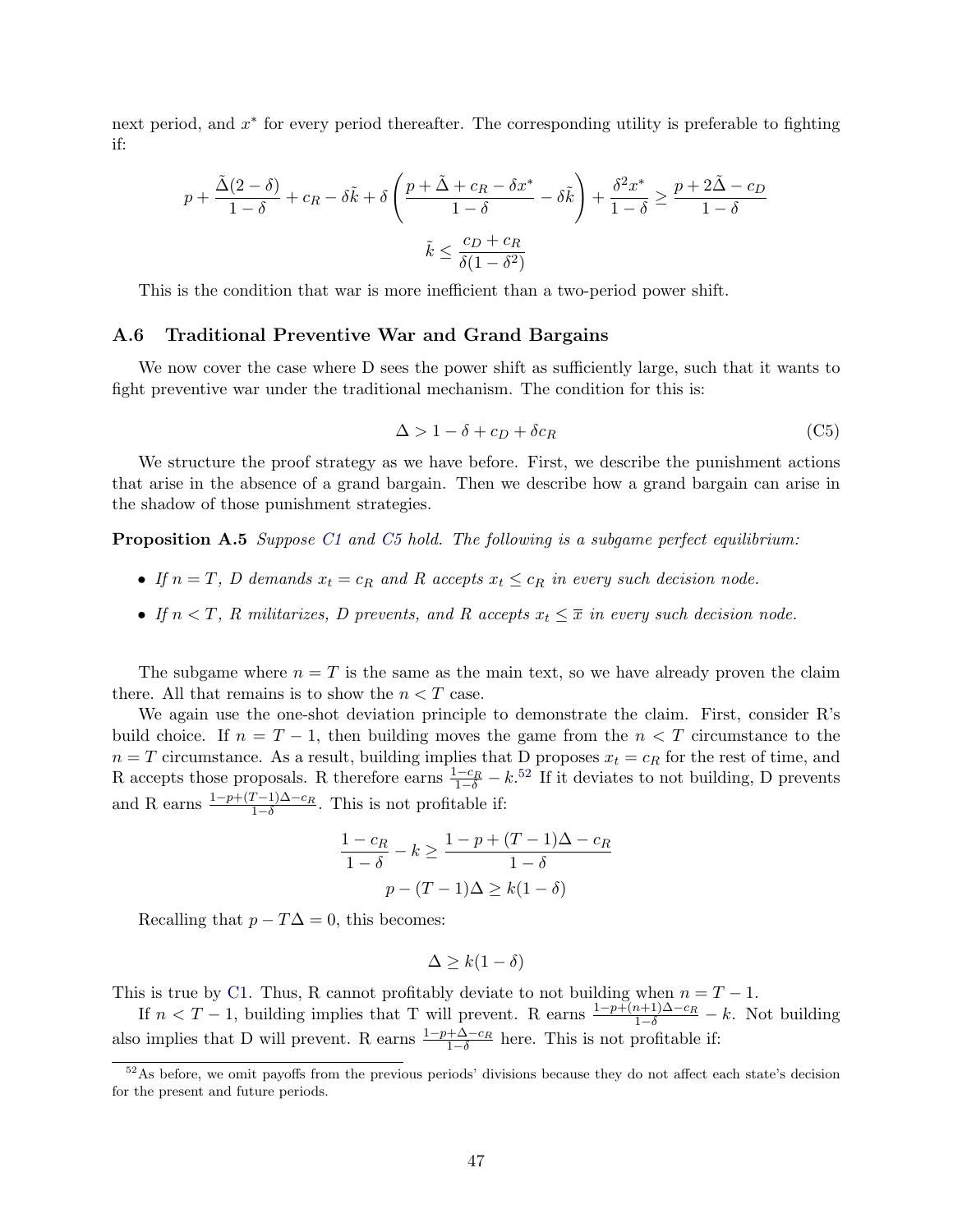$$
\frac{1 - p + (n+1)\Delta - c_R}{1 - \delta} - k \ge \frac{1 - p + \Delta - c_R}{1 - \delta}
$$

$$
\Delta \ge k(1 - \delta)
$$

This is still true by [C1.](#page-9-0) Thus, R cannot profitably deviate to not building.

Now consider D's prevention strategy. If it prevents, it earns  $\frac{p-n\Delta-c_D}{1-\delta}$ . Its alternative is to deviate to a proposal. Any proposal that R rejects cannot be a profitable deviation because it results in the same payoff as D preventing. For any acceptable demand, R builds in the next period. If  $n < T-1$ , D prevents afterward. Its payoff for doing so is therefore  $x_t + \frac{\delta(p-(n+1)\Delta-c_D)}{1-\delta}$  $\frac{+1}{1-\delta}$ . Thus, D's payoff for the deviation strictly increases in  $x_t$ . As such, even if R would accept any demand, D's best possible deviation to  $x_t = 1$  is still not profitable if:

$$
\frac{p - n\Delta - c_D}{1 - \delta} \ge 1 + \frac{\delta(p - (n+1)\Delta - c_D)}{1 - \delta}
$$

Substituting  $p = T\Delta$  and solving for  $\Delta$  yields:

$$
\Delta \ge \frac{(1-\delta)(1+c_D)}{(1-\delta)(T-n)+\delta}
$$

The right hand side strictly increases in  $n$ . Thus, the constraint is hardest to hold at the maximum of n. The largest such n that fits the requirement of  $n < T - 1$  is  $n = T - 2$ . As such, the deviation to demanding  $x_t = 1$  is not profitable in any period if:

$$
\Delta \ge \frac{(1-\delta)(1+c_D)}{2-\delta}
$$

[C5](#page-47-1) is a more stringent requirement if:

$$
1 - \delta + c_D + \delta c_R > \frac{(1 - \delta)(1 + c_D)}{2 - \delta}
$$

$$
(1 - \delta)^2 + c_D + \delta c_R (2 - \delta) > 0
$$

This is true. Therefore, [C5](#page-47-1) implies that D cannot profitably deviate from preventing in any  $n < T - 1$ .

When  $n = T - 1$ , making the proposal instead implies that R will build and then D will propose  $x_t = c_R$  for the rest of time. Like before, proposing an unacceptable amount is not profitable because R rejecting yields an identical payoff to D preventing. Meanwhile, D's payoff for deviating to an acceptable proposal is  $x_t + \frac{\delta c_R}{1-\delta}$ . But even if R would accept any demand, D's best possible deviation to  $x_t = 1$  is still not profitable if:

$$
\frac{p - (T - 1)\Delta - c_D}{1 - \delta} \ge 1 + \frac{\delta c_R}{1 - \delta}
$$

Recalling that  $p - T\Delta = 0$ , we have:

$$
\frac{\Delta - c_D}{1 - \delta} \ge 1 + \frac{\delta c_R}{1 - \delta}
$$

$$
\Delta \ge 1 - \delta + c_D + \delta c_R
$$

This is also true by [C5.](#page-47-1)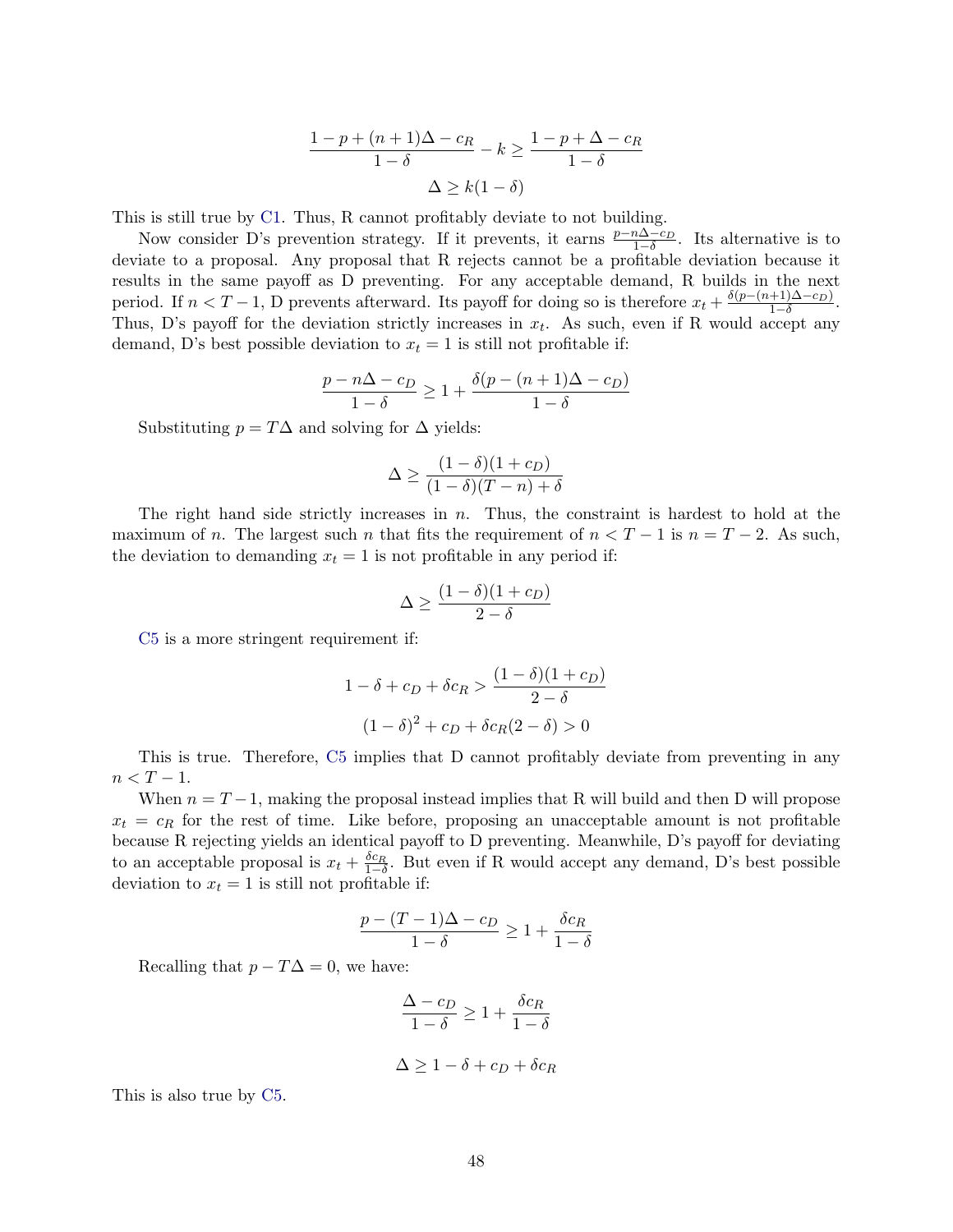Finally, consider R's acceptance strategy. If  $n < T-1$ , accepting implies that it will build in its next move and observe D prevent. It therefore earns  $1 - x_t + \frac{\delta(1 - \bar{p} + (n+1)\Delta - c_R)}{1 - \delta} - \delta k$ . If it rejects, it earns  $\frac{1-p+n\Delta-c_R}{1-\delta}$ . Thus, R prefers to accept  $x_t$  if:

$$
1 - x_t + \frac{\delta(1 - p + (n + 1)\Delta - c_R)}{1 - \delta} - \delta k \ge \frac{1 - p + n\Delta - c_R}{1 - \delta}
$$

Substituting  $p = T\Delta$  and solving for  $x_t$  yields:

$$
x_t \le (T - n)\Delta + c_R + \delta\left(\frac{\Delta}{1 - \delta} - k\right)
$$

Note that D's proposal is 0-to-1 constrained, so R accepts all proposals if the right hand side is greater than or equal to 1.

If  $n = T - 1$ , accepting implies R will then build and D will propose  $x_t = c_R$  for the rest of time. Therefore, R accepts if:

$$
1 - x_t + \frac{1 - c_R}{1 - \delta} - \delta k \ge \frac{1 - p + (T - 1)\Delta - c_R}{1 - \delta}
$$

Substituting  $p = T\Delta$  and solving for  $x_t$  yields:

$$
x_t \le c_R + \frac{\Delta}{1 - \delta} - \delta k
$$

The equilibrium states that R accepts if  $x_t \leq (T - n)\Delta + c_R + \delta\left(\frac{\Delta}{1-\delta} - k\right)$ . Substituting  $n = T - 1$  returns  $c_R + \frac{\Delta}{1-\delta} - \delta k$ . Therefore, the decision rule also captures  $T - 1$ . That covers all possible one-shot deviations and therefore establishes the specified strategies as a subgame perfect equilibrium.

We can now form the grand bargain:

<span id="page-49-1"></span>**Proposition A.6** Suppose [C1,](#page-9-0) [C4,](#page-9-0) [C5](#page-47-1) hold. For all  $x^* \in [p - c_D, p - \Delta + c_R + (1 - \delta)k]$ , the following is a subgame perfect equilibrium:

- On the path,  $R$  does not militarize,  $D$  demands  $x^*$ , and  $R$  accepts.
- If at any point a player has played any other strategy, both play the strategies associated with Proposition [A.5](#page-47-3) for all remaining decision nodes.

Note that the structure of this similar to Proposition [A.2,](#page-42-1) except the condition for preventive war frames the punishment strategies.

The proof of Proposition [A.5](#page-47-3) showed that the punishment strategy from the second point is subgame perfect. All that remains is to show that the cooperative strategies that divide the good at  $x^*$  from the first point are credible given the credible threat to shift to the punishment strategy.

Again, we use the one-shot deviation principle. Consider first R's build strategy. By sticking to its cooperative strategy, it earns  $\frac{1-x^*}{1-\delta}$  $\frac{-x^*}{1-\delta}$ . If R builds, D reverts to prevent. R earns  $\frac{1-p+\Delta-c_R}{1-\delta}-k$ from the deviation. This deviation is not profitable if:

<span id="page-49-0"></span>
$$
\frac{1-x^*}{1-\delta} \ge \frac{1-p+\Delta-c_R}{1-\delta} - k
$$
  

$$
x^* \le p - \Delta + c_R + (1-\delta)k
$$
 (1)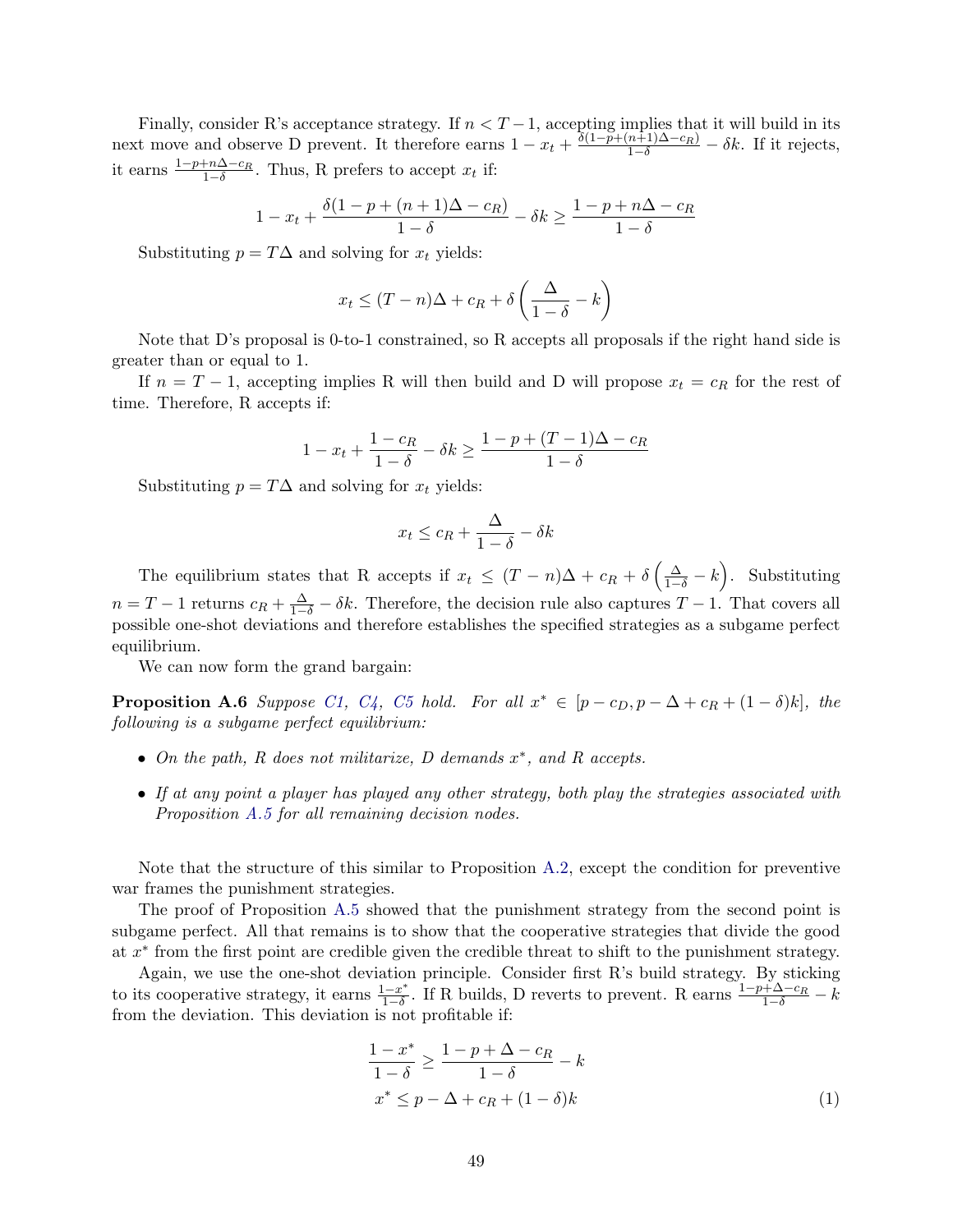This is true by the construction of  $x^*$ .

Now consider D's strategy. It has two deviation options: a proposal not equal to  $x^*$  and prevention. Any proposal not equal to  $x^*$  results in the punishment strategies for the rest of time. Under the most favorable circumstances where R would accept any proposal, the most attractive deviation to another demand is to take everything. This gives D a payoff of  $1+\frac{\delta(p-\Delta-c_D)}{1-\delta}$ . Meanwhile, preventing now yields  $\frac{p-c_D}{1-\delta}$ . As such, even under the most favorable acceptance strategy from R, preventing is the better of the two types of deviations if:

$$
\frac{p-c_D}{1-\delta} > 1 + \frac{\delta(p-\Delta-c_D)}{1-\delta}
$$

Substituting  $p = T\Delta$  and solving for  $\Delta$  yields:

$$
\Delta > \frac{(1-\delta)(1+c_D)}{T(1-\delta)+\delta}
$$

This is an equivalent or weaker requirement than  $\Delta \geq \frac{(1-\delta)(1+c_D)}{2-\delta}$  $\frac{1+(1+c_D)}{2-\delta}$  if:

$$
\frac{(1-\delta)(1+c_D)}{2-\delta} \ge \frac{(1-\delta)(1+c_D)}{T(1-\delta)+\delta}
$$

$$
T \ge 2
$$

This is true. The proof for Proposition [A.5](#page-47-3) already showed that [C5](#page-47-1) implies  $\Delta > \frac{(1-\delta)(1+c_D)}{2-\delta}$  $\frac{1+(1+c_D)}{2-\delta},$ which in turn means that implies  $\Delta > \frac{(1-\delta)(1+c_D)}{T(1-\delta)+\delta}$  $\frac{(-\sigma)(1+CD)}{T(1-\delta)+\delta}$ . Thus, preventing is the better of the two types of deviations. In turn, D does not want to deviate overall if:

<span id="page-50-0"></span>
$$
\frac{x^*}{1-\delta} \ge \frac{p-c_D}{1-\delta}
$$
  

$$
x^* \ge p-c_D
$$
 (2)

Combining Lines [1](#page-49-0) and [2,](#page-50-0) such an  $x^*$  only exists when:

$$
p - c_D \le p - \Delta + c_R + (1 - \delta)k
$$
  

$$
\Delta \le c_D + c_R + (1 - \delta)k
$$

This is given by [C4.](#page-9-0)

The last deviation to check for are on R's accept/reject decision. If R rejects, it earns  $\frac{1-p-c_R}{1-\delta}$ . If it accepts, then the game continues with proposals at  $x^*$  for the rest of time. Thus, R does not want to deviate to rejecting if:

$$
\frac{1 - x^*}{1 - \delta} \ge \frac{1 - p - c_R}{1 - \delta}
$$

$$
x^* \le p + c_R
$$

Recall that  $x^* \leq p - \Delta + c_R + (1 - \delta)k$ . [C1](#page-9-0) therefore implies that  $x^* \leq p + c_R$ . As such, no profitable deviations exist, and Proposition [A.6](#page-49-1) is therefore an equilibrium.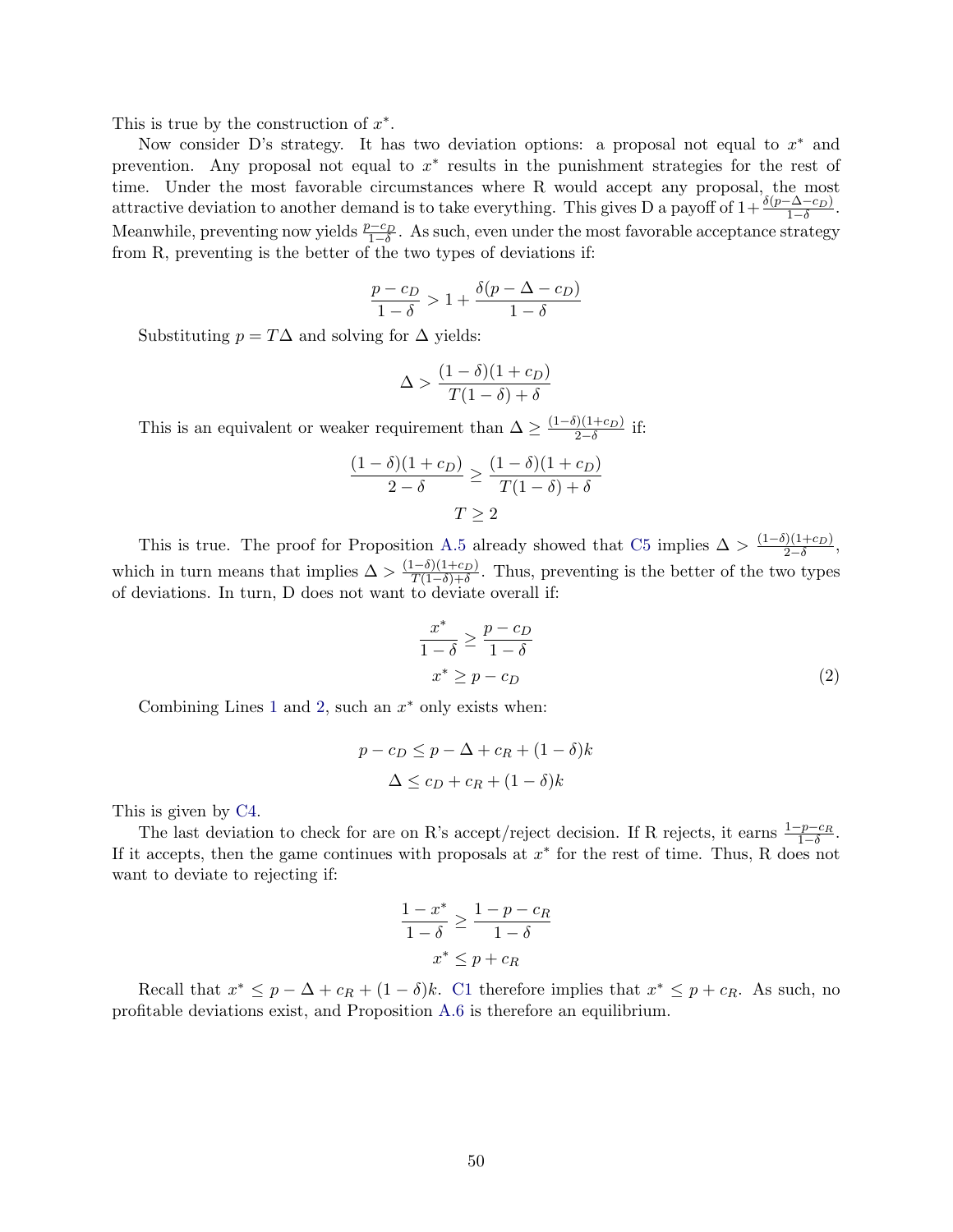## B Appendix: Empirical Information

## <span id="page-51-0"></span>B.1 The Russo-Japanese Conflict in Northeast Asia

Japan's victory over China in the First Sino-Japanese War (1894-5) established Japan as the dominant military power in Northeast Asia. However, Japan immediately found itself challenged by a rising Russia. A decade of intense competition followed, culminating in the Russo-Japanese War (1904-1905).

Following [Streich and Levy](#page-35-0) [\(2016\)](#page-35-0), we code Russia as the rising power in the Northeast Asia theatre. Japan was clearly rising in terms of aggregate capabilities, which is why some scholars code Japan as the rising power [\(Allison,](#page-32-0) [2017,](#page-32-0) 244). However, all disputes between the two states were in Northeast Asia and any war would take place there. Thus, the important factor was the share of capabilities Russia could deploy in the contested region. In this respect, long-term trends favored Russia. Before 1890, Russia could only deploy a token force, due to the huge distances from Europe. However, the construction of the Trans-Siberian Railway, beginning in 1891 and still not complete in 1905, increasingly enabled Russia to deploy its superior aggregate capabilities against Japan. Our coding also reflects the views of Japanese and Russian policymakers [\(Westwood,](#page-36-4) [1986,](#page-36-4) 18-19).

In our survey of the literature, we found three Japanese concessions to Russia, in 1895, 1897- 1898, and 1900-1902. We code these concessions as appeasement. The first two concerned control over the Liaodong Peninsula and particularly the strategically important harbor of Port Arthur. The latter concerned Russian military presence in Manchuria. The case ended with the outbreak of the Russo-Japanese War in February 1904. However, before the war started Japan offered to divide Northeast Asia. They offered to recognize Manchuria as a Russian sphere of influence if Russia would recognize Korea as being within Japan's influence. Although Russia did not accept, we code this proposal as an attempted grand bargain offer.

#### B.2 Coding Japanese Strategy

In this section, we establish that Japan pursued a strategy of appeasement towards Russia between 1895 and 1902. Then, we show that Japan switched to a terminal strategy in 1903. After first unsuccessfully offering Russia a grand bargain, Japan went to war in 1904.

Having easily defeated China, Japan made huge gains in the peace treaty at Shimonoseki [\(Paine,](#page-34-14) [2003,](#page-34-14) 247-252). This included the Liaodong Peninsula, containing the strategically important Port Arthur (Lüshun). However, Russia saw this as a threat to its own interests in Manchuria [\(Ferro,](#page-32-13) [1993,](#page-32-13) 66). Thus, together with France and Germany, Russia requested that Japan would relinquish the peninsula. Declining the demand would mean war, and Japan was not in a position to fight three great powers simultaneously. Thus, Japan surrendered the peninsula for a larger indemnity from China (Iklé, [1967,](#page-33-13) 128). The Japanese mood was one of ganbaru, meaning "grim determination to try harder the next time" [\(Paine,](#page-34-14) [2003,](#page-34-14) 288).

In 1898, Russia secured a 25-year lease of Port Arthur for itself [\(Langer,](#page-33-14) [1935,](#page-33-14) 410-411). Seeing Russia seize the port that it had forced Japan to give up three years previously led to outrage in Japan. Voices in the military wanted to protest against the acquisition. However, doves instead sought to use the lease as a bargaining chip to gain Russian acceptance for Japanese influence in Korea [\(Nish,](#page-34-15) [1985,](#page-34-15) 44-47). This resulted in the April 1898 Protocol on Korea, which recognized Japan's predominant economic position in the country [\(Keene,](#page-33-15) [2002,](#page-33-15) 578).

In 1900, Russia invaded Manchuria in response to anti-Western attacks during the Boxer Rebellion [\(Paine,](#page-34-16) [1996,](#page-34-16) 215-219). Although the occupation was ostensibly temporary, Tokyo feared that Russia would fail to withdraw. Thus, the cabinet responded by protesting to Russia. Later, Japan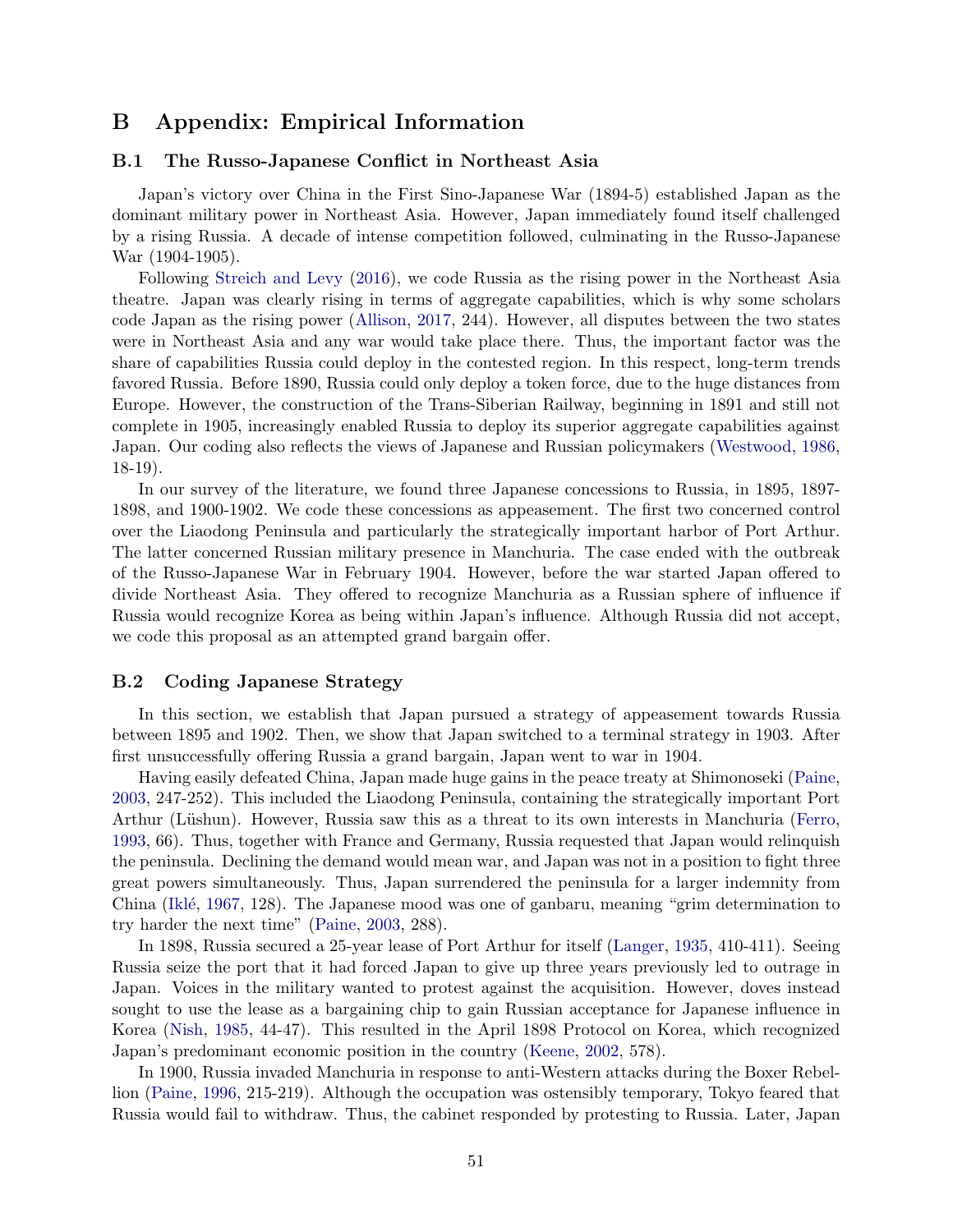also tried to coordinate its diplomatic efforts to expel Russia from Manchuria with Britain and the United States. Around 1902-1903, Japan clearly changed its strategy towards Russia. Instead of making further limited concessions, Japan initially attempted to reach a general agreement solving all its disputes with Russia in Northeast Asia. On August 12, 1903, Japan proposed a draft treaty to Russia. Article 2 called for "reciprocal recognition of Japan's preponderating interests in Corea and Russia's special interest in the railway enterprises in Manchuria and on the right of Japan to take in Corea, and of Russia to take in Manchuria, such measures as may be necessary for the protection of their respective interests" [\(White,](#page-36-5) [1964,](#page-36-5) 351-352). This meant dividing Manchuria and Korea into respective Russian and Japanese spheres of influence. Accordingly, there would have been no major remaining points of Russo-Japanese tension.

The initial draft gave Japan a slightly stronger position in Korea than Russia in Manchuria. Yet, in subsequent negotiations, Japan went far to meet Russian demands. For instance, on October 30, Japan agreed to set up a neutral zone on each side of the border between Manchuria and Korea. Tokyo also agreed to recognize Russia's predominant commercial rights in Manchuria [\(White,](#page-36-5) [1964,](#page-36-5) 351-358) (White 1964, 351-358). Eventually the negotiations failed, due to Russian unwillingness to compromise. For instance, Russia changed its own proposal for a mutual neutral zone to a unilateral neutral zone in Korea. At times, Russia even refused to discuss the status of Manchuria with Japan [\(Nish,](#page-34-15) [1985\)](#page-34-15).

Russian intransigence increasingly convinced Japan about the necessity of terminating the competition through military means. On January 13, Japan sent an ultimatum demanding that Russia accept Japan's conditions as they stood. When Russia took several weeks to reply, Tokyo decided on war. On February 8, the Japanese Navy launched a surprise attack at the Russian Pacific Fleet at Port Arthur, starting the Russo-Japanese War.

#### B.2.1 Underlying Structural Conditions

If our theory is correct, then Japan's decision to switch from appeasement to war is triggered by a hazard. This is what we find. Throughout the period of appeasement Japanese concessions came in response to Russia's rising power in Northeast Asia. Russia's capacity to project power increased as Russia constructed and expanded the Trans-Siberian railway.

While railway construction was ongoing throughout the entire period, it did not equally affect Russia's ability to project power over the entire period. Initially, the construction had a limited impact on Russia's ability to project power in Northeast Asia. The incomplete railway system could not overcome major logistical difficulties as long as Russia's army had to traverse huge distance on foot over a sparsely inhabited and inhospitable terrain.

By 1903, railway construction had reached a point where Russia could deploy significant forces by rail to contested areas. Each new part of construction amplified Russia's ability to project power. Thus, with each new railroad project complete, Russia was increasingly able to deploy its large army to more places across Northeast Asia [\(Streich and Levy,](#page-35-0) [2016,](#page-35-0) 498). This fact was not lost on the Japanese. For instance, the Japanese General Staff stressed the importance of acting immediately, arguing that "the present is the most favorable time for this purpose, bearing in mind our superiority of our forces over Russia, the fact that the Trans-Siberian is incomplete . . . If we let today's favorable opportunity slip by, it will never come again" [\(Nish,](#page-34-15) [1985,](#page-34-15) 157).

Japan was also concerned by Russian naval expansion. Initially, the Russian Pacific Fleet was relatively small. However, by 1903, Russia was about to complete several battleships. This would make it difficult to challenge Russia at sea [\(Kiyoshi,](#page-33-16) [2007,](#page-33-16) 82-84). Russian naval superiority in East Asia would allow Russia to cut the supply line between Japan and its forces on the mainland [\(Evans](#page-32-14) [and Peattie,](#page-32-14) [1997,](#page-32-14) 90-91). Thus, Japan had a window of opportunity for war once it had completed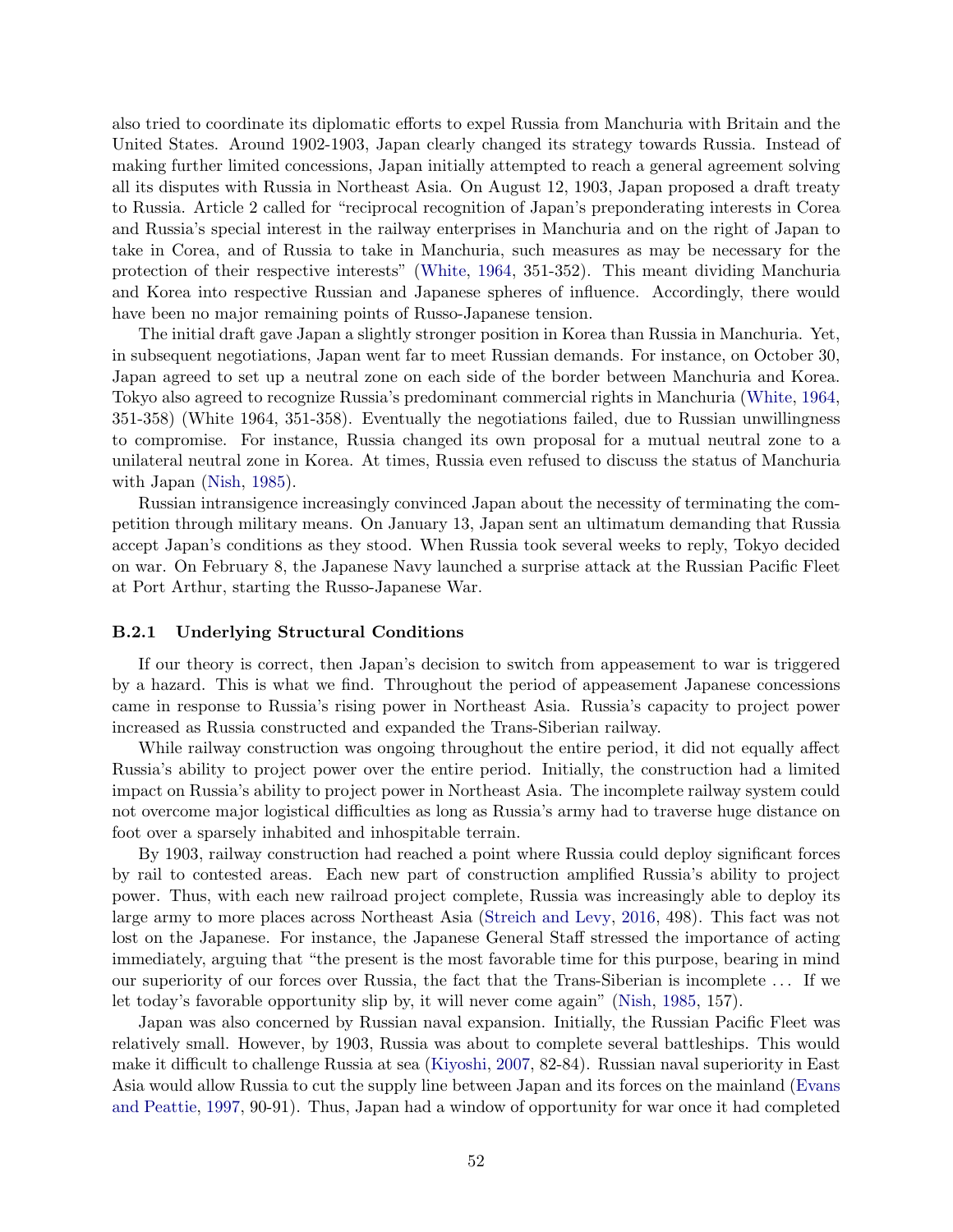its own naval expansion (the six-six fleet) following the First Sino-Japanese War [\(Schencking,](#page-35-17) [2005,](#page-35-17) 98-105). If Japan did not capitalize on this window, Japan would soon find it difficult to compete with Russia both at land and at sea, meaning that an appeasement strategy was no longer viable.<sup>[53](#page-53-0)</sup>

Consistent with our theory, this sequence of events has important similarities and differences with the Anglo-Russian case. Like the British case, Japan started out making appeasement concessions when Russia's capacity to project power grew slowly. Also like the British case, a critical period arose where Russia's power started to grow rapidly. At that point, Japan chose to change its strategy. Unlike the British case, Japan opted for war not a grand bargain at that point.

#### B.2.2 The logic behind Japan's attempt at a grand bargain

While Japan ended up launching a surprise attack on Russia, it did seriously consider a grand bargain instead. In this section we review the logic of this grand bargain offer. We do this for two reasons. First, by walking through Japan's logic, we provide further support for the rationalist grand bargain. We also show that the logic departs from the logic of appeasement that we observe in earlier period. Second, in this case we know that war broke out. Thus, the case allows us to further assess whether a grand bargain is a relevant strategy during the same conditions as war.

Proponents of a grand bargain dominated the genro, an influential group of elder statesmen.<sup>[54](#page-53-1)</sup> This was in contrast to the army and navy, which largely preferred war instead. At a meeting on March 15 1903, the genro concluded that Japan should negotiate with Russia "to reach an agreement on Korean independence and prevent the Korean problem from becoming a cause for war between Japan and Russia" [\(Nish,](#page-34-15) [1985,](#page-34-15) 153). After long discussions in government, Japan made a formal offer to Russia in August 1903 to recognize "the special interests of Russian in railway interests in Manchuria and" and to take any necessary measures to protect its interests in the area [\(White,](#page-36-5) [1964,](#page-36-5) 351). Formal negotiations over the exact terms of such agreement continued until the outbreak of war in February 1904.

Japan's reasoning behind this proffer is consistent with our theory. Japan wanted to create a stable peace with Russia. For instance, the government and the genro agreed that the goal of concessions was to "settle [the question of] Korea once and for all" [\(Nish,](#page-34-15) [1985,](#page-34-15) 153). This argument rested on the belief that Russia only had designs on Manchuria. For instance, It<sub>o</sub> contended that "Russia seemed to wish no immediate clash with Japan over Korea" [\(Nish,](#page-34-15) [1985,](#page-34-15) 153).<sup>[55](#page-53-2)</sup>

Japan's proposed terms were consistent with our rationalist grand bargain. Japanese policymakers were prepared to accept Manchuria as a Russian sphere of influence in exchange for limiting Russian militarization in Northeast Asia. Japan wanted strict limitations on the number of troops the two countries could station in their spheres, stating that they "should not exceed the number actually required" to protect their commercial and railway interests. Under the proposal, countries could send additional forces to quash disturbances. However, "the forces shall be withdrawn as soon as the mission for which they were sent shall have been accomplished" [\(White,](#page-36-5) [1964,](#page-36-5) 351-352).

Japan's proposal would have helped to preserve the military balance of power in the region. Russia would then lack a suitable base of operations in the Northeast Asia, as its sparsely populated Siberian and Far East territories could not accommodate major long-term military deployments. Accordingly, Russia would need a long time to mobilize its forces, even after the completion of the

<span id="page-53-0"></span><sup>53</sup>Japan also feared Russia's covert Russian infiltration in Korea through the Yalu timber concession [\(McDonald,](#page-34-17) [1992,](#page-34-17) 48; [Streich and Levy,](#page-35-0) [2016,](#page-35-0) 496).

<span id="page-53-1"></span> $54$ While the majority of the genr $\bar{o}$  took a dovish stance, a minority, particularly Field Marshall Yamagato aligned more with the military.

<span id="page-53-2"></span><sup>&</sup>lt;sup>55</sup>Such a view was not shared by proponents of war, who believed Russia coveted all of mainland Northeast Asia. For instance, Foreign Minister Komura argued that argued that "it will be very hard to get Russia to agree" to a deal limiting its influence to Manchuria [\(Nish,](#page-34-15) [1985,](#page-34-15) 159).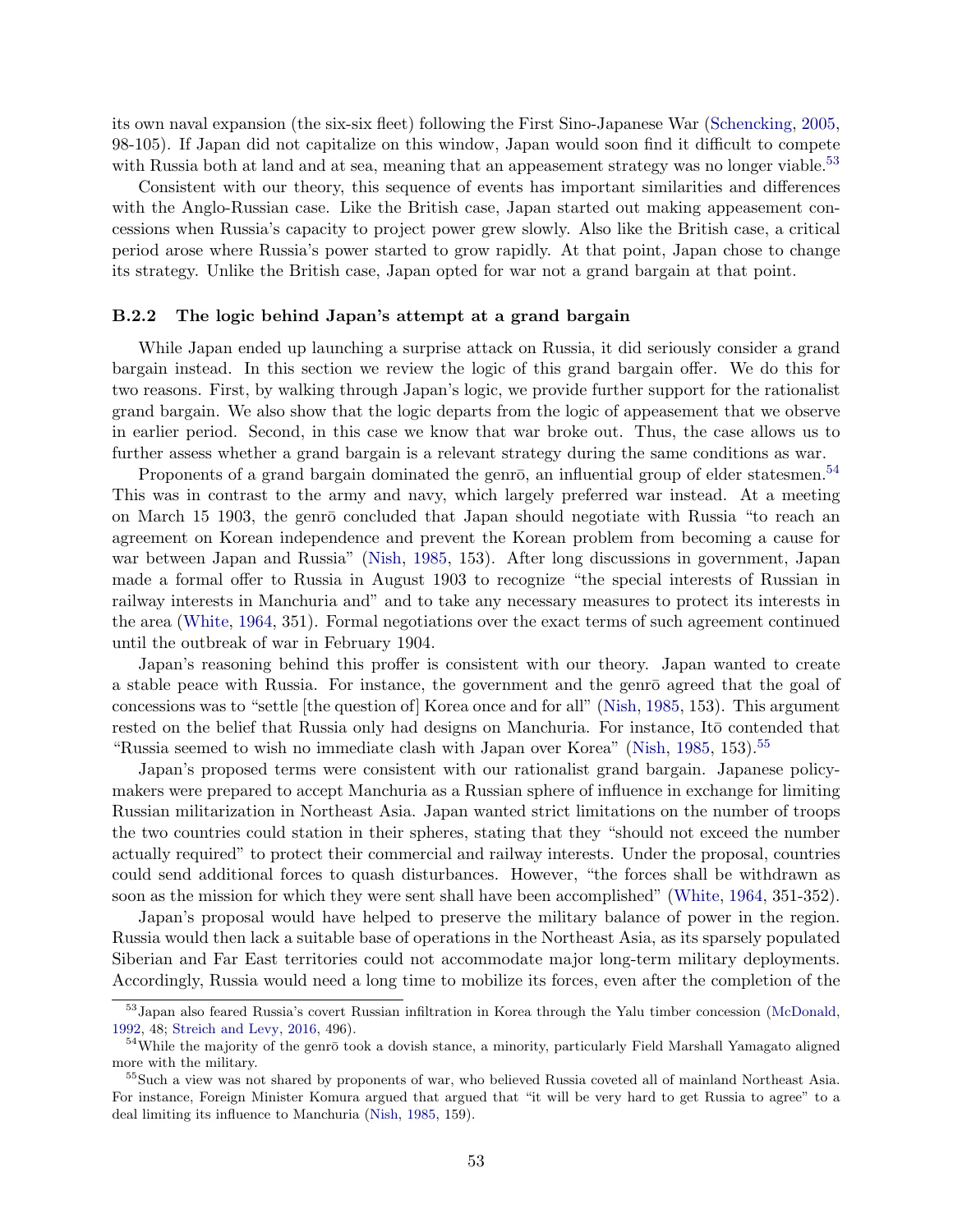Trans-Siberian Railway. This was essential for Japan, as its war plans depended on taking advantage of its temporary numerical superiority to established forward defensive positions and secure a negotiated settlement [\(Paine,](#page-34-18) [2017,](#page-34-18) 56), similar to the actual Russo-Japanese War. Obviously it would still be harder to defeat Russia after the completion of the Trans-Siberian railway, but this condition would at least decrease its impact.

In contrast, the logic behind Japanese concessions to Russia between 1895 and 1902 were different. In these cases, Japan had more modest aims. In 1895, Russia used an ultimatum to make Japan relinquish the Liaodong Peninsula. In 1897 and 1902, Russia presented Japan with a fait accompli by leasing Port Arthur and temporarily occupying Manchuria. In both cases, Japan was faced with a choice between a small concession or war. There was little appetite among Japanese policy and military elites for war and so they made a concession.

Also consistent with appeasement, these earlier agreements did not limit Russia's militarization in Northeast Asia. A good example is the 1898 Nishi-Rosen Agreement. In return for accepting Russia's lease of Port Arthur, the agreement affirmed the neutrality of Korea and gave Japan certain economic rights on the peninsula. In fact, Japanese elites expected that Russia would make future demands even after peace was reached. For instance, after the 1895 Triple Intervention, historian Paine described the national mood was one of ganbaru, meaning "grim determination to try harder the next time" [\(Paine,](#page-34-14) [2003,](#page-34-14) 288).

Why did Japan's grand bargain offer fail? And given that it failed, why did Japan offer a grand bargain in the first place? While these questions are outside the scope of our theory, they are useful for explaining how our theory fits with both complimentary mechanisms that relate to uncertainty; and arguments about equilibrium selection.

For a rational grand bargain to hold together, Japan had to be willing to make an offer, and Russia had to be willing to not militarize. We argue that Japan realized that a hazard was pending and wanted to enter into a grand bargain backed by the threat of war. However, they were uncertain if Russia was willing to comply by accepting a large offer in exchange for stability in the balance of power. Our theory illuminates the important role of incomplete information over the strategy that Russia had chosen to play, and not only over Russia's minimum demand from war (which would drive internal debates about the optimal size of an appeasement offer). In our telling, Japan was unsure if Russia was committed to continued militarization, which would trigger Japan to revert to war equilibrium,[56](#page-54-0) or if Russia was willing to strike a more complex, but stable agreement.

After Japan raised a grand bargain offer, Russia delayed its response and made counterproposals that were unacceptable to Japan. Japan eventually concluded that Russia was unwilling to play the grand bargain strategy and would instead continue to militarize and expand in Northeast Asia in the face of generous offers. On January 12, 1904, an Imperial Council summarized that "Russia had made no adequate negotiations over Korea and had even refused to enter into negotiations over Manchuria" [\(Nish,](#page-34-15) [1985,](#page-34-15) 206). Consequently, Japan adopted a strategy of a war instead [\(Nish,](#page-34-15) [1985,](#page-34-15) 208). Hostilities commenced on February 8, with a surprise attack on the the Russian Pacific Fleet at Port Arthur.

Why Russia ultimately chose continued militarization is beyond the scope of our paper. Some argue that Russia was unwilling to accept the grand bargain offer because they significantly overestimated their own capabilities and therefore underestimated Japan's appetite for war at that moment in time [\(Streich and Levy,](#page-35-0) [2016,](#page-35-0) 502-507). Others point to domestic politics. As Japan made its offer, hardliners led by Bezobrazov, which had particularly wide-ranging designs in North-east Asia, came in control of the government [\(White,](#page-36-5)  $1964$ ).<sup>[57](#page-54-1)</sup> From the perspective of our theory,

<span id="page-54-0"></span><sup>&</sup>lt;sup>56</sup>In standard accounts, incomplete information drives Japan to offer less than what Russia is willing to accept. Thus, Russia starts the war.

<span id="page-54-1"></span><sup>&</sup>lt;sup>57</sup>Consistent with our theory, both accounts point out that the logic for war still follows from Japan's fear of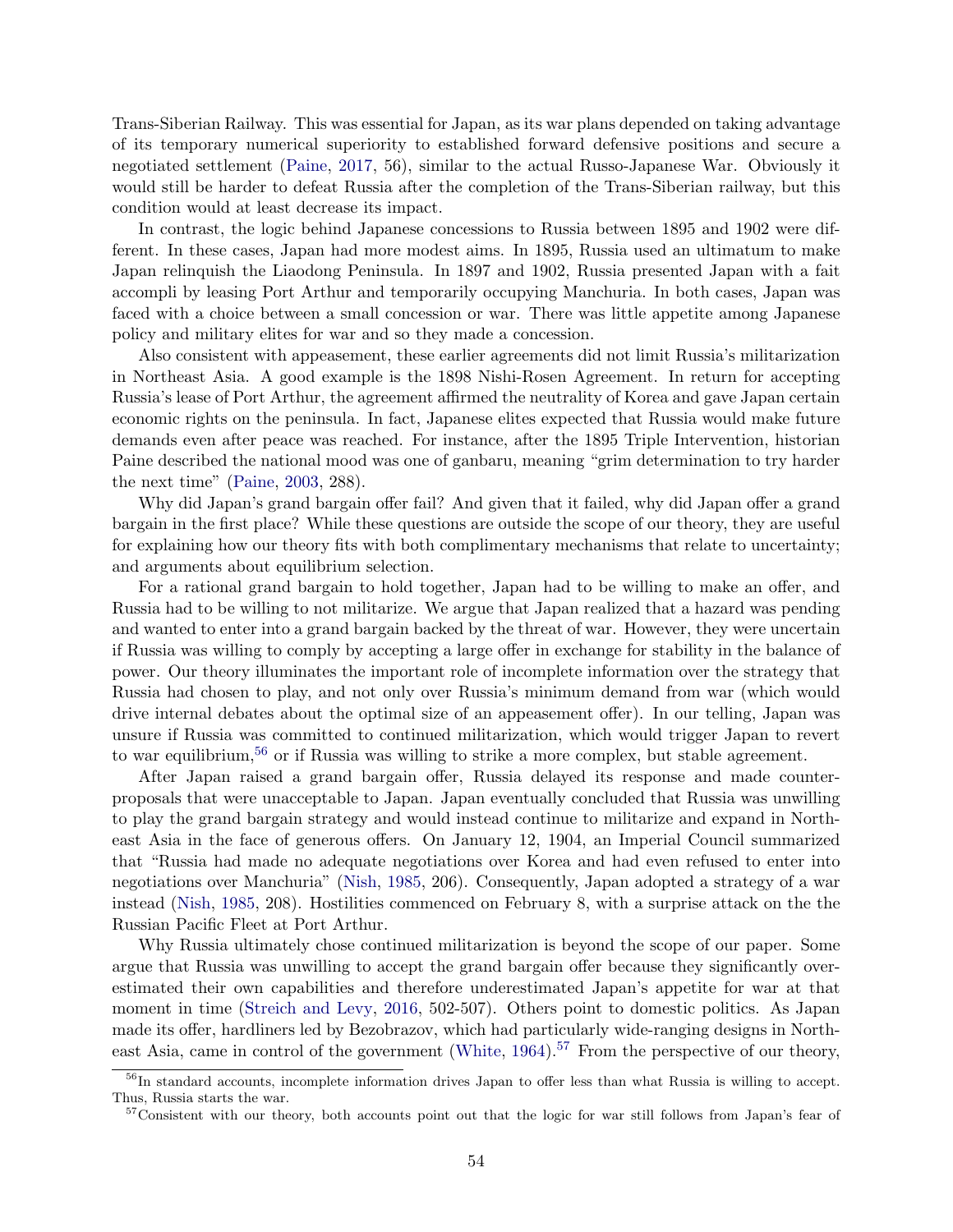the most interesting question is not why Russia was unwilling to accept the grand bargain offer, but rather what it takes to hold a grand bargain together. This case illustrates that one state cannot hold it together alone.

#### <span id="page-55-0"></span>B.2.3 Interaction with the Anglo-Russian case

The Russo-Japanese rivalry and subsequent war did take place as Britain was considering whether to strike a grand bargain with Russia. This means that there is a potential interaction between the cases. This is likely the case to some extent, as Anglo-Russian negotiations became much more serious in the wake of the Russo-Japanese War. However, Russia's loss in the Russo-Japanese War did not predetermine the Anglo-Russian convention. First, policymakers started to call for a grand bargain long before the Russo-Japanese War. For instance, Grey made his arguments almost exactly two years before the outbreak of the war. Second, before the outbreak of the war, most proponents of a grand bargain thought Russia would be victorious. Third, Russia considered responding to its defeat by forming an alliance with Germany instead of the convention with Britain. If so, British policymakers feared that Russia would then intensify its efforts to expand in Central Asia,[58](#page-55-1) instead of focusing on the Balkans as it did in real-life. Conversely, as we showed, proponents of war with Russia wanted to take advantage of Russia's defeats against Japan to settle its scores.

#### B.2.4 Summary

This case is consistent with our theory both on its own, and in contrast with the Anglo-Russian case. Looking across cases, we find that the conditions that drove Japan to switch from appeasement to war are similar to the conditions that drove Britain to switch to a grand bargain. What is more, Britain's logic for a grand bargain is very similar to Japan's logic for war. Both states worried about looming hazards, and wanted to seek a permanent end to power shifts in their region. The similar conditions in these cases is consistent with the multiple equilibria we find and our logic that both grand bargains and war are appropriate strategies to stop power from shifting.

Looking within this case, Japan's attempt to strike a grand bargain helps clarify the logic of grand bargains that we observe in real life. Like the British case, Japan sought to exchange a large up-front concession for limitations to militarization that would secure a stable peace. Thus, Japan's intentions recognized the same kind of exchange that we argue is rational. The fact that the agreement failed illustrates that grand bargains are more than simply offers. They are equilibria that require two states to play compatible strategies. In this case, Japan's offer failed because Russia was unwilling to hold up their end of the bargain by diverting resources to other regions.

## B.3 Coding Strategy

This appendix offers detailed information about the historical background for our coding choices of British and Japanese strategies summarized in tables [2](#page-23-0) and ?? respectively. Our coding builds on an extensive survey of primary documents, works of diplomatic and military history, and works in political science looking at the two cases.

To distinguish between appeasement and grand bargains, we rely on several differences in theoretical expectations. The first difference lies in the size of the offers. In appeasement, D makes the smallest, cost-effective offer to avoid war in the present. As evidence for or this, we look both

repeated militarization.

<span id="page-55-1"></span> $58$  British Documents on the Origins of the War, 1898-1914. Vol. 6: The Anglo-Russian rapprochement, 1903-7 (henceforth BD), No. 26, F.O. Russia 1730, pp. 33-35.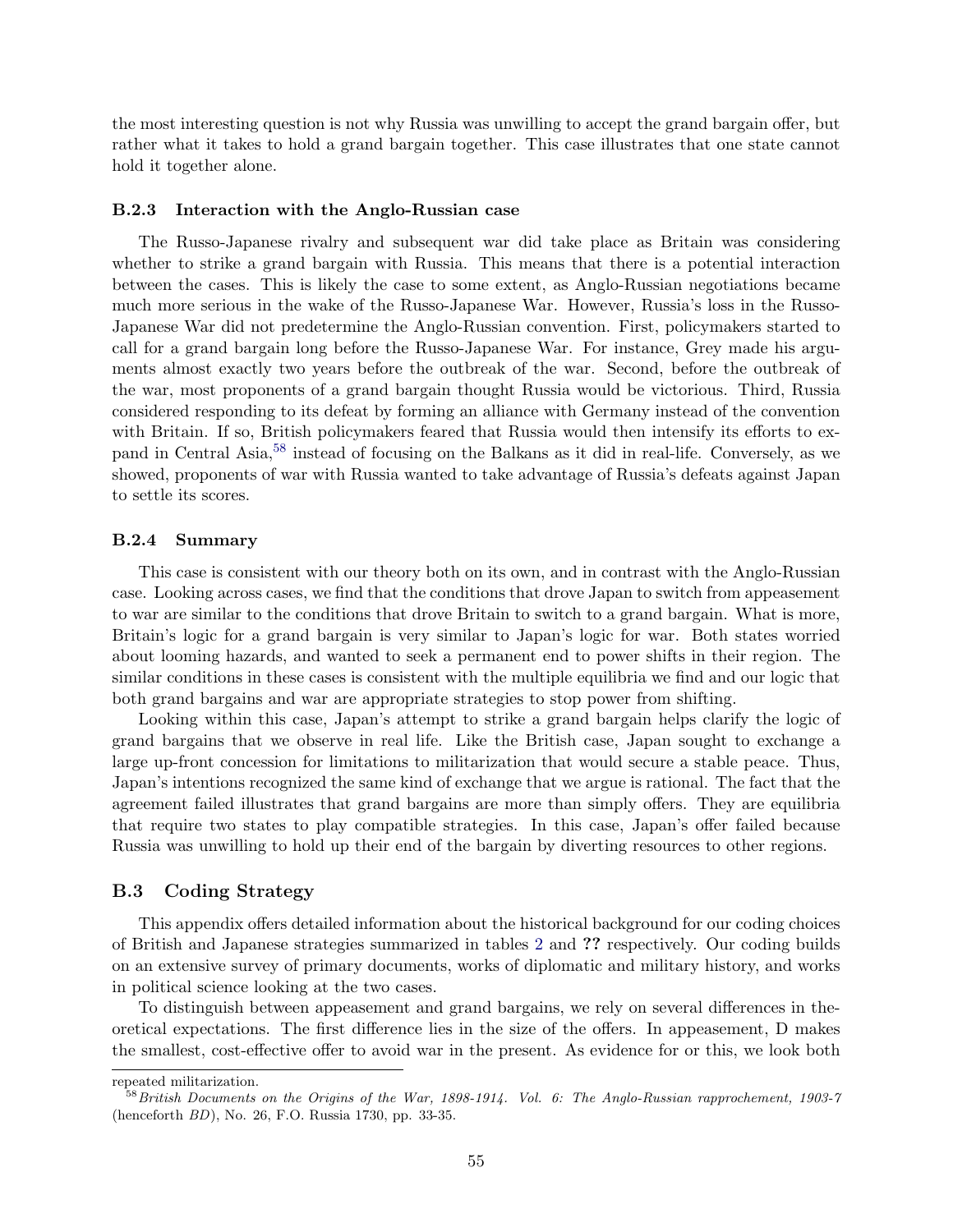at the size of the concessions and statements from policy elites in D that the concessions that they propose are small but necessary to avoid war with rising powers. We also expect that elites who argue for these minimalist concessions will assess that the power transition will continue and future demands will come. In contrast, under a grand bargain, D uses foreign policy concessions to entice R to consume her surplus and prevent repeated demands. Accordingly, we expect larger concessions and that policymakers focus on ensuring that the concessions are sufficient to achieve this aim. We also expect policy elites in D stating that the aim of the concessions is last peace. Accordingly, the expect on further concessions to R at a later stage. Deliberations in D would most closely fit our mechanism if elites argue that large concessions will entice a rising power to limit their militarization in the contested region and focus their efforts in other regions, or focus on domestic spending.

The second difference lies in the nature of negotiations between the rising and declining powers. To the extent that states with different objectives seek out different terms during their negotiations, our theory also explains the nature of negotiations between the rising and declining power. Under appeasement, D wants to minimize the size of the concessions that she makes. D will not offer concessions unless he must. Declining powers will not typically seek out peace-time negotiations. Rather, they will typically enter negotiations following a crisis, demands, or fait accompli that if left unresolved will cause general war. Once negotiations have started, D will stall negotiations with the intent of keeping territory until the absolute last possible moment. Further, D will keep the negotiated agreements vague so that he can manipulate them as they are being implemented.

Under a grand bargain, D wants to make sure the agreement is clear, durable and sufficiently fair to entice R to focus on other rivalries or domestic spending. Thus, D will not haggle over every issue, nor ask for sizeable foreign policy concessions in return for his generous offer. However, D may ask R to agree to arms limitations in contested areas, or other commitments to end further expansion. This is especially true in cases where monitoring is difficult [\(Coe and Vaynman,](#page-32-4) [2019\)](#page-32-4). While negotiating the terms of a settlement, D will be eager to meet additional demands that R makes if D believes those demands will facilitate a lasting peace. We expect the terms of the final agreement will be precise to avoid conflicts over interpretation from arising later. These negotiations would most closely fit our theory if D and R discuss, or mutually understand, that breaking the agreement is likely to result in war. Another indicator of a grand bargain is that D initiates negotiations during peace-time rather than negotiates in response to a specific crisis episode.

## B.4 Coding British Strategy

In this section, we establish that Britain pursued a strategy of appeasement towards Russia between 1869 and roughly 1900. Furthermore, we show that Britain's strategy between roughly 1900 and 1907 was offering Russia a grand bargain.

Until roughly 1900, Britain pursued a strategy of appeasement towards Russia in Central Asia. Britain sought to deter Russian expansion, especially by maintaining exclusive influence over Afghanistan and defending the country's northern borders. For instance, Britain invaded Afghanistan in 1878 after Russia sent an embassy to the country. After the war, Britain promised to "support the Amir against any foreign aggression with money, arms, or troops"<sup>[59](#page-56-0)</sup>. Occasionally, Britain would also pre-empt Russian expansion in other areas through expeditions of its own, such as the 1904 British expedition to Tibet. However, Britain also made a number of agreements with Russia, most notably in 1873, 1885, and 1895 to prevent disputes from escalating into war. These

<span id="page-56-0"></span><sup>59</sup> British Foreign and State Papers, 1878-1879, Vol. LXX, "Treaty of Peace between Great Britain and Afghanistan", pp. 49-52.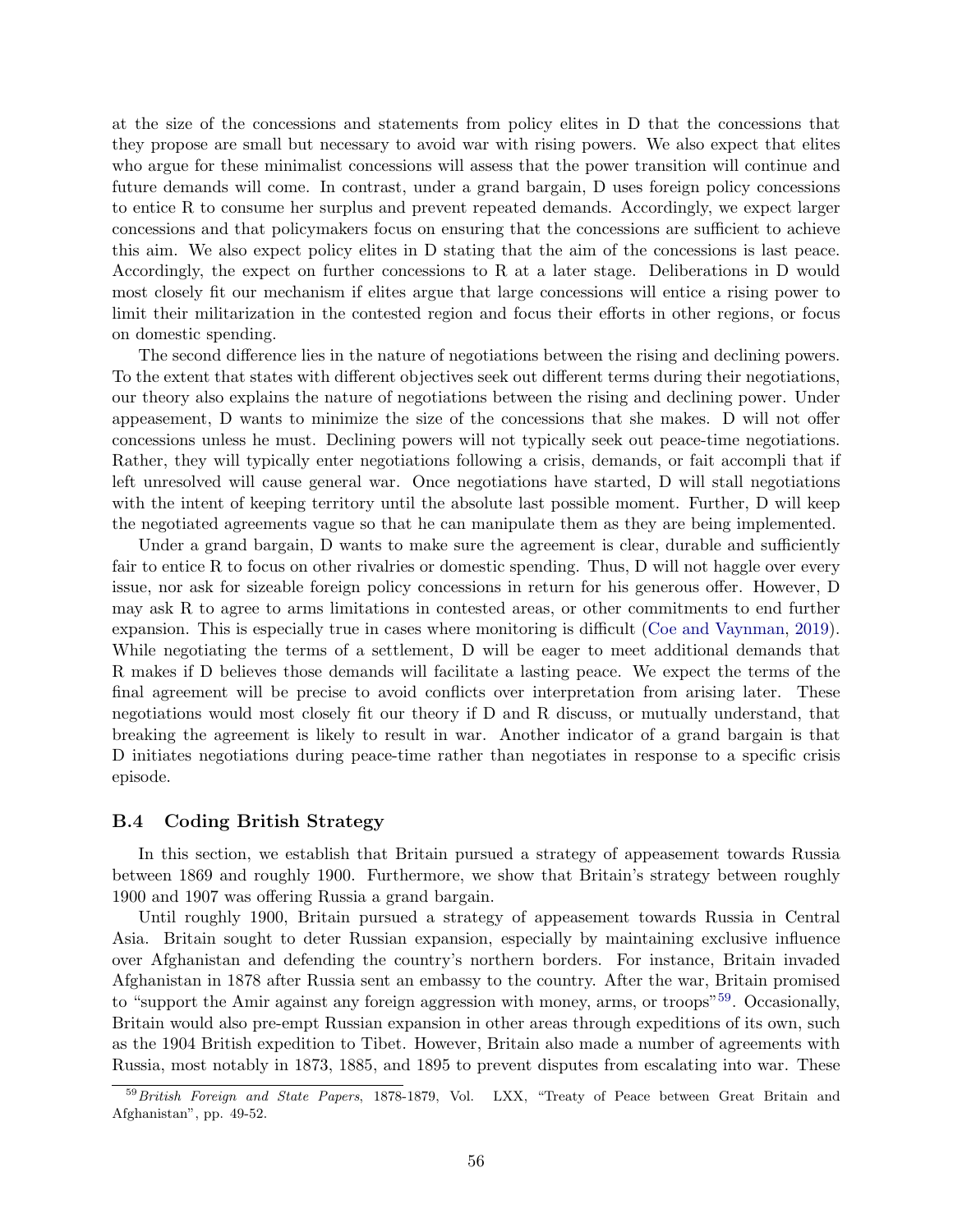agreements were all of a limited nature. Moreover, Britain was careful to keep concessions to Russia as small as possible.

The 1873 agreement recognized Afghanistan as outside of Russian influence and attempted to delineate its borders [\(Ewans,](#page-32-15) [2010,](#page-32-15) 150-152). Britain made few explicit concessions to Russia in the agreement, but Russia took it as condoning its conquest of the Central Asian khanates north of Afghanistan.<sup>[60](#page-57-0)</sup> However, Britain soon contested this interpretation.<sup>[61](#page-57-1)</sup> This attitude quickly resulted in the return of hostility.

The 1873 agreement was also vague in its delineation of Afghanistan's northern border, leading to conflicts of interpretation. In 1884, Russia seized the fort of Panjdeh and the strategically important pass of Zulfiqar, both claimed by Afghanistan. The crisis almost escalated into Anglo-Russian war in March 1885, when the Russians defeated an Afghan force at Panjdeh, while British officers were present [\(Langer,](#page-33-11) [1931,](#page-33-11) 315).<sup>[62](#page-57-2)</sup> The British ambassador to Russia argued, "[t]here is nothing to do but to pack up; war is inevitable" [\(Baddeley,](#page-32-16) [1921,](#page-32-16) 217). Rather than going to war, Britain chose to surrender Panjdeh to Russia, but ensured that Zulfiqar would remain in Afghan hands.<sup>[63](#page-57-3)</sup> However, a new dispute soon erupted over the geographic scope of Zulfiqar. Thus, tensions returned until September, when the two powers finally agreed that a commission would delineate the border.<sup>[64](#page-57-4)</sup>

While the commission settled the western part of the Afghan-Russian border in 1888, the border further east in the Pamir Mountains remained contested. Britain wanted Afghanistan to annex the area to prevent Russia from bordering India. However, tensions flamed up in 1892, when a Russian force wiped out an Afghan force in the area. Britain responded by pushing Afghanistan to claim the Wakhan Corridor (the Afghan panhandle) [\(Lowe,](#page-33-17) [1967,](#page-33-17) 188). Further south, Britain annexed the princely states of Hunza and Nagar [\(Huttenback,](#page-33-18) [1975\)](#page-33-18). Thus, when Britain and Russia agreed on a delineation agreement in the 1895 exchange of notes, Britain had already achieved all its strategic aims [\(Sergeev,](#page-35-11) [2013,](#page-35-11) 226).

By the early 20<sup>th</sup> century, Britain changed its strategy from making a series of limited concessions to Russia to offering a grand bargain. The most notable change was the scope of the agreement. The bargain intended to solve all outstanding disputes with Russia, namely Russian rights in Afghanistan, spheres of influence in Persia, and the status of Tibet. British efforts culmi-nated in the 1907 Anglo-Russian Convention.<sup>[65](#page-57-5)</sup>

Another difference from previous agreements was Britain's willingness to make major concessions to Russia without demanding comparable concessions in return. First, Britain immediately agreed to Russia's proposal for the borders of the spheres of influence in Persia.<sup>[66](#page-57-6)</sup> This was despite Russia securing a bigger and more economically important zone. Such a concession was deeply unpopular among many important British policymakers, particularly the government of India. King Edward VII also described such big concessions as "a mistake" [\(Monger,](#page-34-11) [1963,](#page-34-11) 294). Second, Britain allowed Russia to have non-political relations with the Afghan government, thus fulfilling a long-lasting Russian demand.<sup>[67](#page-57-7)</sup> Last, Britain agreed to drop an article recognizing its special

<span id="page-57-0"></span> $60$  *Parliamentary Papers,* Correspondence respecting Central Asia No. 29, (C.2164), pp. 25-40 (1878).

<span id="page-57-2"></span><span id="page-57-1"></span><sup>61</sup>Ibid., (C.2164), p. 59 (1878).

 $62$ Commons Sitting of Thursday, 9th April, 1885, 19th Century House of Commons Hansard Sessional Papers, Third Series, Volume 296, pp. 1150-1298.

<span id="page-57-3"></span><sup>63</sup>Parliamentary Papers, Correspondence respecting Central Asia, No. 16, (C.4389), p. 27, (1885).

<span id="page-57-5"></span><span id="page-57-4"></span><sup>64</sup>Parliamentary Papers, Correspondence respecting Central Asia, No. 26, (C. 4389), p. 31, (1885).

 $65$ Appendix I, British Documents on the Origins of the War, 1898-1914. Vol. 6: The Anglo-Russian rapprochement, 1903-7, pp. 618-620 (henceforth BD.

<span id="page-57-6"></span><sup>66</sup>BD, No. 253 F.O. 371/382, pp. 275-276.

<span id="page-57-7"></span> ${}^{67}$ BD, No. 472, F.O. 371/320, pp. 525-526.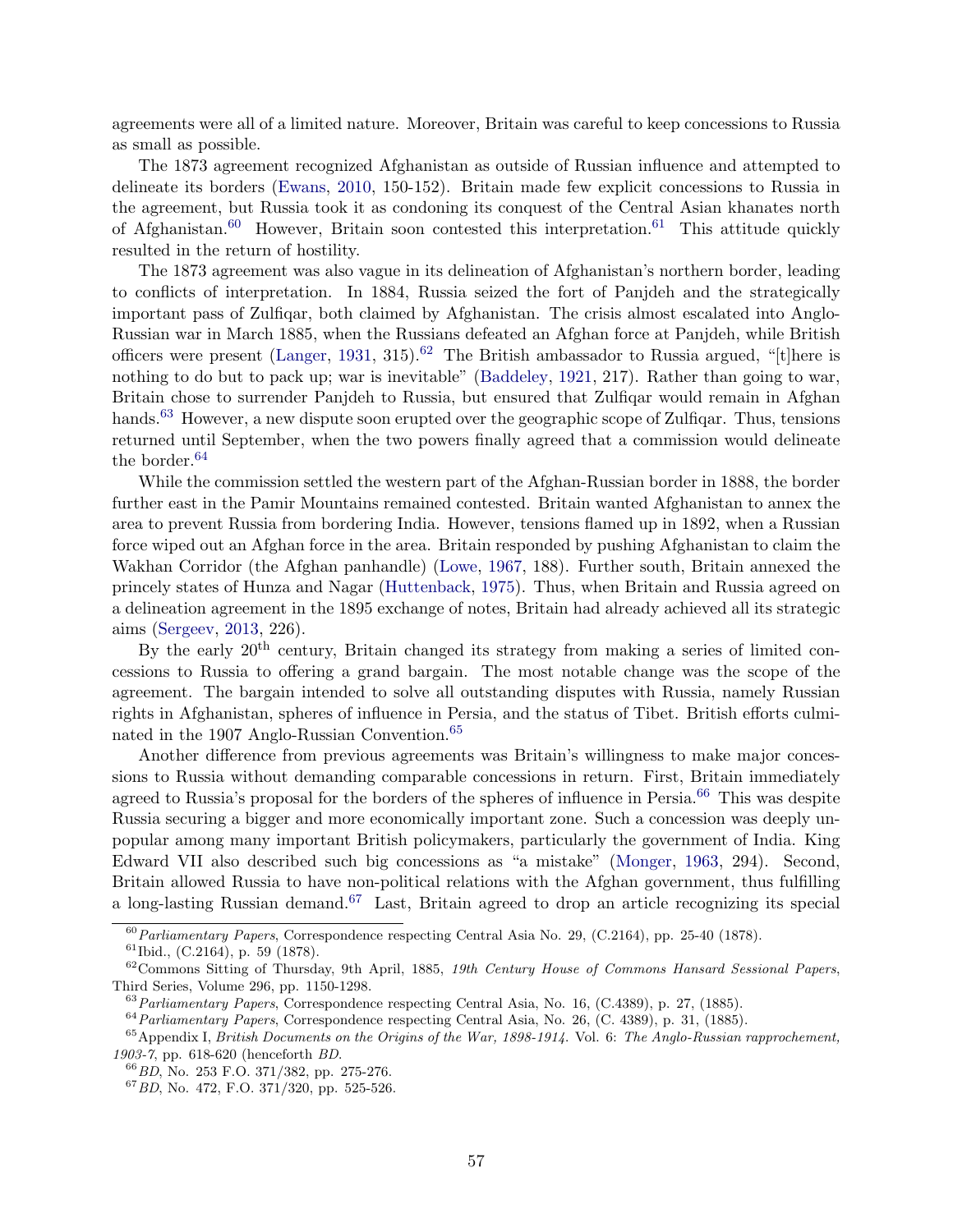interest in Tibet.[68](#page-58-1) Accordingly, Britain gave up the predominant position in the region it had achieved during the 1904 British Expedition.<sup>[69](#page-58-2)</sup> Conversely, Russian concessions merely consisted of giving up expansionist claims, particularly a port in the Persian Gulf.

## <span id="page-58-0"></span>C Evidence of Grand Bargains in Major Power Transitions

In this section, we investigate Allison's [\(2017\)](#page-32-0) eight cases of major power transitions (we omit the Russo-Japanese case, which we already covered in the main text). We focus on the key prediction that our theory highlights, namely that states resort to wars and grand bargains under similar conditions. Thus, we evaluate to what extent elite policy-makers discussed making a grand bargain when the case ended in war, and war when the case ended in a grand bargain. We also look at whether policymakers pressed for these two solutions simultaneously. Given that our model is has to make a number of simplifications to be tractable, we do not expect it do explain our aspect of such a broad range of complex cases. Instead, we merely aim to highlight aspects of the cases that other scholars overlook.

In four out of eight cases, we find that elite policymakers simultaneously debated war or a grand bargain. In two further cases, policymakers did consider both a grand bargain and war, but at different times. We only find policymakers never considering both options in two cases, one which ended in war and one which ended in a grand bargain.

## C.1 Britain and France (declining powers) vs Russia (rising power): 1815-1856

Domain: Global empire, influence in Central Asia and eastern Mediterranean

Background: Russia had for a long time expanded against a declining Ottoman Empire during numerous wars. This led to fear in Britain and France that Russia would either take Constantinople or establish a protectorate over the entire Ottoman Empire. The immediate catalyst of the conflict was a conflict over protection of the holy places in the Ottoman Empire. Nevertheless, most historians see this as a pretext, and that the real cause was great power rivalry over the Balkans and the Mediterranean. However, it is important to note that contrary to Allison's coding, it is doubtful whether Russia was actually a rising power in the 1850s. While Britain and France were growing rapidly due to the industrial revolution, Russia remained a mostly feudal country. The Russian Army remained very powerful, but probably less so than it had been in 1815.

How did the case end? War. Russia attacked the Ottoman Empire in July 1853. Three months later, Britain and France entered the war on the side of the Ottoman Empire. After protracted fighting in Crimea, Russia lost. The main outcome of the war was the "Black Sea Clauses", which banned Russia from having a fleet and fortified bases in the Black Sea. This significantly weakened Russia's ability to expand in the Balkans.

Did the declining power consider a grand bargain? Yes, simultaneously, but initiated by Russia. However, given that Allison likely miscodes the case, this is in accordance with our theory. In ten months prior to the outbreak of the war, Emperor Nicholas I proposed a partition of the Ottoman Empire with Britain. The background was Nicholas' belief that the collapse of the Ottoman Empire was imminent, and he wanted to avoid conflicts with Britain from resulting

<span id="page-58-1"></span><sup>68</sup>BD, No. 314, pp. 336-349.

<span id="page-58-2"></span><sup>69</sup>BD, No. 298, pp. 314-317.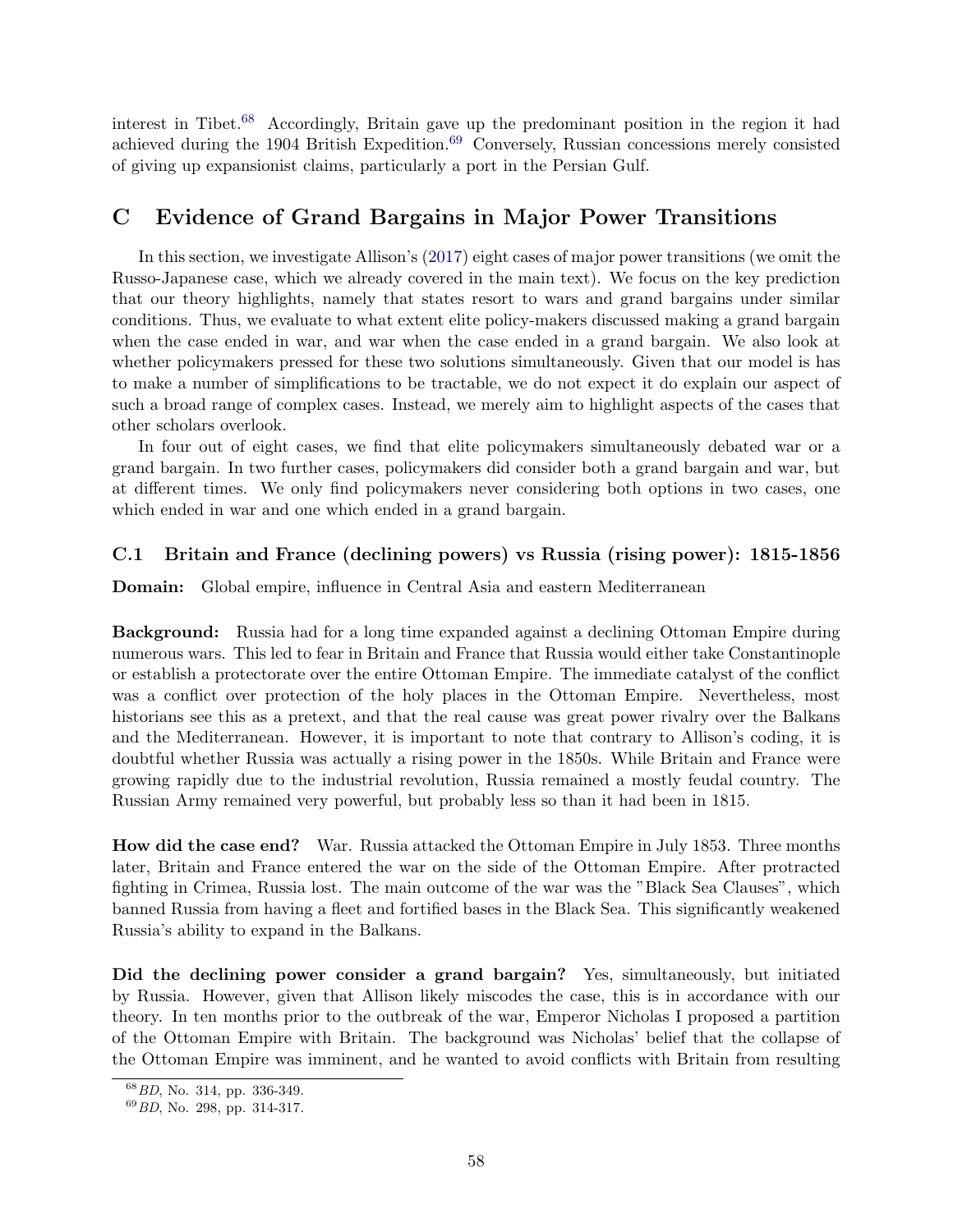from such an event. Apart from denying any desire of territorial expansion, it is hard to say with certainty agreement Nicholas had in mind. Likely, the agreement would likely have allowed for the liberation of the Ottoman Empire's Christian subjects and a division of the former empire into spheres of influence. Britain briefly considered this proposal, but ultimately declined because they did not believe the Ottoman Empire was about to collapse.

## C.2 France (declining power) vs Prussia (rising power): 1860-1871

Domain: Land power in Europe, independence of minor German states.

Background: Prussia experienced a rapid rise in the 1860s, for a number of reasons. First, the Prussian economy was booming due to the effects of the industrial revolution. Second, the military rapidly expanded after Bismarck curtailed the ability of parliament to determine military spending. Last, Prussia defeated Denmark (1864) and Austria (1866) in quick wars, seizing significant new territories in northern Germany. This increasingly put it into conflict with France, which was the leading power in continental Europe at the time.

How did the case end? War. France's goal was to arrest or even reverse Prussia's rise. However, France quickly lost, primarily due to the much larger Prussian conscript army. This allowed Prussia to unite Germany and take the province of Alsace-Lorraine from France.

Did the declining power consider a grand bargain? Yes, simultaneously. The most significant debate between French policymakers came in 1866, right before the outbreak of the Austro-Prussian War. The French Emperor Napoleon III and his supporters preferred making a grand bargain with Prussia about the future of Germany. Initially, Napoleon III had offered that Prussia could annex significant territories in northern Germany, but in return for territorial compensations to France, most notably Rhineland. However, right before the outbreak of the Austro-Prussian War, Napoleon III conceded that Prussia could annex most of northern Germany. Napoleon did not ask for any specific concessions in return, including limits on German militarization. However, it is likely that such demands would have come during formal negotiations, which Bismarck successfully evaded. Nevertheless, it is clear that Napoleon III was worried about high military spending and wanted to solve this problem by satisfying Prussia through significant concessions [\(Pottinger,](#page-34-13) [1966\)](#page-34-13).

A number of key policymakers opposed Napoleon's policy of giving major gains to Prussia. They instead wanted to deter any Prussian gains in close cooperation with Austria, even at the risk of war. The most vocal proponents of such a course was critic was Adolphe Thiers and his supporters in Parliament (Parti Thiers). This group also had tacit support from foreign minister Drouyn de Lhys and Empress Eugénie. Although probably commanding considerable popular support, they were not able to make Napoleon III change course in 1866.

## C.3 Britain (declining power) vs United States (rising power): 1890-1910

Domain: Global economic dominance and naval supremacy in the Western Hemisphere

Background: The American economy boomed after the end of the Civil War (1861-1865). Yet both the army and the navy of the United States remained minuscule. However, in the 1880s, the United States started a major naval expansion, which allowed to play a more assertive role in foreign affairs. In particular, American policymakers wanted to enforce the Monroe Doctrine (promulgated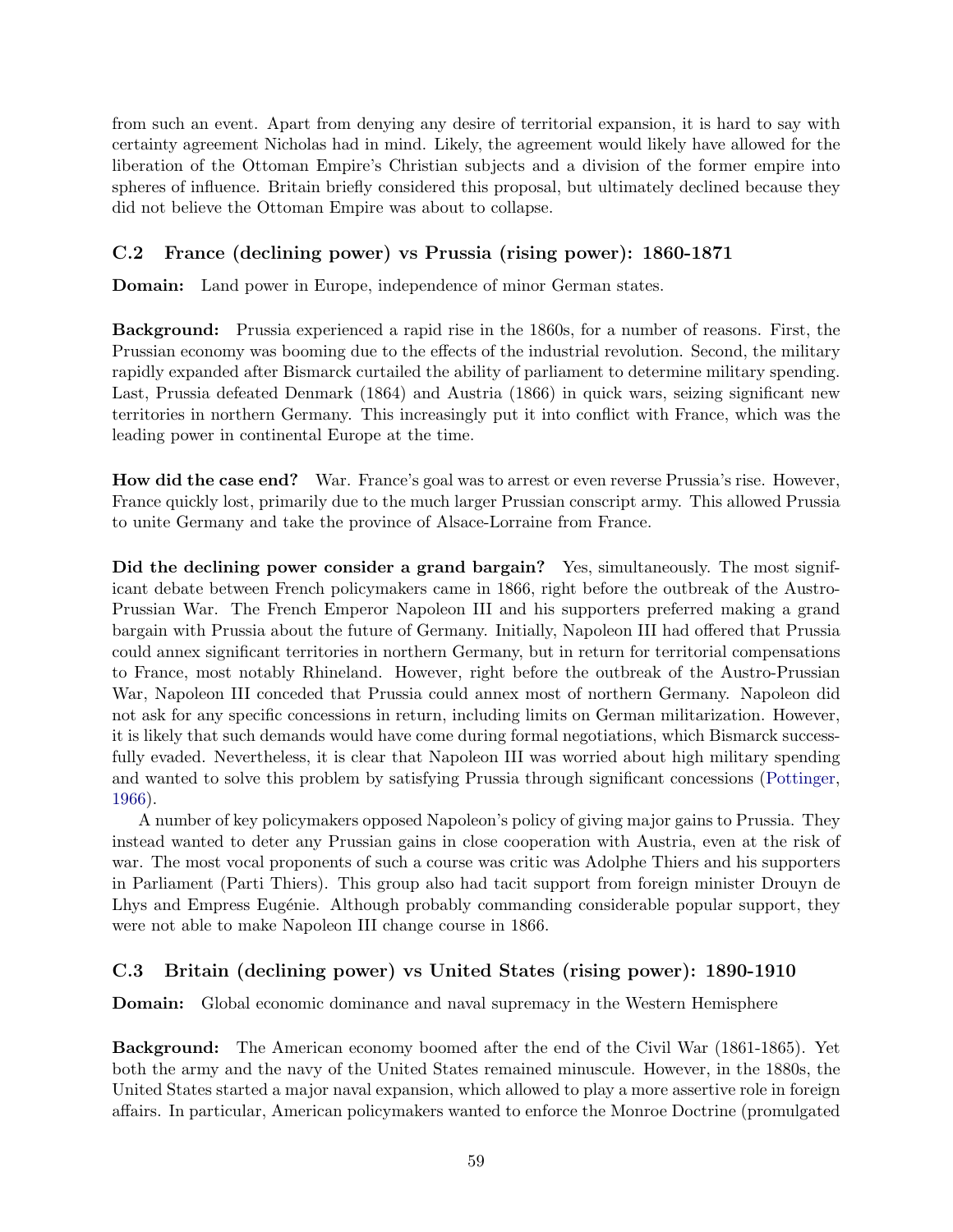in 1823, but rarely used) to block the European powers from interfering in the Western Hemisphere. This clashed with Britain, which had until then been the leading power in South America, where it had considerable economic interests. Things came to a head in 1895, when the United States interfered in a boundary dispute between British Guyana and Venezuela.

How did the case end? Grand bargain. Britain decided to make considerable concessions to the United States in every conflict. This included accepting mediation in the Venezuelan Crisis, maintaining and attitude of benevolent neutrality during the Spanish-American War, agreeing to the American annexation of the Philippines, accepting American construction and possession of the Panama Canal, agreeing on a settlement favorable to the United States in the Alaska boundary dispute, and withdrawing most naval forces from the Americas. Combined, these constituted an acceptance of American hegemony in the Western Hemisphere. While British concessions were not conditional on any explicit limits in American militarization, American naval spending and tonnage did slow down relative to Britain after a rapid growth at the turn of the century [\(Crisher](#page-32-17) [and Souva,](#page-32-17) [2014\)](#page-32-17). Even more importantly, the concessions helped to ensure that there were no further significant disputes between Britain and the United States.<sup>[70](#page-60-0)</sup>

Did the declining power consider war? Yes, simultaneously. The staunchly imperialist British Prime Minister Salisbury clearly saw the implications of American demands in the Venezuela Crisis, and he was angered by them. Thus, he wanted to give a strong response. While he believed that the United States would back down, he understood that such a course of action might mean war. As he put it, "a war with America... in the not too distant future – has become something more than a possibility".

Salisbury met strong opposition from members of his cabinet who wanted to avoid conflict with the United States at all costs. For instance, Colonial Secretary Joseph Chamberlain argued that a war with the US would be "the very worst thing that could possibly happen to us". Thus, the cabinet instead decided in 1896 to make the necessary concessions to the United States in Venezuela. After the initial debate, there was general agreement about making the concessions that Britain found necessary.

## C.4 Britain, France, and Russia (declining powers) vs Germany (rising power): 1890-1918

**Domain:** Land power in Europe and global sea power

Background: Germany experienced a rapid economic growth due the 'second industrial revolution'. This led to fears among Britain, France, and Russia that Germany would become strong enough to dominate the European continent. Particularly worrisome for Britain was that Germany from 1898 initiated a major naval expansion, to construct a fleet capable of rivalling the Royal Navy.

How did the case end? War. Germany, supported by Austria-Hungary, went to war with France and Russia following the July Crisis in 1914. Britain had signed ententes with France (1904) and Russia (1907), but was not obligated to join either state in case of war. However, Britain only formally declared war August 4, after the German invasion of Belgium. After four

<span id="page-60-0"></span> $70$ These two facts compensated for the fact that some of the concessions in themselves did help to shift the regional balance of power in the United States' favor.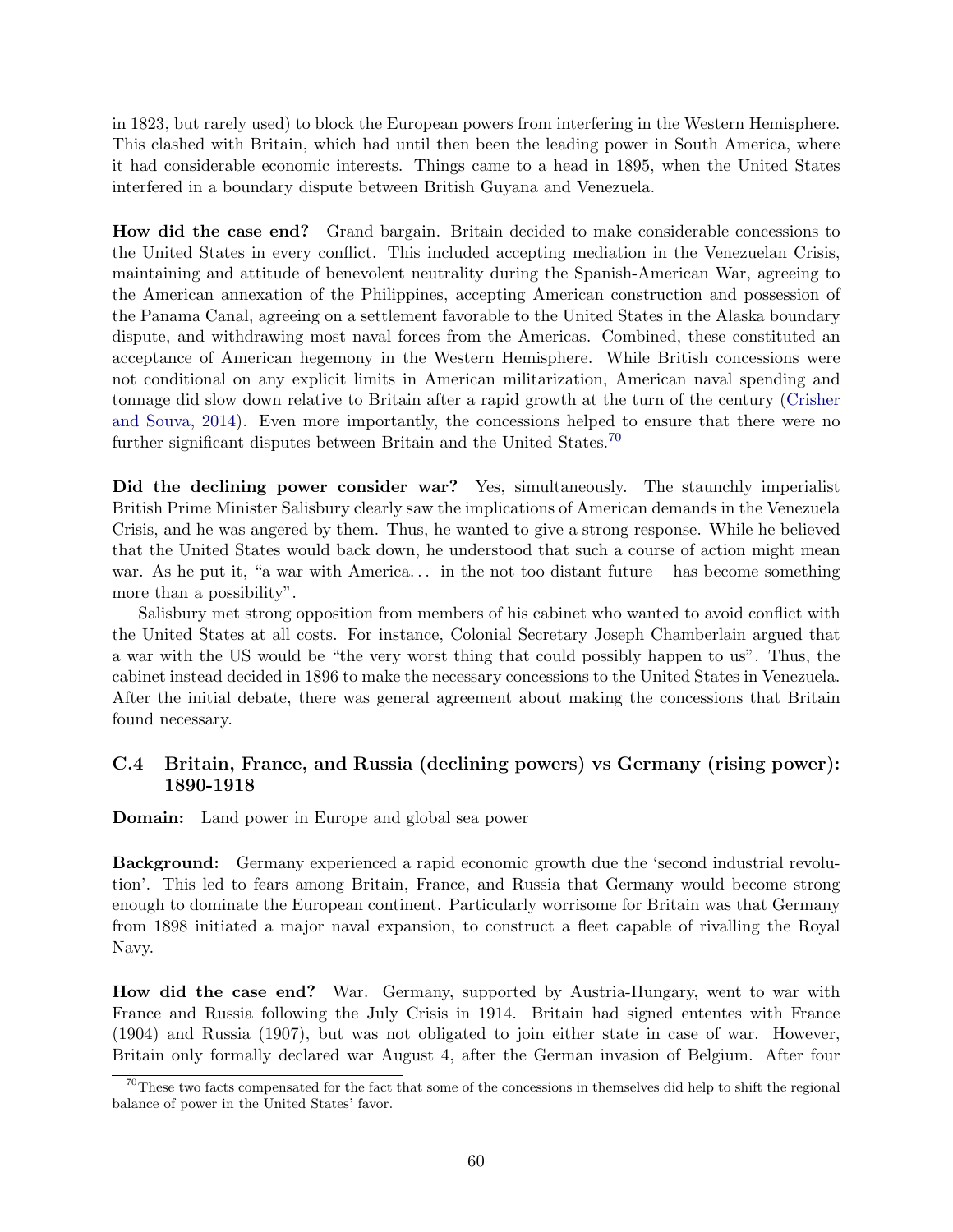years of intense fighting, the allies defeated Germany. In the Treaty of Versailles, Germany lost considerable territories, had to pay a huge indemnity, and was only allowed to have an army of 100,000 men.

Did the declining powers consider a grand bargain? No. Some members of cabinet opposed joining the war against Germany. Morley and Burns resigned from cabinet in protest. Lloyd George was also initially opposed to Britain's entry, but changed his mind after Germany invaded Belgium. However, none of these figures argued for making major concessions to Germany. There were also no significant attempts at a grand bargain prior to the war. The closest as the Anglo-German alliance negotiations taking place between 1898 and 1902. Nevertheless, again Britain did not consider making significant concessions to Germany.

## C.5 Britain, France, and Soviet Union (declining powers) vs Germany (rising power): 1933-1945

**Domain:** Land and sea power in Europe

Background: After Hitler's rise to power in 1933, Germany embarked on a rapid military expansion. This increasingly posed a threat to Britain, France, and the Soviet Union.

How did the case end? War. France and Britain declared war on Germany on September 3, in response to Germany's declaration of war against Poland two days prior. The Soviet Union initially made a grand bargain with Germany through the Molotov-Ribbentrop Pact in August 1939. However, Germany would attack the Soviet Union in June 1941. The war ended with the total defeat and occupation of Germany.

Did the declining powers ever consider a grand bargain? Yes, simultaneously. Britain sought to avoid with Germany through a strategy with appeasement. The 1936 German remilitarization of the Rhineland and the 1938 Anschluss of Austria were relatively uncontroversial. War became a distinct possibility when Germany demanded Sudetenland from Czechoslovakia. This was a French ally, and the Sudetenland was vital for the defense of the country. However, British Prime Minister Neville Chamberlain was determined to avoid war. First, he flew to Berchtesgaden to meet with Hitler on September 16. During the meeting, he agreed to surrender Sudetenland to Germany after a plebiscite. In return, Hitler promised not to make any further demands. Nevertheless, Hitler soon demanded the immediate annexation of Sudetenland instead. During the Munich Conference, Chamberlain agreed to this. On his return to Britain, Chamberlain announced that he had secured "peace for our time", clearly indicating that he believed the agreement to be a durable one. The Munich Agreement did not explicitly limit German militarization, but Chamberlain believed he had "secured the prospect of a future arms limitation agreement" [\(Steiner,](#page-35-18) [2011,](#page-35-18) 640)

The Munich Crisis also helped to crystallize the anti-appeasement movement. Prior to the crisis, the opponents primarily consisted of a small group of conservative backbencher MPs, particularly Churchill. However, after the Munich Crisis, this group was joined by more conservative MPs, the Labour Party, and the Liberal Party. Eventually, this group became powerful enough to force Chamberlain to go to war in September 1939, and resign in May 1940.

The Soviet Union also attempted a grand bargain with Germany. Stalin was concerned about German eastward expansion. He also wanted Britain and France to pay the main costs of containing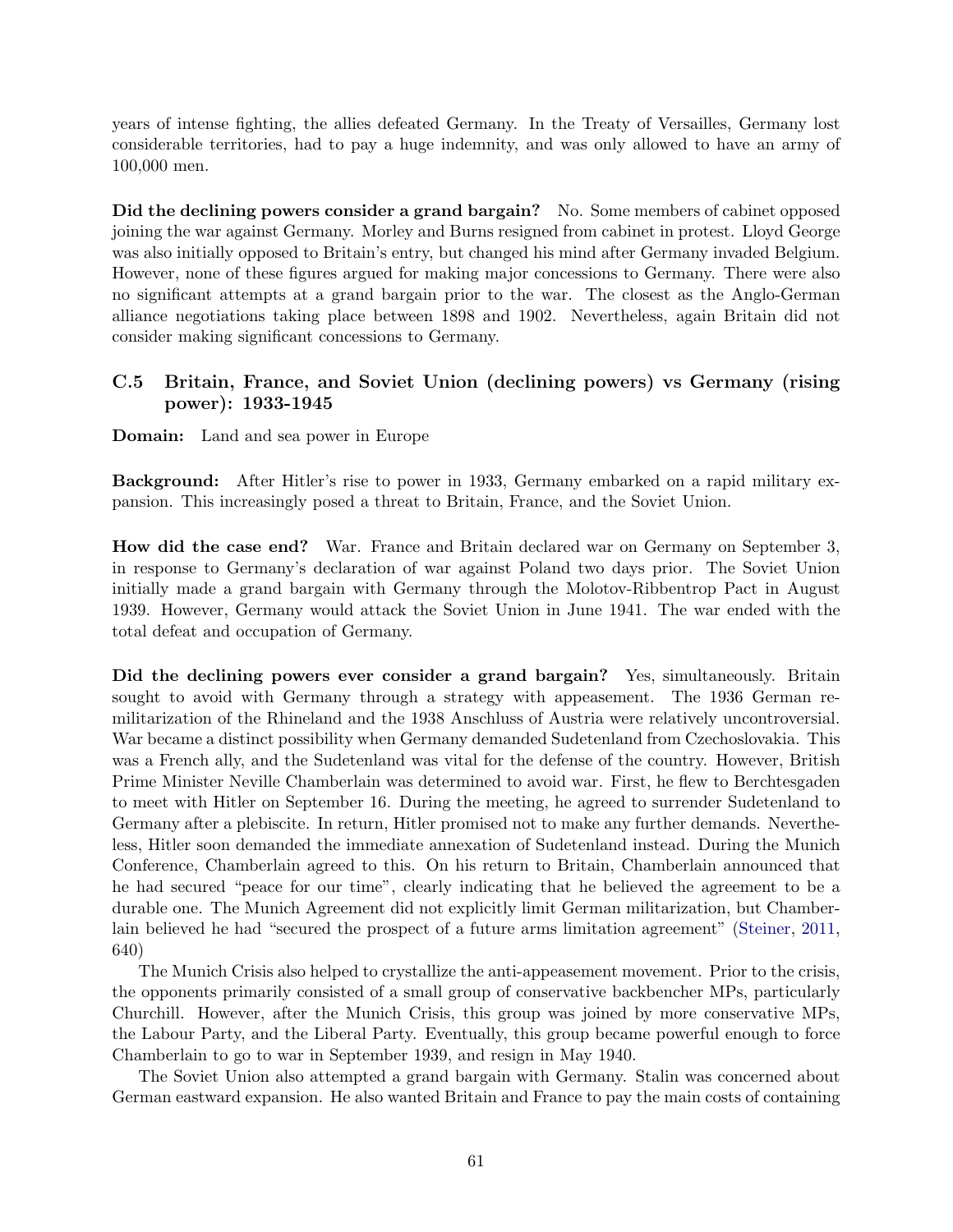Germany. Consequently, in August 1939, the Soviet Union and Germany signed the Molotov-Ribbentrop Pact. The pact divided Eastern Europe into German and Soviet spheres. It is unclear whether Stalin intended the Molotov-Ribbentrop Pact to last, or if it was simply a short-term measure to give the Soviet Union time to strengthen its military. However, the Soviet Union at least remained committed to the pact until the German attack in June 1940.

## C.6 United States (declining power) vs Japan (rising power): 1905-1945

Domain: Land and sea power in Asia and the Pacific.

Background: Japan's victories in the First Sino-Japanese War (1894-5) and the Russo-Japanese War (1904-5) made it the preeminent naval power in the Eastern Pacific. This posed a threat to the American position in the region, particularly in the Philippines.

How did the case end? War. Japan launched a surprise attack on the US Pacific Fleet in Pearl Harbor on December 7, 1941. After initial Japanese successes, the war ended in the total defeat and occupation of Japan.

Did the declining power ever consider a grand bargain? Yes, but not simultaneously. The United States tried to avoid conflict in the Pacific 20 years prior through the Washington Naval Treaty (1922). Fearing an arms race in the Pacific (and also with Britain in the Atlantic), the United States invited the other great powers to a naval disarmament agreement. According to the agreement, The Americans proposed a 5 to 3 ratio between the US and Imperial Japanese Navy. While this left Japan with a smaller navy overall, Japan would have the larger navy in the Pacific. Moreover, Japan only had 55% of the US navy in 1920 and 18% of US GDP at the time. Last, the United States also refrained from fortifying any base in the Pacific, except Pearl Harbor and the Philippines. This largely secured Japan against any American attack. Thus, the American offer was clearly a generous one. The US Navy resisted the treaty, arguing that the treaty did not give the United States sufficient compensation from Japan.

The Washington Naval Treaty was very controversial in Japan. Initially, the majority supported the treaty ('treaty faction'), because they saw that Japan's economic weakness meant that it could never compete with the US in an arms race. This included large parts of the leadership of the navy. For instance, Admiral Yamamoto (who planned the Pearl Harbor attack) argued that "the ratio works very well for Japan – it is a treaty to restrict the other parties" However, an anti-treaty faction resented any limitations to the Japanese navy. While a clear minority in 1922, the treaty would eventually dominate the navy and the government, leading to the Japanese attack on Pearl Harbor in 1941.

## C.7 United States (first declining, then rising) vs the Soviet Union (first rising power, then declining): 1945-1989

Domain: Global power.

Background: Given the length of the Cold War, there was not a uniform development in the relative power between the two superpowers. The United States started the Cold War in a predominant position, producing around half of the world's industrial goods. As the Soviet Union rebuilt after the war, its relative power increased. Even after Soviet economic growth started to decelerate during the Brezhnev era (1964-1982), the Soviet Union was able to compensate by increasing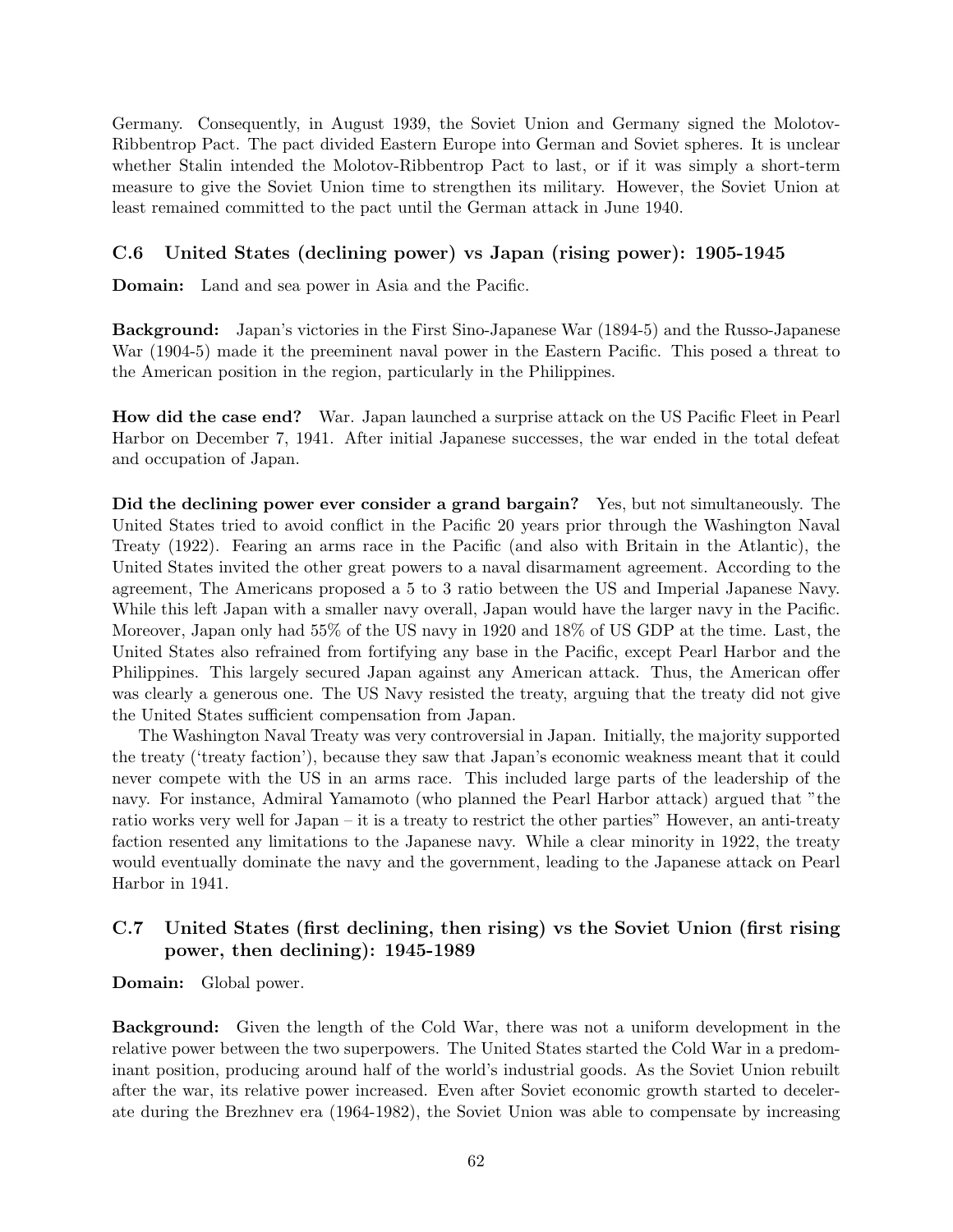military spending. The perception of Soviet rise was also strengthened by the American defeat in Vietnam.

However, by the 1980s, it was clear that the Soviet Union was becoming unable to compete with the United States both economically and militarily. Various instances in the early 1980s, such as Able Archer, the 1983 Soviet nuclear false alarm incident, and the Soviet shooting down of Korean Air Lines Flight 007 heightened concerns about accidental nuclear war.

How did the case end? Grand Bargain. Under Gorbachev, the Soviet Union willingly surrendered its control over the Eastern European countries. Moreover, it also conducted huge unilateral conventional disarmament. The United States did not offer any comparable concessions in return. This resulted in the end of the Cold War with the fall of the Berlin Wall. Although not intentional, Gorbachev's reforms also led to the collapse of the Soviet Union.

In the early 1970s, the United States also attempted a grand bargain. Nixon and Kissinger feared that the United States was in decline, and instituted a policy of détente to decrease tensions and the risk of war. This included concessions on trade and recognizing the Soviet sphere in Eastern Europe. In return, the United States did secure various disarmament treaties limiting the growth of Soviet capabilities, most notably SALT I.

Did the declining power ever consider a war? Yes, but largely not simultaneously. During the late Cold War, few argued for a preventive war, due to the obvious risks of an all-out nuclear war. However, détente and Gorbachev's concessions came under serious criticisms from neoconservatives and hardliners respectively. Both camps believed that the leadership granted the enemy far too big concessions, without gaining sufficient compensations in return. In order to avoid this, hawks in both countries wanted to pursue a confrontational foreign policy that clearly risked war, even if nobody sought that outcome. Earlier in the Cold War some elite policymakers did argue for a preventive war, particularly during the Eisenhower administration.

## C.8 Britain and France (declining powers) vs Germany (rising power): 1989- 1991

Domain: Political influence in Europe

Background: West-Germany experienced rapid growth during the Cold War, establishing it is as Europe's strongest European economy. The fall of the Berlin Wall began German reunification. German Chancellor Kohl pressed for a rapid integration of East Germany. However, Thatcher and to a lesser extent Mitterand feared that a united Germany would dominate the European continent.

How did the case end? Grand bargain. Britain and France decided to accept German unification, in return for deeper European integration. This resulted in the 1992 Treaty of Maastricht, which created the European Union.

Did the declining powers ever consider war? No. Nobody in Britain and France seriously considered going to war to prevent German reunification. The debate was whether to accept a rapid integration of East-Germany according to Kohl's wishes on one and, and trying to delay or minimize the level of integration on the other. Mitterand first considered the former option. However, he realized that France could not prevent German reunification as long as Kohl was determined to achieve it and had support from the United States. Moreover, he was unwilling to